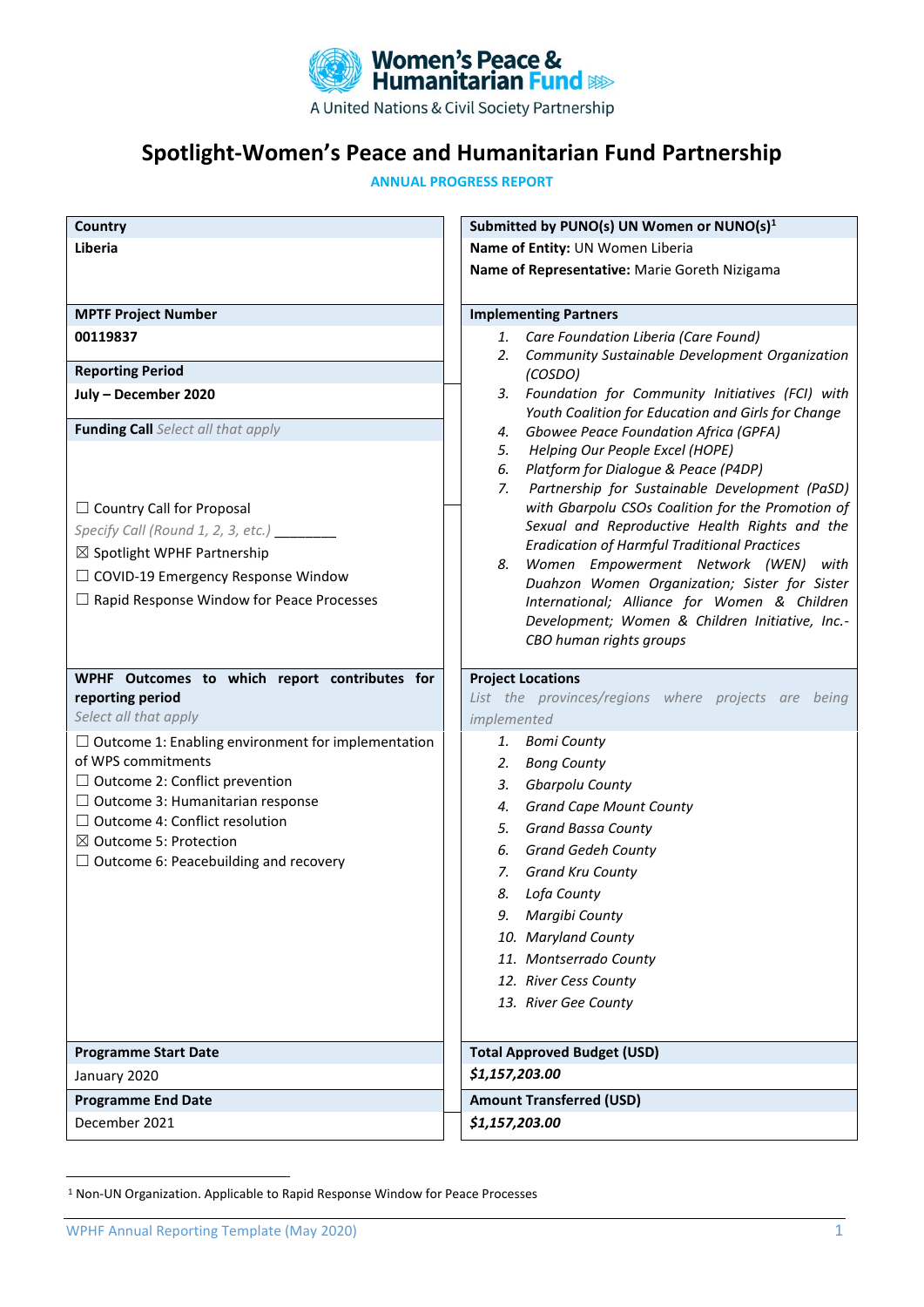

#### *Executive Summary*

*Through the Spotlight- WPHF Partnership, eight (8) local and grassroots women-led and women's rights organizations in Liberia are funded to implement activities in line with achieving expected outcomes under Impact Area six (6) of the Spotlight Initiative: "Women's rights groups, autonomous social movements, and relevant civil society organisations, including those representing youth and groups facing intersecting forms of discrimination/marginalization, more effectively influence and advance progress on GEWE and EVAWG, including SGBV/HP" and Impact Area five (5) of the Women's Peace and Humanitarian Fund: "Enhanced safety, security and mental health of women and girls' and their human rights respected."*

*The implementation of the program started in July 2020 of which the COVID-19 outbreaks had significantly impacted all the program areas. The pandemic stretched out to many vulnerable families especially women and children, half of whom are women that are at risk or engulfed by SGBV and human rights violations. The program managed to identify eight (8) CSOs whose focus are on the full package of the project implementation. The project is being implemented in 13 counties of Liberia except Nimba and Sinoe counties.* 

*In 2020, the Programmes under the Spotlight-WPHF Partnership Funding Call, implemented in 380 communities in 13 counties reaching out directly to 17,760 beneficiaries and indirectly to 984,540 beneficiaries. The following key results were achieved:*

- *150 peace brigades from 145 communities have enhanced skills and knowledge to monitor and report political violence cases and any other form of violence against women and girls (VAWG) as well as to prevent violence and resolve conflicts. They have formed 15 community action groups in 15 districts in the three (3) Counties (Lofa, Grand Gedeh, and Montserrado) which have ensured that rape cases are not compromised at community level as it was done in the past. 15 functional Peace Desks were established in 15 communities in 3 counties (Lofa, Grand Gedeh, and Montserrado) giving women the confidence to report any form of VAWG without fear of being discriminated against. According to the Peace Desk Officers reports, a decline in domestic violence cases has been reported because of the establishment of Peace Desks at the community level which serve as a deterrent for violence.*
- *18 SGBV Prevention Committees established in 18 communities in Bong and Bomi Counties and 90 committee members (50 males and 40 females) have enhanced knowledge on the SGBV referral and the linkages to the communities. On their part, the traditional leaders who were engaged during the reporting period under the project have conducted Palava Hut<sup>2</sup> meetings reaching 499 persons (137 males and 362 female) in 20 communities leading to increased knowledge on SGBV prevention in these target communities.*
- *100 women from nine (9) grass root women organizations; six (6) Community clubs; five (5) community radio stations and seven (7) correspondent reporters from 20 Communities in two counties (Bomi and Rivercess) have increased knowledge on advocacy and awareness raising on ending VAWG, and promoting sexual and reproductive health rights (SRHR) as well as on the use of social accountability mechanisms to monitor SGBV related issues. The report is in progress and will be available in the next report.*

<sup>&</sup>lt;sup>2</sup> The 'palava hut' is an indigenous reconciliatory and non-adversarial process of justice and conflict transformation used to resolve dispute relating to such issues as divorce, land, theft, and occasionally murder and rape by many ethnic groupings in rural Liberia. <https://silo.tips/download/traditional-justice-mechanisms-the-liberian-case>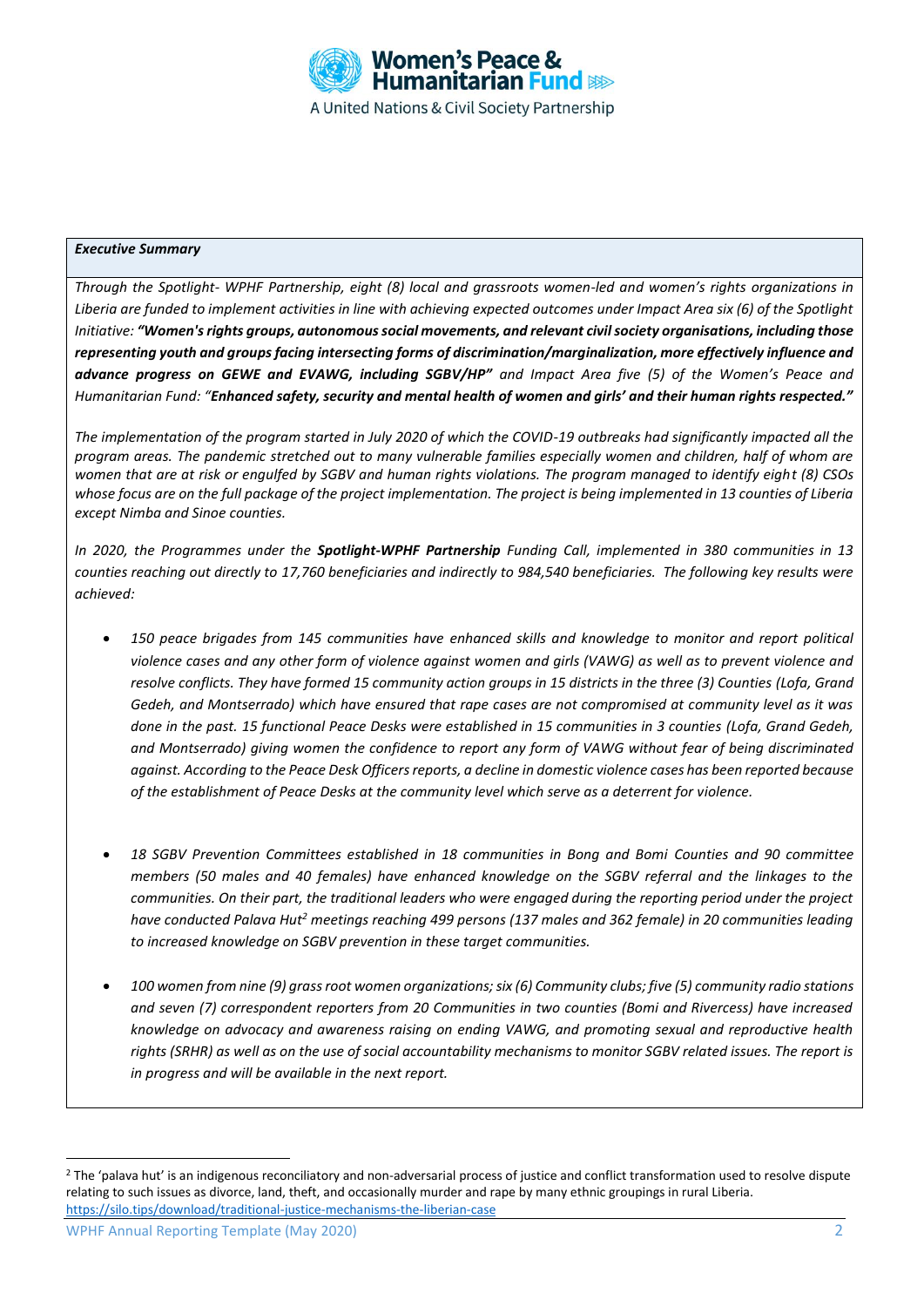

- *58 beneficiaries (20 females from Gbarpolu, 20 females from Margibi and 16 females and 2 males from Grand Bassa County) have enhanced capacities to design, implement, monitor, and evaluate their own programmes on EVAWG, GEWE including SGBV/HP. These women form part, of women's rights groups and relevant CSOs representing those groups who were facing intersecting forms of discrimination/ marginalization. They also now have increased knowledge in advocacy, lobbying, campaigning techniques and methodologies, community -monitoring and reporting using score card, awareness creation, budget, policy tracking and data management.*
- *Additionally, Safe Mobile APP (SavApp)<sup>3</sup> for reporting SGBV Cases in schools and communities was validated in October 2020 and is being tested with key community structures to help fight SGBV and other forms of VAWG with an increase of knowledge by students and teachers. Prior to its launch, the App was tested with key community structures. The Application content was demonstrated, validated after which key data collected to support safety for women and girls in the communities. The App is being used in capturing real time data in the project selected counties of Montserrado, Grand cape Mount and Bomi and communities leading to an increase in case reporting. The data is managed by Girls for Change institution and an ongoing engagement is underway for a wider extension to introduce the App to Gender Justice Clubs, Men Champions, and stakeholders to other counties.*
- *The Construction of a Women's Power Center is ongoing in Bomi County and is 95% complete. Upon completion, the Women's Power Center will be utilised as a permanent space for gender actors to provide services and resources for women and girls to access their health and rights as well as serve as support centers for the Women Groups/Coalitions and SGBV Prevention Committees to continue their work on advocacy, women empowerment, and economic empowerment in the selected towns in Bong and Bomi Counties.*

<sup>3</sup> <https://www.liberianobserver.com/news/reporting-app-launched-for-sgbv-cases>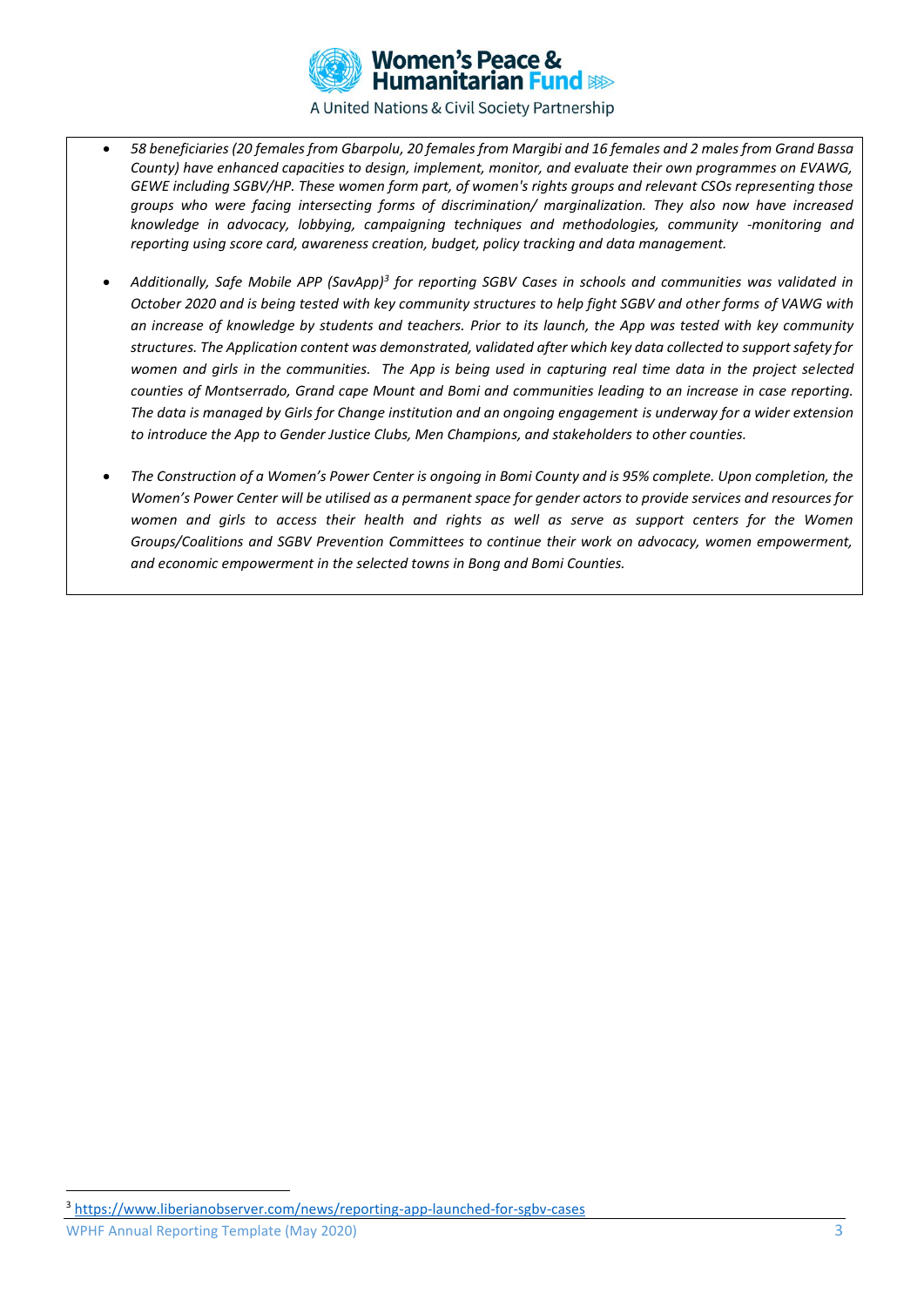

### **1. Grantees Profile for Reporting Period**

Use the following table for an overview by each project/organization. Please add a new row for each project. Refer to definitions in the footnotes.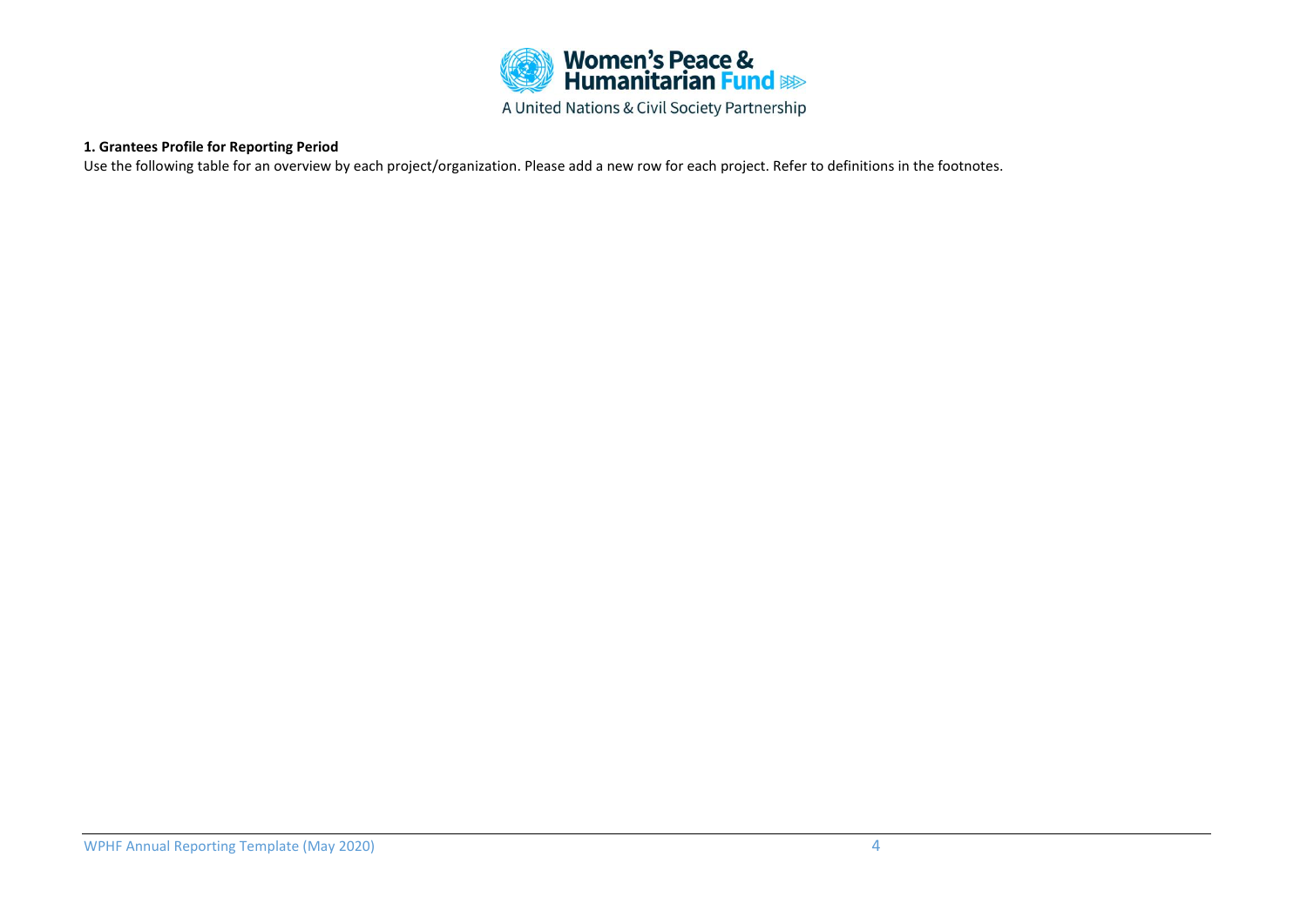

| <b>Fundin</b><br>$g$ CFP <sup>4</sup>           | Organization<br>Lead<br>Name <sup>5</sup>                          | Type<br>0f<br>Organization <sup>6</sup>              | Coverage/Leve<br>οf<br>Organization $7$ | Project Title                                                                                    | Outcome <sup>8</sup>                                                                                         | Project<br>Location<br>(State, Province or<br>Region)      | Implementing<br>οf<br>Name<br>Partner(s), Type of Organisation,<br>and Level                                                   | Project<br>Start and<br><b>End Date</b>               | Total<br>Approve<br>d Budget<br>(USD) |
|-------------------------------------------------|--------------------------------------------------------------------|------------------------------------------------------|-----------------------------------------|--------------------------------------------------------------------------------------------------|--------------------------------------------------------------------------------------------------------------|------------------------------------------------------------|--------------------------------------------------------------------------------------------------------------------------------|-------------------------------------------------------|---------------------------------------|
| Spotlig<br>ht<br><b>WPHF</b><br>Partne<br>rship | Care<br>Foundation<br>Liberia (Care Found)                         | Women's Led<br>Organization                          | Sub-National                            | Peace building and<br>response to violence<br>and abuse against<br>Women and Girls in<br>Liberia | 5:<br>Outcome<br>Protection<br>Women's<br>rights<br>groups, autonomous<br>social movements,                  | Bomi and River Cess<br>Counties                            |                                                                                                                                | July 2020-<br>Nov. 2021                               | \$80,000.<br>00                       |
|                                                 | Community<br>Sustainable<br>Development<br>Organization<br>(COSDO) | Women's<br>Led/<br>Women's<br>Rights<br>Organization | Sub-National                            | Strengthening<br>Women's Rights to<br>Land Ownership in<br><b>Rural Communities</b>              | and relevant CSOs,<br>including<br>those<br>representing youth<br>and groups facing<br>intersecting forms of | Grand<br>Kru,<br>Maryland and River<br><b>Gee Counties</b> |                                                                                                                                | 2020<br>July<br>June<br>2021                          | \$108,177<br>.00                      |
|                                                 | for<br>Foundation<br>Community<br>Initiatives (FCI)                | Women's<br>Led/<br>Women's<br>Rights<br>Organization | Sub-National                            | Community<br>in<br>Engagement<br><b>SGBV</b><br>Prevention<br>and Response                       | discrimination/<br>marginalization,<br>effectively<br>more<br>influence<br>and<br>advance progress on        | Grand Cape Mount,<br>&<br>Bomi<br>Montserrado<br>Counties  | Coalition<br>Youth<br>for<br>Education in Liberia- Youth<br>rights coalition<br>Girls for Change<br>$\bullet$                  | July 2020<br>Septembe<br>r 2021                       | \$118,770<br>.00                      |
|                                                 | Helping Our People<br>Excel (HOPE)                                 | Women's Led                                          | Sub-National                            | of<br>Promotion<br>Women<br>Empowerment and<br>Rights                                            | GEWE and EVAWG,<br>including SGBV/HP                                                                         | and<br>Bomi<br>Bong<br>Counties                            |                                                                                                                                | July 2020<br>- October<br>2021                        | \$189,730<br>.00                      |
|                                                 | for<br>Partnership<br>Sustainable<br>Development (PaSD)            | Other                                                | Sub-National                            | to<br>Campaign<br>Accelerate Women's<br>Right in Liberia                                         |                                                                                                              | Gbarpolu, Bassa &<br><b>Margibi Counties</b>               | Gbarpolu CSO Coalition for<br>the Promotion of SRHR and<br>Eradication of HTPs-<br>the<br>coalition on human<br>CBO.<br>rights | July 2020<br>June<br>$\overline{\phantom{0}}$<br>2021 | \$189,725<br>.00                      |

<sup>&</sup>lt;sup>4</sup> For each grant, indicate if it is Country Call for Proposal Round 1; Country Call for Proposal Round 2; Country Call for Proposal Round 2; Country Call for Proposal Round 3; Spotlight WPHF Partnership; COVID-19 Emergen for Peace Processes

<sup>&</sup>lt;sup>5</sup> Please write out the full name of the organization followed by the acronym in brackets. For example, 'Women's Advocacy Organization for Peace and Security (WAOPS)'.

<sup>&</sup>lt;sup>6</sup> Type of organizations are: i) Women's Led; ii) Women's Rights; iii) Both Women-led and Women's Rights; iv) Youth-led/focused; or v) Other. Only include one type per grant based on the main typology. To be considered "Woman-led", a woman must head the organization. To be considered a "women's rights organization," the organization's official mission/vision statement must reflect its commitment to addressing multiple/intersecting forms of discrimination and advancing gender equality and women's rights, work to transform the underlying drivers/systems/structures, including patriarchy and gendered power dynamics, those that perpetuate genderbased violence. A 'Youth-led' organization, a youth must head the organization and/or it addresses youth issues.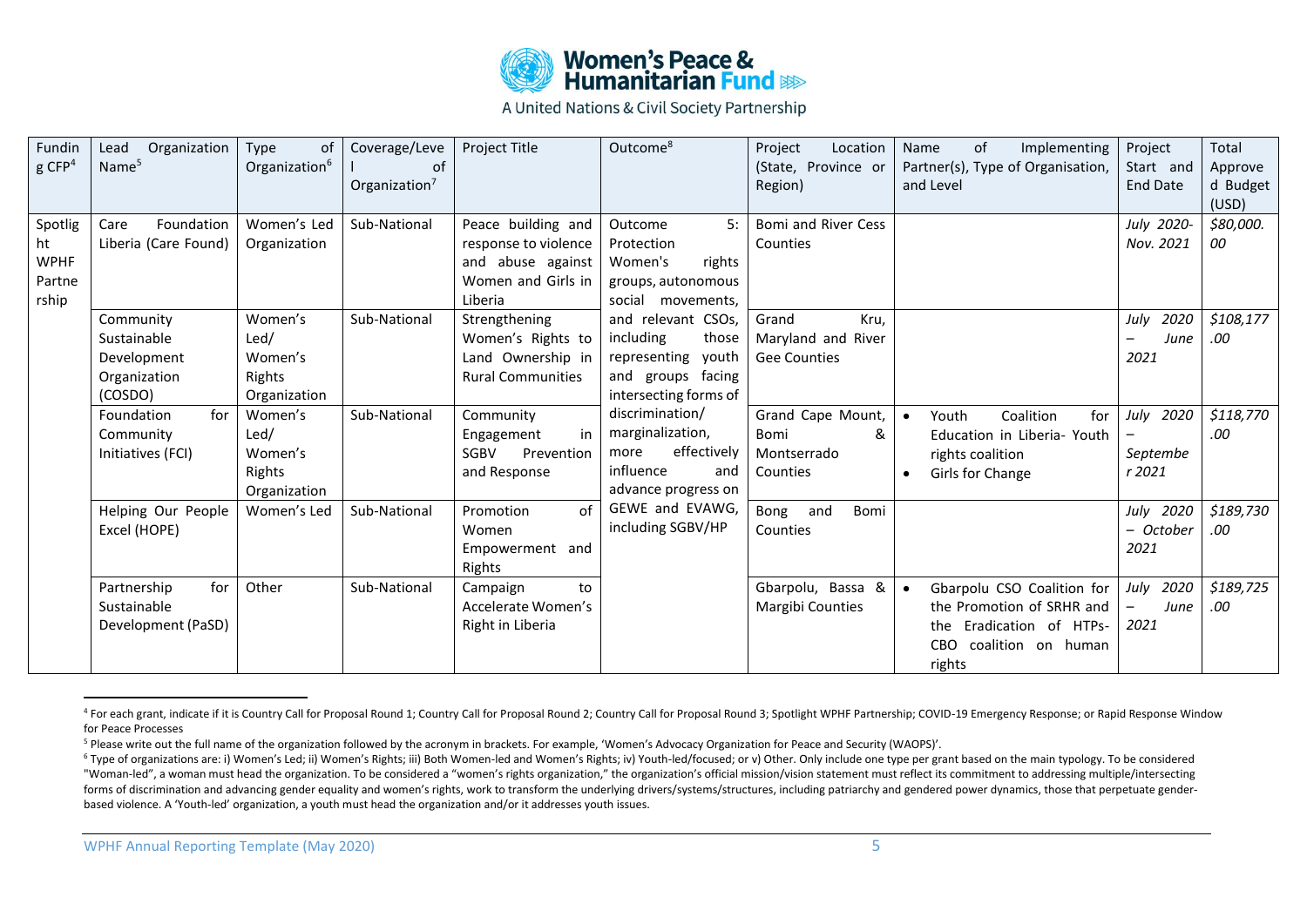

| Fundin               | Organization<br>Lead | Type<br>0f                | Coverage/Leve    | Project Title         | Outcome <sup>8</sup> | Project<br>Location | of<br>Implementing<br>Name        | Project   | Total     |
|----------------------|----------------------|---------------------------|------------------|-----------------------|----------------------|---------------------|-----------------------------------|-----------|-----------|
| $g$ CFP <sup>4</sup> | Name <sup>5</sup>    | Organization <sup>6</sup> | 0f               |                       |                      | (State, Province or | Partner(s), Type of Organisation, | Start and | Approve   |
|                      |                      |                           | Organization $7$ |                       |                      | Region)             | and Level                         | End Date  | d Budget  |
|                      |                      |                           |                  |                       |                      |                     |                                   |           | (USD)     |
|                      | Women                | Women's                   | Community        | Promote Safety for    |                      | Margibi Lofa Bong & | Duahzon<br>Women                  | July 2020 | \$60,000. |
|                      | Empowerment          | Led/                      | Based            | Women<br>Against      |                      | Gd. Bassa           | Organization                      | June      | 00        |
|                      | Network (WEN)        | Women's                   |                  | VAWG                  |                      |                     | Sister for Sister International   | 2021      |           |
|                      |                      | Rights                    |                  |                       |                      |                     | Alliance for Women &              |           |           |
|                      |                      | Organization              |                  |                       |                      |                     | Children Development              |           |           |
|                      |                      |                           |                  |                       |                      |                     | Children<br>&<br>Women            |           |           |
|                      |                      |                           |                  |                       |                      |                     | Initiative, Inc.- CBO human       |           |           |
|                      |                      |                           |                  |                       |                      |                     | rights groups                     |           |           |
|                      | Peace<br>Gbowee      | Women's                   | Sub-National     | Sustain the Peace $-$ | Enhanced<br>safety,  | Montserrado, Lofa,  |                                   | July 2020 | \$177,316 |
|                      | Africa<br>Foundation | Led/                      |                  | Mobilizing Liberians  | security and mental  | Gd. Gedeh           |                                   | – October | .00       |
|                      | (GPFA)               | Women's                   |                  | to Address Political  | health of women      |                     |                                   | 2021      |           |
|                      |                      | Rights                    |                  | Violence<br>and       | and girls' and their |                     |                                   |           |           |
|                      |                      | Organization              |                  | Violence<br>Against   | rights<br>human      |                     |                                   |           |           |
|                      |                      |                           |                  | Women                 | respected.           |                     |                                   |           |           |
|                      | for                  |                           |                  | for                   |                      | &<br>Gd.            |                                   |           |           |
|                      | Platform             | Other;                    | Sub-National     | the<br>Mobile         |                      | Bassa               |                                   | July 2020 | \$178,380 |
|                      | Dialogue &<br>Peace  | Community                 |                  | Promotion of Justice  |                      | Montserrado         |                                   | - October | .00       |
|                      | (P4DP)               | Empowerme                 |                  | for Women and Girls   |                      |                     |                                   | 2021      |           |
|                      |                      | nt                        |                  | (Mobile4Women)        |                      |                     |                                   |           |           |

<sup>7</sup> Please select from: i) International; ii) National; iii) Sub-National/Regional; or iv) Community-based (local) for each grant. International organizations operate in more than one country. National organizations have a nationwide coverage. Sub-National are organizations that work across multiple provinces/states/regions, but do not cover all provinces/states/regions in the country. Local organizations focus their work at the community le and do not have a sub-national/regional or national scope.

<sup>8</sup> WPHF Outcomes are: Outcome 1: Enabling environment for the implementation of WPS commitments; Outcome 2: Conflict prevention; Outcome 3: Humanitarian response; Outcome 4: Conflict resolution; Outcome 5: Protection; Outcome 6: Peacebuilding and recovery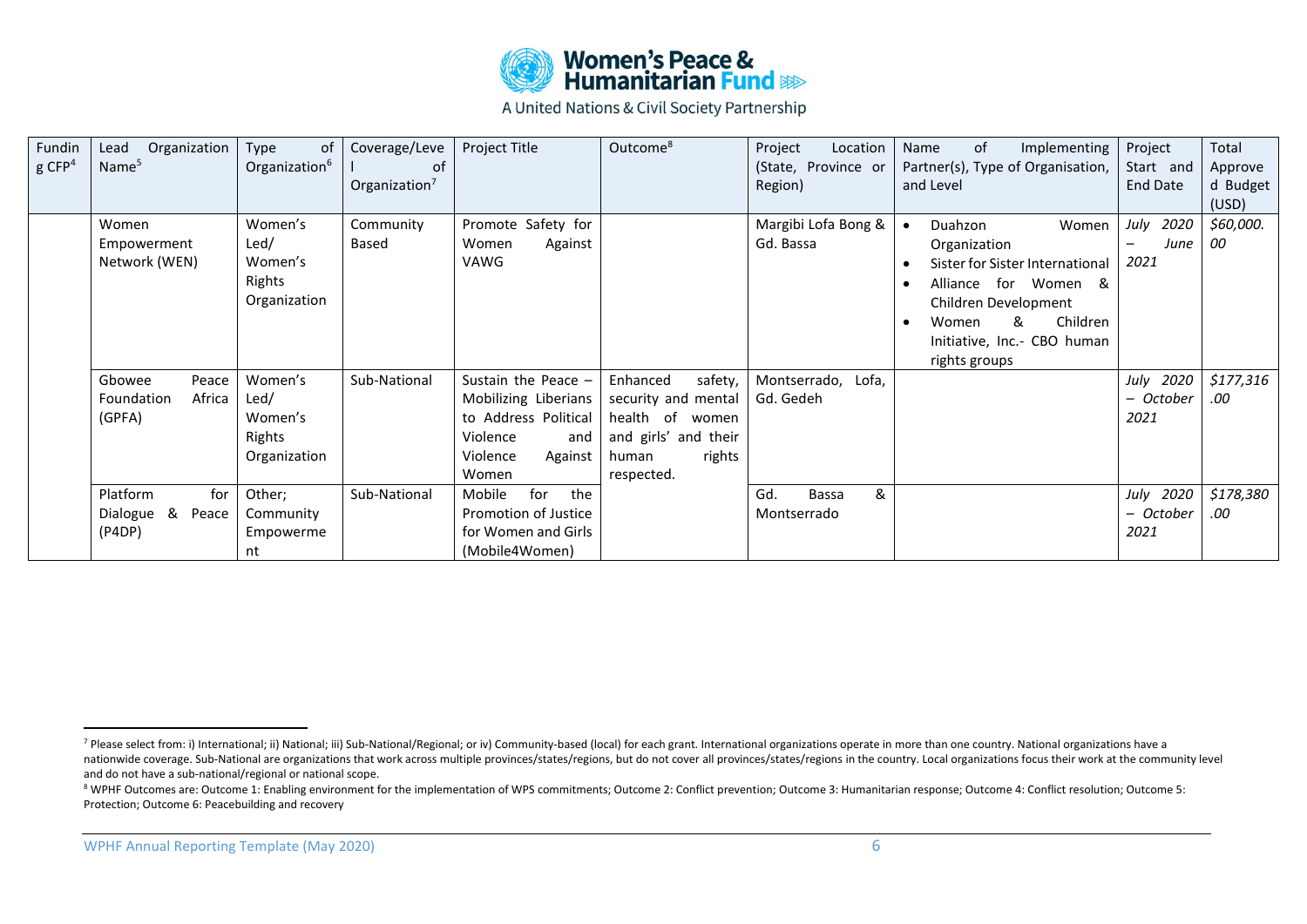

# **2. Beneficiaries and Reach (By Project)**

| Lead Organization  | <b>Target Groups</b>                   | Age Groups   | <b>Direct Beneficiaries</b> |          | Indirect Beneficiaries |          |
|--------------------|----------------------------------------|--------------|-----------------------------|----------|------------------------|----------|
| Name               | Select all that apply                  | by Sex       | Total for                   | Cumulati | Total for              | Cumulati |
| The list in this   |                                        |              | Year                        | ve       | Year                   | ve       |
| table<br>should    |                                        |              |                             |          |                        |          |
| match Section I    |                                        |              |                             |          |                        |          |
| above              |                                        |              |                             |          |                        |          |
| Foundation<br>Care | $\Box$ IDPs                            | Girls (0-17) | 200                         | 200      |                        |          |
| (CF))/             | $\Box$ Refugees                        | Women        | 505                         | 505      |                        |          |
| Project 1          | $\Box$ People living with disabilities | $(18+)$      |                             |          |                        |          |
|                    | (PWD)                                  | Boys (0-17)  | $\Omega$                    | $\Omega$ |                        |          |
|                    | $\Box$ Survivors/victims of SGBV       | Men (18+)    | 103                         | 103      |                        |          |
|                    | $\boxtimes$ Other (Specify): Women and |              |                             |          |                        |          |
|                    | Girls in general                       | Total        | 808                         | 808      | 12,500                 | 12,500   |

| Lead Organization | <b>Target Groups</b>                   | Age Groups   | <b>Direct Beneficiaries</b> |          | Indirect Beneficiaries |          |
|-------------------|----------------------------------------|--------------|-----------------------------|----------|------------------------|----------|
| Name              | <b>Rural Women</b>                     | by Sex       | Total for                   | Cumulati | Total for              | Cumulati |
| The list in this  |                                        |              | Year                        | ve       | Year                   | ve       |
| table<br>should   |                                        |              |                             |          |                        |          |
| match Section I   |                                        |              |                             |          |                        |          |
| above             |                                        |              |                             |          |                        |          |
| COSDO/            | $\Box$ IDPs                            | Girls (0-17) |                             |          |                        |          |
| Project 1         | $\Box$ Refugees                        | Women        | 2,607                       | 2,607    |                        |          |
|                   | $\Box$ People living with disabilities | $(18+)$      |                             |          |                        |          |
|                   | (PWD)                                  | Boys (0-17)  |                             |          |                        |          |
|                   | $\Box$ Survivors/victims of SGBV       | Men (18+)    | 1563                        | 1563     |                        |          |
|                   | ⊠<br>Other<br>(Specify):<br>Rural      | Total        | 4,170                       | 4,170    | 7,500                  | 7,500    |
|                   | Women's Land Right Ownership           |              |                             |          |                        |          |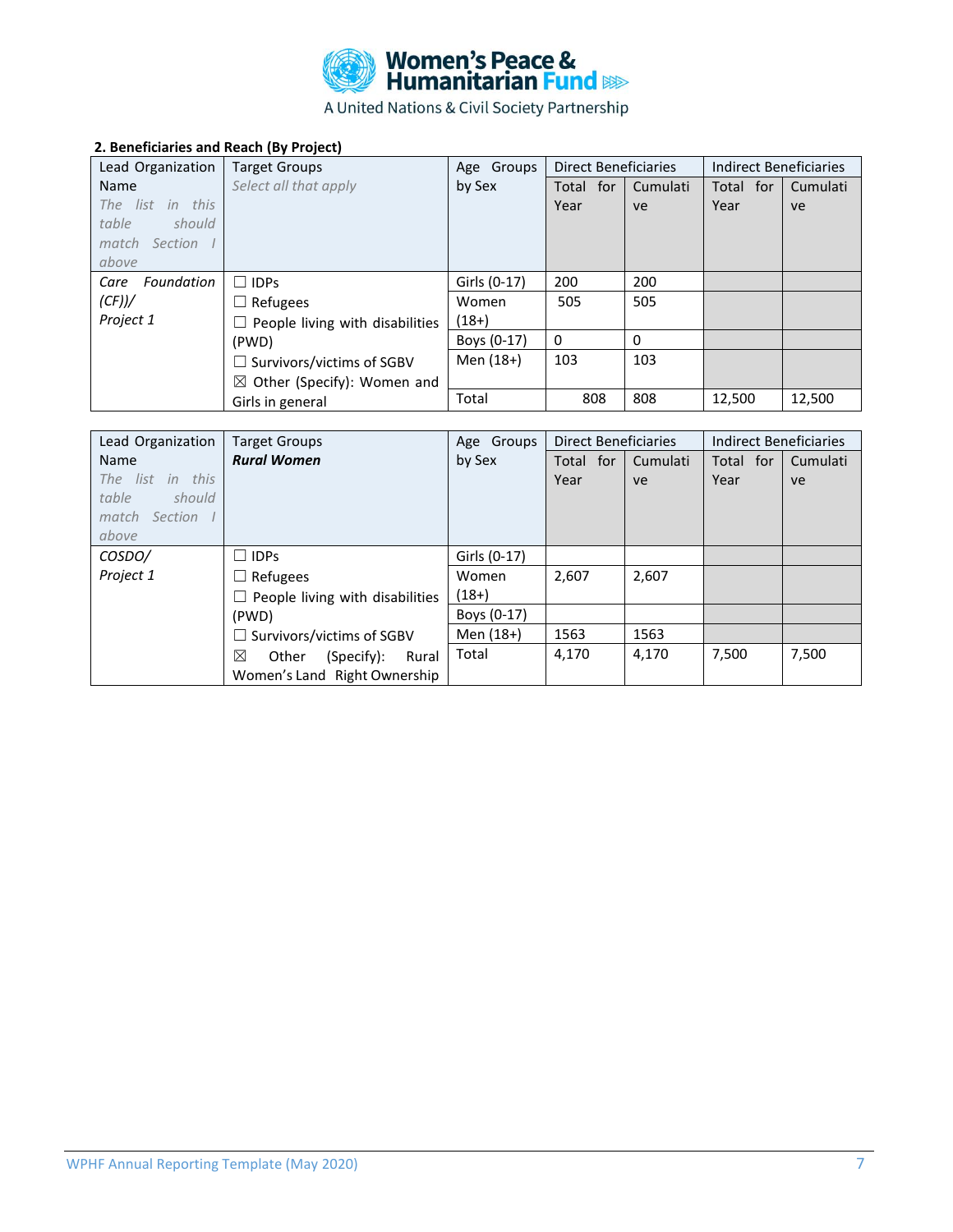

| Lead Organization<br>Name                                       | <b>Target Groups</b><br>Select all that apply                                      | Age Groups<br>by Sex | Direct Beneficiaries <sup>9</sup> |                | Indirect<br>Beneficiaries <sup>10</sup> |                |
|-----------------------------------------------------------------|------------------------------------------------------------------------------------|----------------------|-----------------------------------|----------------|-----------------------------------------|----------------|
| The list in this<br>table<br>should<br>match Section I<br>above |                                                                                    |                      | Total for<br>Year                 | Cumulati<br>ve | Total for<br>Year                       | Cumulati<br>ve |
| Foundation<br>for                                               | $\Box$ IDPs                                                                        | Girls (0-17)         | 299                               | 49             |                                         |                |
| Community<br>Initiatives (FCI)/                                 | Refugees<br>$\Box$<br>$\Box$ People living with disabilities                       | Women<br>$(18+)$     | 400                               | 150            |                                         |                |
| Project 1                                                       | (PWD)                                                                              | Boys (0-17)          | 30                                | 30             |                                         |                |
|                                                                 | $\Box$ Survivors/victims of SGBV                                                   | Men (18+)            | 71                                | 71             |                                         |                |
|                                                                 | $\boxtimes$ Other (Specify): Women in<br>general and in and out of school<br>Girls | Total                | 800                               | 300            | 852                                     | 852            |

| Lead Organization | <b>Target Groups</b>                   | Age Groups   | <b>Direct Beneficiaries</b> |          | <b>Indirect Beneficiaries</b> |          |
|-------------------|----------------------------------------|--------------|-----------------------------|----------|-------------------------------|----------|
| Name              | Select all that apply                  | by Sex       | Total for                   | Cumulati | Total for                     | Cumulati |
| The list in this  |                                        |              | Year                        | ve       | Year                          | ve       |
| table<br>should   |                                        |              |                             |          |                               |          |
| match Section I   |                                        |              |                             |          |                               |          |
| above             |                                        |              |                             |          |                               |          |
| HOPE/             | $\Box$ IDPs                            | Girls (0-17) |                             |          |                               |          |
| Project 1         | Refugees<br>$\perp$                    | Women        | 669                         | 669      |                               |          |
|                   | $\Box$ People living with disabilities | $(18+)$      |                             |          |                               |          |
|                   | (PWD)                                  | Boys (0-17)  |                             |          |                               |          |
|                   | $\boxtimes$ Survivors/victims of SGBV  | Men (18+)    | 406                         | 406      |                               |          |
|                   | $\boxtimes$ Other (Specify): Community | Total        | 1075                        | 1075     | 2100                          | 2100     |
|                   | members                                |              |                             |          |                               |          |

<sup>9</sup>Direct beneficiaries refer to the individuals, groups, or organizations, which benefit directly from the intervention, or who are the direct recipients of programming or services and are explicitly stated in the output and outcome statements of the results framework. Direct beneficiaries and the target groups are the same.

<sup>10</sup>Indirect beneficiaries refer to other individuals, groups or organizations who are not the direct target of interventions as outlined in the results framework, but could be other members of the community, or family members who benefit positively from interventions of direct beneficiary participation. Often the calculation of indirect beneficiaries is done by estimating a 'spillover' effect through the average family size.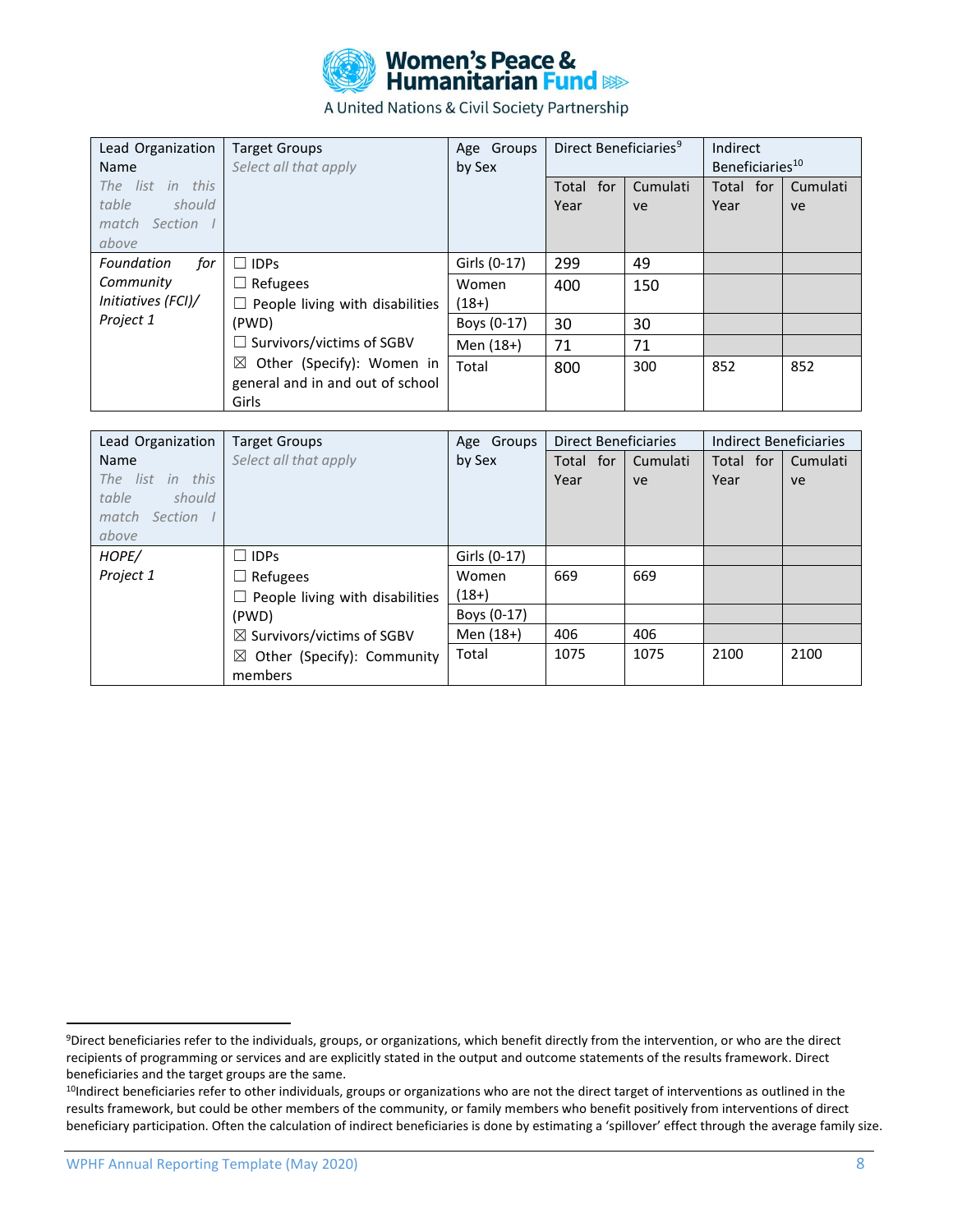

| Lead Organization                     | <b>Target Groups</b>                        | Age Groups   | <b>Direct Beneficiaries</b> |          | Indirect Beneficiaries |          |
|---------------------------------------|---------------------------------------------|--------------|-----------------------------|----------|------------------------|----------|
| <b>Name</b>                           | Select all that apply                       | by Sex       | Total for                   | Cumulati | Total for              | Cumulati |
| The list in this                      |                                             |              | Year                        | ve       | Year                   | ve       |
| table<br>should                       |                                             |              |                             |          |                        |          |
| match Section                         |                                             |              |                             |          |                        |          |
| above                                 |                                             |              |                             |          |                        |          |
| Partnership<br>for                    | <b>IDPs</b><br>$\perp$                      | Girls (0-17) |                             |          |                        |          |
| Sustainable                           | Refugees<br>$\Box$                          | Women        | 357                         | 357      |                        |          |
| Development/Camp                      | $\boxtimes$ People living with disabilities | $(18+)$      |                             |          |                        |          |
| aign to Accelerate<br>Women Rights in | (PWD)                                       | Boys (0-17)  |                             |          |                        |          |
| Liberia                               | $\Box$ Survivors/victims of SGBV            | Men (18+)    | 162                         | 162      |                        |          |
|                                       | $\boxtimes$ Other (Specify): Rural women    | Total        | 519                         | 519      | 515.004                | 515,004  |
|                                       | and population of persons living            |              |                             |          |                        |          |
|                                       | in and out of the project's target          |              |                             |          |                        |          |
|                                       | location                                    |              |                             |          |                        |          |

| Lead Organization | <b>Target Groups</b>                        | Age Groups   | <b>Direct Beneficiaries</b> |          | Indirect Beneficiaries |          |
|-------------------|---------------------------------------------|--------------|-----------------------------|----------|------------------------|----------|
| <b>Name</b>       | Select all that apply                       | by Sex       | Total for                   | Cumulati | Total for              | Cumulati |
| The list in this  |                                             |              | Year                        | ve       | Year                   | ve       |
| table<br>should   |                                             |              |                             |          |                        |          |
| match Section I   |                                             |              |                             |          |                        |          |
| above             |                                             |              |                             |          |                        |          |
| Women             | IDPs<br>П                                   | Girls (0-17) | 160                         | 160      |                        |          |
| Empowerment       | $\Box$ Refugees                             | Women        | 1590                        | 1590     |                        |          |
| Network (WEN)/    | $\boxtimes$ People living with disabilities | $(18+)$      |                             |          |                        |          |
| Project 1         | (PWD)                                       | Boys (0-17)  | 120                         | 120      |                        |          |
|                   | $\Box$ Survivors/victims of SGBV            | Men (18+)    | 1040                        | 1040     |                        |          |
|                   | $\boxtimes$ Other (Specify): Rural women    | Total        | 2910                        | 2910     | 50,000                 | 50,000   |
|                   | and population of persons living            |              |                             |          |                        |          |
|                   | in and out of the project's target          |              |                             |          |                        |          |
|                   | location                                    |              |                             |          |                        |          |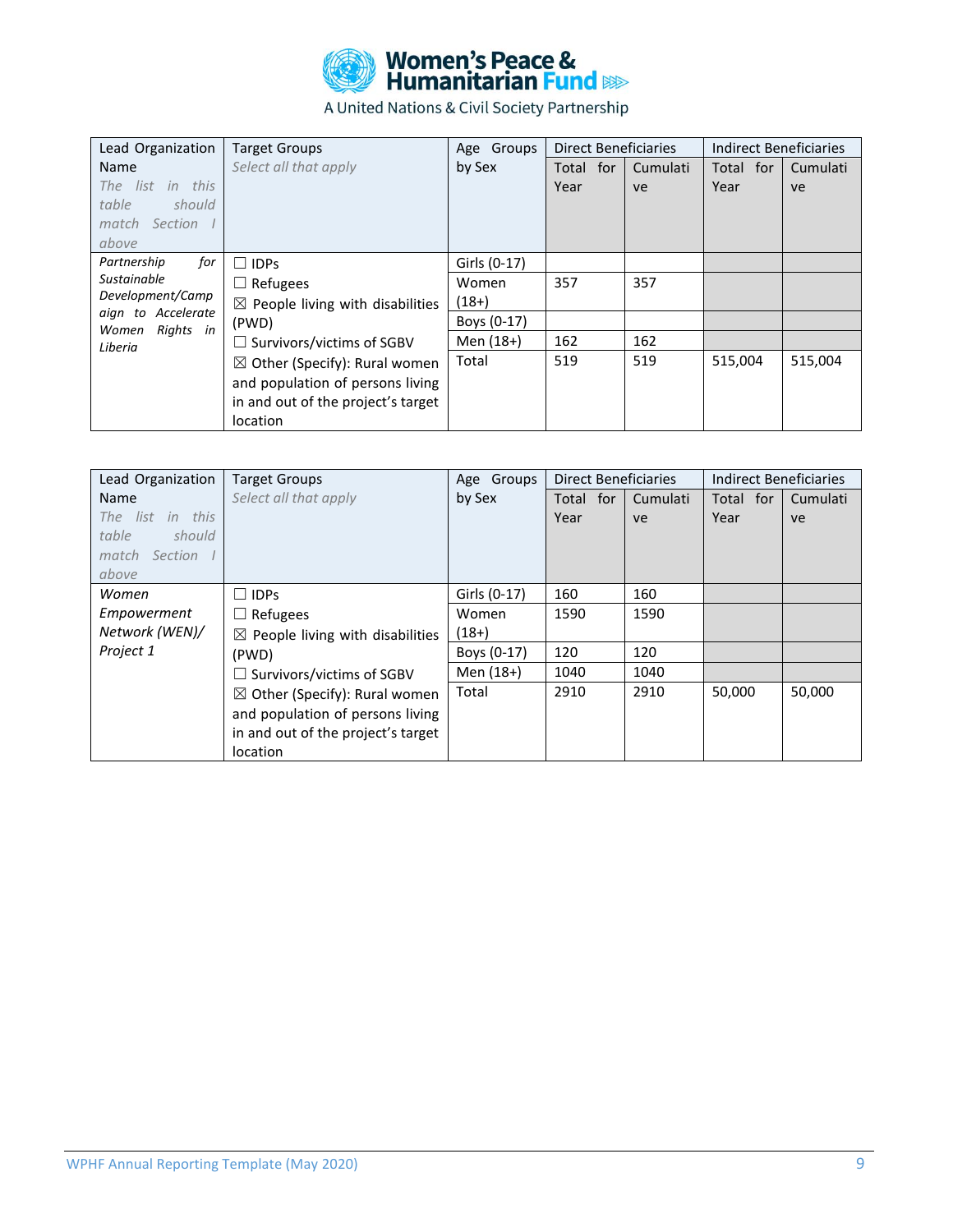

| Lead Organization        | <b>Target Groups</b>                        | Age Groups   | <b>Direct Beneficiaries</b> |          | Indirect Beneficiaries |          |
|--------------------------|---------------------------------------------|--------------|-----------------------------|----------|------------------------|----------|
| Name                     | Select all that apply                       | by Sex       | Total for                   | Cumulati | Total for              | Cumulati |
| The list in this         |                                             |              | Year                        | ve       | Year                   | ve       |
| table<br>should          |                                             |              |                             |          |                        |          |
| match Section I          |                                             |              |                             |          |                        |          |
| above                    |                                             |              |                             |          |                        |          |
| Gbowee Peace             | $\Box$ IDPs                                 | Girls (0-17) |                             |          |                        |          |
| <b>Foundation Africa</b> | $\Box$ Refugees                             | Women        | 5000                        | 5,000    |                        | 395,000  |
|                          | $\boxtimes$ People living with disabilities | $(18+)$      |                             |          |                        |          |
|                          | (PWD)                                       | Boys (0-17)  |                             |          |                        |          |
|                          | $\Box$ Survivors/victims of SGBV            | Men (18+)    | 1950                        | 1950     |                        |          |
|                          | $\boxtimes$ Other (Specify): Rural women    | Total        | 6950                        | 6950     |                        | 395000   |
|                          | and population of persons living            |              |                             |          |                        |          |
|                          | in and out of the project's target          |              |                             |          |                        |          |
|                          | location                                    |              |                             |          |                        |          |

| Lead Organization      | <b>Target Groups</b>                        | Age Groups   |           | Direct Beneficiaries11 |           | Indirect Beneficiaries12 |
|------------------------|---------------------------------------------|--------------|-----------|------------------------|-----------|--------------------------|
| <b>Name</b>            | Select all that apply                       | by Sex       | Total for | Cumulative             | Total for | Cumulative               |
| The list in this table |                                             |              | Year      |                        | Year      |                          |
| should match           |                                             |              |           |                        |           |                          |
| Section Labove         |                                             |              |           |                        |           |                          |
| Platform for           | $\Box$ IDPs                                 | Girls (0-17) | 8         | 8                      | 24        | 24                       |
| Dialogue and           | Refugees                                    | Women        | 491       | 491                    | 1,473     | 1,473                    |
| Peace/                 | $\boxtimes$ People living with disabilities | $(18+)$      |           |                        |           |                          |
| Project 1              | (PWD)                                       | Boys (0-17)  | 3         | 3                      | q         | 9                        |
|                        | $\boxtimes$ Survivors/victims of SGBV       | Men (18+)    | 26        | 26                     | 78        | 78                       |
|                        | $\boxtimes$ Other (Specify): Vulnerable     | Total        | 528       | 528                    | 1,584     | 1,584                    |
|                        | population                                  |              |           |                        |           |                          |

<sup>&</sup>lt;sup>11</sup> Direct beneficiaries refer to the individuals, groups, or organizations, which benefit directly from the intervention, or who are the direct recipients of programming or services and are explicitly stated in the output and outcome statements of the results framework. Direct beneficiaries and the target groups are the same.

<sup>&</sup>lt;sup>12</sup> Indirect beneficiaries refer to other individuals, groups or organizations who are not the direct target of interventions as outlined in the results framework, but could be other members of the community, or family members who benefit positively from interventions of direct beneficiary participation. Often the calculation of indirect beneficiaries is done by estimating a 'spillover' effect through the average family size.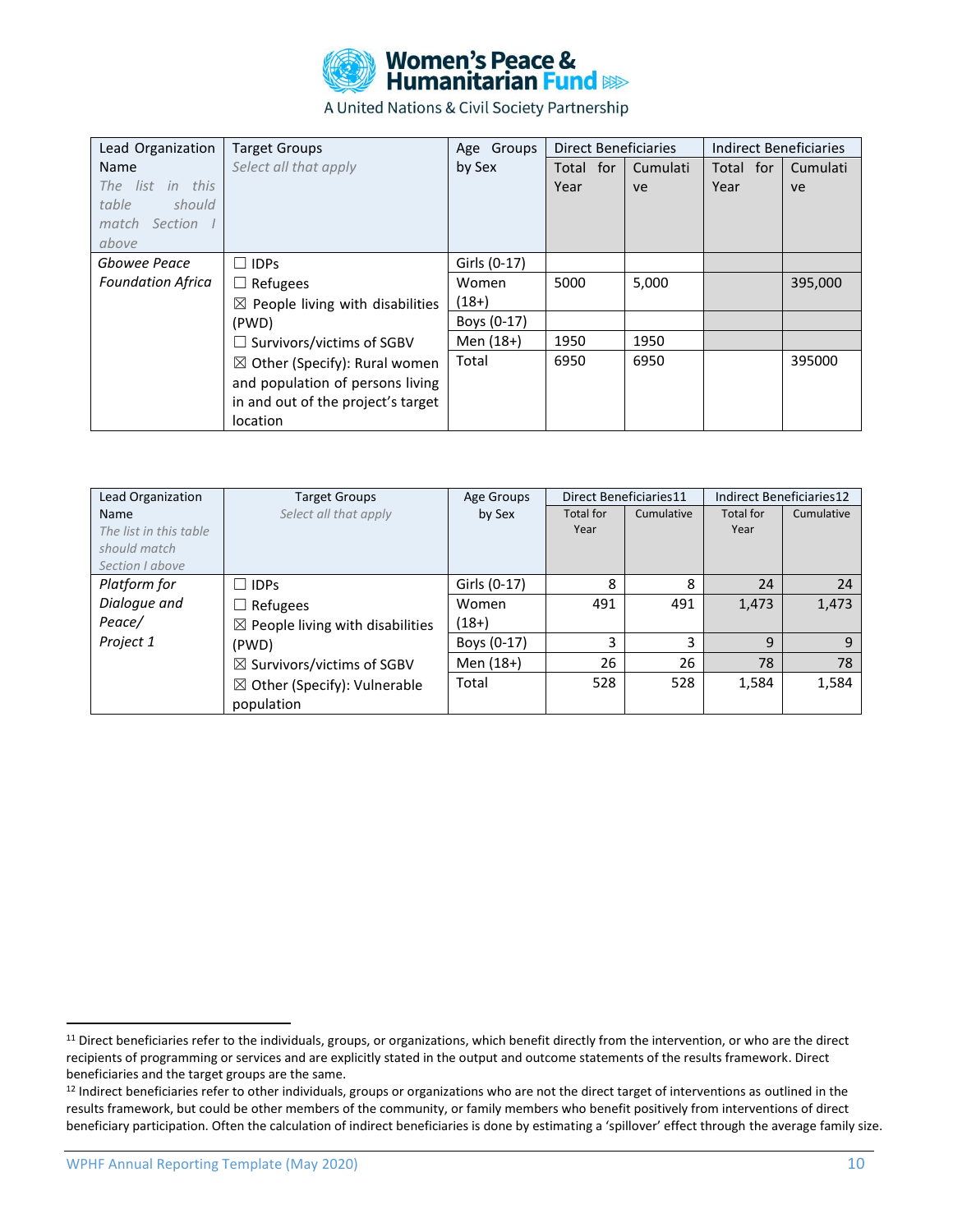

#### **3. Context/New Developments**

*During the reporting year, the COVID-19 global pandemic presented a grave threat to the programme, demanding on the grantees to redouble their efforts in the various communities they work in. Programme implementation was delayed due to the declaration of the state of emergency by the government and regulations that were introduced to curb transmission of the virus such as social distancing and cross-county travel bans restricting activities and travel. In a severe crisis as this, women and girls are both significantly impacted and yet oftentimes women are at the frontline of the response. Thus, the Spotlight Initiative -WPHF Programme for Liberia, has never been more relevant or necessary. To better able respond to COVID-19, a new window of funding the COVID-19 emergency window of funding was introduced in Liberia in August 2020 in which three (3) CSOs received programme and capacity building grants. These grantees identified several activities with possible steps to mitigate risk and continue operations. The below evolutions/ updates took place during the reporting period:*

*In September 2020, community members, youth, civil society organizations, women rights groups demonstrated due to the rising numbers of rape and other forms of violence against women and girls in Liberia. To this effect, the President, instated a National Taskforce against rape and Sexual Gender Based violence (SGBV) in Liberia in which several consultations were held with key stakeholders including CSOs, the Development Partners, Religious and Traditional leaders on the roadmap to Ending Violence Against Women and Girls (EVAWG.) In this regard, in October 2020, H.E George Manneh Weah, President of Liberia, declared rape as a national emergency for the next two years (2020 - 2022) and called for the development of a National Roadmap by multi-stakeholders to end SGBV in Liberia<sup>13</sup>. The Anti SGBV Roadmap was designed and developed by key CSOs and Government stakeholders with strategic technical guidance from UN Women and sister Agencies technical team under the Spotlight Initiative to ensure synergies and complementarity with the current Spotlight Initiative Programme. This progress is attributed to the continuous advocacy, capacity development of CSOs and Women's movement on how better to advocate on VAWG issues and hold duty bearers accountable as well. The Anti-SGBV Roadmap guides future investment on addressing rape and other forms of SGBV and seeks to change the current dynamics of "business as usual".* 

*December 2020 was a remarkable season for Liberia wherein senatorial elections were held where a few demonstrations manifested including one condemning violence against women in elections and politics. This somehow shifted attention of VAWG issues to elections with CSOs also constrained in continuing some of their interventions during that period. However, this emphasized further the need to continue the partnership with different national and subnational stakeholders on ensuring the rights of women and girls are protected; and UN Women continued to monitor the political situation which had the tendency to stall implementation progress. To mitigate the effect of delays, most interventions were conducted prior the election period while the few that were stalled were planned for the first quarter of 2021. The country continued to remain peaceful, despite several protests in Monrovia (the Capital) and its surroundings ahead of Senatorial elections. Gender Equality was an issue in the election. Women reported for just 18 out of 118 eligible candidates that via for the 15 senatorial seats. Only one female candidate had been elected, with the other two (2) female in court.*

*It has been more devasting this year since the world began reeling from the economic implications of COVID-19 pandemic. The Programme had been disrupted because of the spread of COVID-19 and the declaration of the state of emergency by the government. Regulations introduced to curb transmission of the virus such as social distancing and cross-county travel bans restricted activities and travel. Therefore, most of the interventions could not start timely particularly due to the partial lockdown which had started from April 2020. However, upon signing partner agreements, new mechanisms for implementation were devised including conducting virtual trainings and ensuring adaptation of health protocols such as social distancing, wearing masks, hand washing when-ever gatherings were conducted in Counties where internet is a challenge.*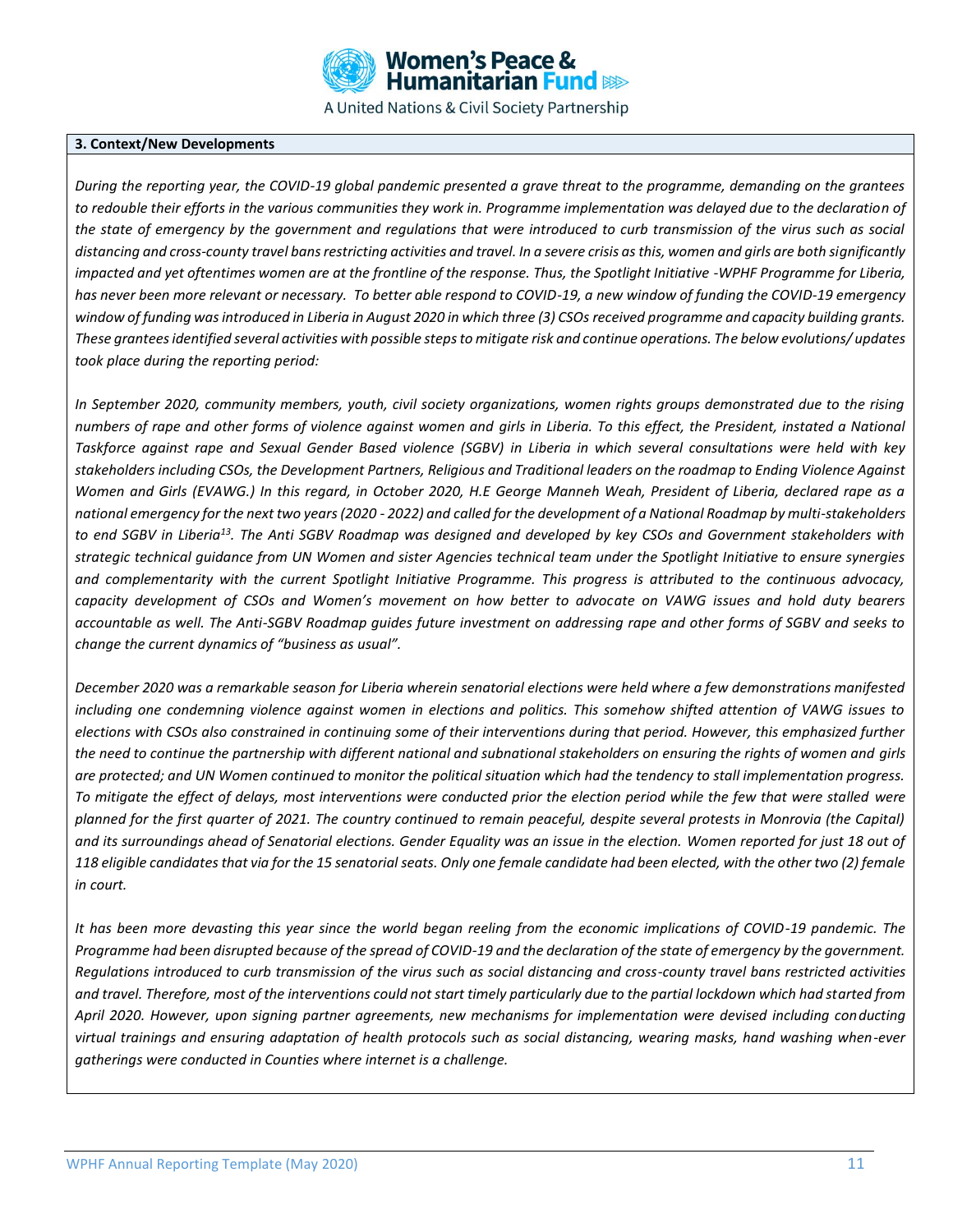

#### **4a. Results (Outcomes) Achieved (Narrative)**

*Impact Statement: Enhanced safety, security and mental health of women and girls and their human rights respected AND women's rights groups, autonomous social movements, and relevant CSO's including those representing youth and groups facing intersecting forms of discrimination/marginalization, more effectively influence and advance progress on GEWE and EVAWG, including SGBV/HP*

### *1. Gbowee Peace Foundation Africa (GPFA)*

**Outcome:** Enhanced women's capacity in human rights, and peace & security advocacy through the visibility of 150 peace brigades. All of whom work to address all forms of violence against women and girls in Montserrado, Grand Gedeh and Lofa Counties by 2021.

*150 peace brigades from 145 communities have increased skills and knowledge to monitor and report political violence cases and any form of VAWG as well as to prevent violence and resolve conflicts. They have formed 15 community action groups in 15 districts in the 3 Counties which have ensured that rape cases are not compromised at community level as it was done in the past. 15 functional Peace Desks established in 15 communities in 3 counties have given women the confidence to report any form of violence against women and children without fear of being discriminated against. A 60% decline in domestic violence cases have been reported because of the establishment of Peace desks at the community level which serve as a deterrent for violence.*

### *2. Care Foundation Liberia (CF-L)*

**Outcome**: Community based initiatives strengthened and revitalized to address the plight of women and girls in and out of schools in communities where SGBV/HPs prevalence is high.

*200 members of women's rights organizations, autonomous social movements and civil society organization and 100 in and out of schoolgirls between the ages of 13-21 and leaders from 20 communities have enhanced knowledge to advocate and create awareness on EVAWG, including SGBV/HP, and promote SRHR's in Rivercess and Bomi Counties. Additionally, the targeted 200 women from20 Communities in both Counties are now able to prevent themselves from contracting COVID-19 following an opportunity afforded to them to access education and information on COVID-19. To date, about 12,000 residents in six (6) Communities in both counties have benefitted from the distribution of COVID-19 prevention materials.*

### *3. Foundation for Community Initiatives (FCI)*

**Outcome:** Enhanced women's capacity in human rights, and peace & security advocacy through the visibility of 150 peace brigades. All of whom work to address all forms of violence against women and girls in Montserrado, Grand Gedeh and Lofa Counties by 2021.

<sup>&</sup>lt;sup>13</sup> see links: [https://www.rfi.fr/en/africa/20200913-liberia-president-weah-declares-rape-a-national-emergency-after-protests-sexual-assault](https://www.rfi.fr/en/africa/20200913-liberia-president-weah-declares-rape-a-national-emergency-after-protests-sexual-assault-gender-based-violence)[gender-based-violence;](https://www.rfi.fr/en/africa/20200913-liberia-president-weah-declares-rape-a-national-emergency-after-protests-sexual-assault-gender-based-violence) [https://www.emansion.gov.lr/2press.php?news\\_id=5191&related=7&pg=sp\)](https://www.emansion.gov.lr/2press.php?news_id=5191&related=7&pg=sp).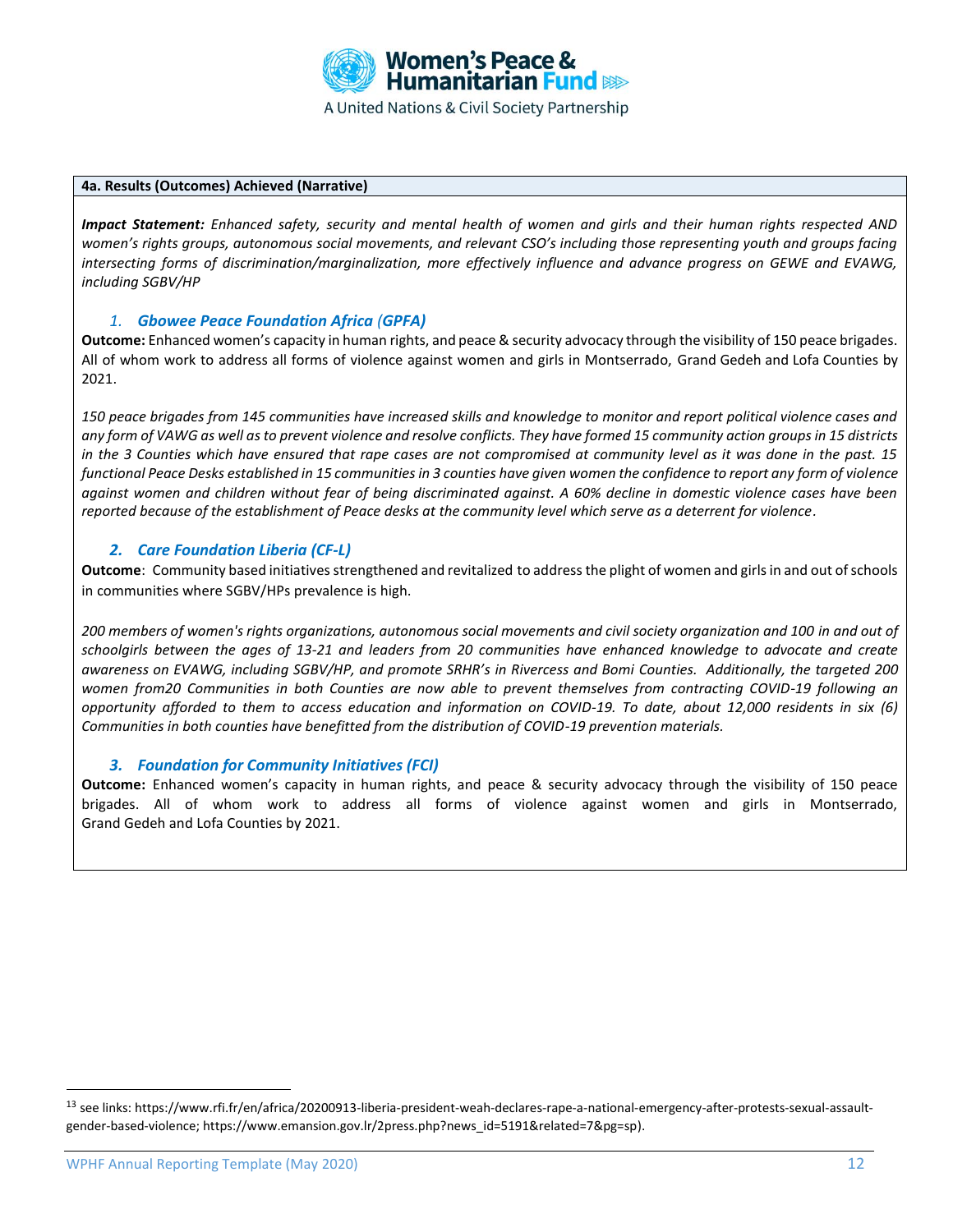

*During the reporting year, a new mobile application called SavApp was launched and validated and in use by beneficiaries who are reporting on SGBV cases. Women, girls, men and boys in target communities now have access to easier and quicker methods of reporting SGBV through this new safe digital reporting App. This was achieved through the support of an information technology firm which was contracted for the development of a Mobile Application to collect data on SGBV response and prevention and reporting. Eight (8) staff (3 female and 5 male) including partner from Girls for Change have enhanced capacities as trainee of trainers in using this App. The App was piloted, and key data collected to support safety, usability, fit for purpose and ensuring the application's effectiveness and efficiency. (Daily Observer, 16 October, 2020 - Reporting App Launched for SGBV Cases [https://www.liberianobserver.com/news/reporting-app-launched-for-sgbv-cases/\)](https://nam10.safelinks.protection.outlook.com/?url=https%3A%2F%2Fwww.liberianobserver.com%2Fnews%2Freporting-app-launched-for-sgbv-cases%2F&data=04%7C01%7C%7C3ff5e75c0c86446492de08d8765d30f6%7C2bcd07449e18487d85c3c9a325220be8%7C0%7C0%7C637389489949661436%7CUnknown%7CTWFpbGZsb3d8eyJWIjoiMC4wLjAwMDAiLCJQIjoiV2luMzIiLCJBTiI6Ik1haWwiLCJXVCI6Mn0%3D%7C1000&sdata=fOlCkFe460ntv4ZXC14vQKMyq9LoQSwj0PWN8Y5Oa9U%3D&reserved=0), feedback from stakeholders gathered and adjustments made. Currently, the App is being used in selected communities for community and direct beneficiary testing which will help enhance the usage and show case the suitability of the App. With the App in place, it is anticipated that reporting of cases of SGBV will increase in the subsequent years.* 

*Considering the above, Gender Justice clubs in Montserrado, Bomi and Grand Cape Mount Counties for reporting on SGBV cases have been established. 500 Women and school going girls are now serving as GBV Ambassadors in their communities and have newly found knowledge on using the SGBV prevention and Home Apps for effective reporting of SGBV cases.* 

### *4. Helping Our People Excel (HOPE)*

**Outcome:** Women/girls and Women rights groups are influencing the effective implementation of community and national policies that addresses GEWE and EVAWG, including SGBV/HP

*SGBV Prevention Committees established in 18 communities in Bong and Bomi Counties and 90 committee members (50 males and 40 females) have enhanced knowledge on the SGBV referral and the linkages to the communities. Through community dialogues, 499 persons (137 males and 362 female) in 20 communities were engaged through community Palava Hut meetings conducted by the 18 committees on mediation and on ways to refer SGBV cases. Currently, 50 male champions are directly engaged as members of the SGBV Prevention Committees in the 18 project communities. Advocacy and awareness strategies addressing VAWG in their communities have been developed because of the establishment of the POWER coalition in Bomi and Bong comprising of 9 women groups. Collaboration between them and the SGBV prevention committees has been built to track SGBV cases and report them.*

*In an effort to provide a permanent space for gender actors to provide services and resources for women and girls to access their health and reproductive rights as well as serve as support centers for the Women Groups/Coalitions and SGBV Prevention Committees to continue their work on advocacy, women economic empowerment in Bong and Bomi Counties, the Women Power Centers are almost completed and will be utilised as spaces for skills building including on agricultural and other business skills. These spaces will also be utilised as safe spaces where women feel welcome and included.*

*The project continues to provide support for the SGBV Prevention Committee members and Local women's group members to attend the Gender Coordination meeting at the county level, in Bong and Bomi Counties. The Gender Coordination meetings are manged by the County Gender Coordinator within the respective counties. During the Gender Coordination meetings the SGBV Prevention Committee continue to identify issues that influences the effective implementation of community and national policies such as the Comprehensive Prevention Strategy on SGBV (2019) and the Gender Based Violence Policy (2018) that will addresses GEWE and EVAWG, including SGBV/HP. Massive awareness continues and the development for flyers, printing of T-Shirts and the installation of 21 signboards in 21 communities with key messaging is ongoing, hence showing increased commitment in protecting the health and rights of women.*

*5. Partnership for Sustainable Development (PaSD)*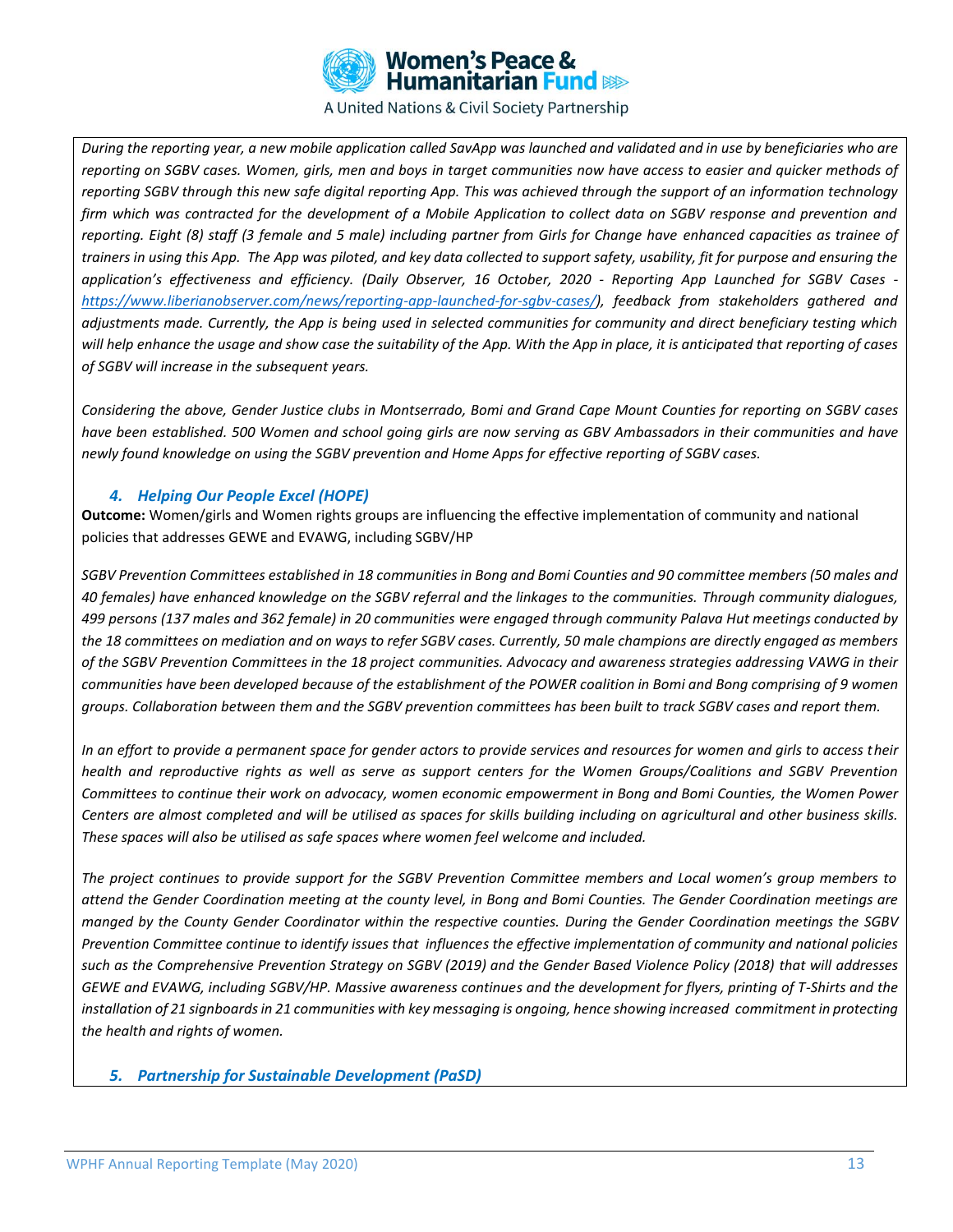

**Outcome:** Women's rights groups, autonomous social movements and relevant civil society organizations, including those representing youth and groups facing intersecting forms of discrimination/marginalization, more effectively influence and advance progress on GEWE and EVAWG, including SGBV/HP.

*519 direct beneficiaries (women, girls, men and boys) and approximately 515,004 indirect beneficiaries have enhanced knowledge on GEWE, EVAWG, HTP, FGM, SRHR in the three project counties (Gbarpolu, Margibi and Grand Bassa) through local media, awareness raising and other mobilization outreach engagements. 58 direct beneficiaries were reached through the CSOs and CBOs Skill Building Training Workshop, 100 through the Petition activities, 104 through the Coordination, Learning and Sharing Meetings, 10 through the 2 Day Desk-view, 247 through the Multi-Stakeholders Dialogue Meeting. This was made possible through PaSD's collaboration with women's rights organizations, civil society organizations, community leaders and dwellers, town chiefs, traditional leaders, and paramount chiefs to increase their coordination then end advocacy and engagements efforts and issued 16 joint statements outlining at least 64 policy recommendations on GEWE, EVAWG, HTP, FGM, SRHR and reproductive, maternal, new born, and child health (RMNC). The engagements and their advance recommendations created the space for GEWE and EVAWG focus civil society organizations, women and girls` participation in government functionaries such as coordination, learning and sharing meetings, SGBV County Level Task-Force Monthly Meeting, COVID-19 Incident Management System (IMS) and the 2020 Anti-SGBV National Conference under theme- A National Call to Action to Fight SGBV in Liberia.*

*Similarly, 58 beneficiaries (20 females each from Gbarpolu and Margibi and 16 female and 2 males from Grand Bassa have enhanced capacities to design, implement, monitor, and evaluate their own programmes on EVAWG, GEWE including SGBV/HP. These women form part of women's rights groups and relevant CSOs representing groups facing intersecting forms of discrimination/ marginalization. They also now have increased knowledge in advocacy, lobbying, campaigning techniques and methodologies, community monitoring and reporting using score card, awareness creation, budget, policy tracking and data management. These women, and CSOs are now actively participating in counties' coordination meetings, attending key national events making decision on GEWE and EVAWG while serving as a platform to advance polies recommendations and having voices on issues that affect or benefit women and girls.*

### *6. Women Empowerment Network (WEN)*

**Outcome:** Women and girls are aware and empowered and fight against all forms of sexual and gender-based violence against them while at the same time ensure their sexual and reproductive health rights are adequately achieved

*A social media platform "WEN" developed to capture and disseminated information about SGBV/VAWG. During the first and second quarters of 2020, Facebook likes and share of social media and radio coverage in each of four counties (Margibi County, Grand Bassa County, Lofa, and Bong) reached 2,235 persons. See links: [https://www.facebook.com/quincy.juwle/videos/10223548820776987/,](https://www.facebook.com/quincy.juwle/videos/10223548820776987/) [https://wb.facebook.com/weliberia post/](https://wb.facebook.com/weliberia%20post/) page. As per information captured on the platform WEN, 300 participants including, women have enhanced knowledge about the available services on SGBV such as rape, sexual abuse, SRHR and form of violence e.g., forceful FGM and teenage marriages through Palava Hut discussions which also includes methods of seeking redress to the SGBV perpetrated against them. Trainings continue within target counties, 600 community/village leaders and actors including Zoe Heads, Marketers, Clan Chiefs and persons with disabilities including women and girls who are the most disadvantaged were trained. The trainings focused on types and forms of SGBVs, harmful practices as well as all forms of violence against women and girls, causes of SGBVs and HPs, as well as on how to prevent violence of all forms against women and girls and on how to seek redress. Community leaders and actors are supporting the identification of GBV perpetrators referring and are supporting the referral of survivals.*

### *7. Community Sustainable Development Organization*

**Outcome:** Local grassroot women's rights groups empowered to advocate for women's rights on land ownership and inheritance with legal and societal protection and ensure that women's roles are secured in economic development and political participation by means of land ownership.

*30 rural communities were mobilized; and 15 grassroots women's rights groups have the capacity to advocate for and promote women's rights to land ownership across the three counties of Grand Kru, Maryland and River Gee. The project has given rural women an opportunity for them to not only highlight the issue of land ownership, but also a means to empower many rural women*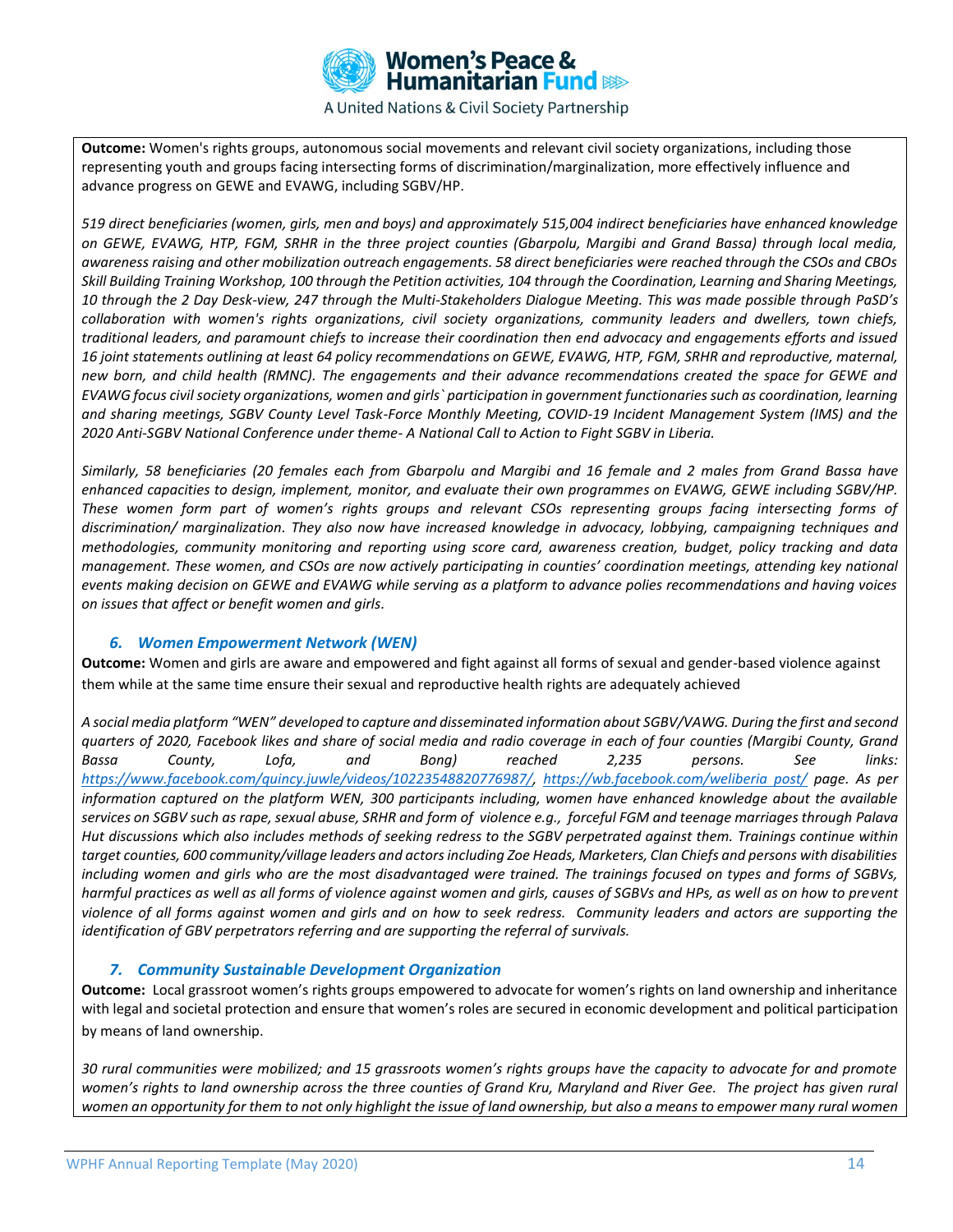

*about their full rights to land and property ownerships. A survey was conducted on the status of women's ownership of land in Grand Kru, Maryland and River Gee Counties. The survey identified patriarchy and conservative social set-up as one persistent barrier to women's land ownership in all the surveyed counties.* 

## *8. Platform for Dialogue & Peace (P4DP)*

**Outcome 1:** Cultural and social barriers within the dual justice systems on access to justice for women and girls identified and documented and strategies designed to address identified barriers.

**Outcome 2:** Ensuring quality, disaggregated and globally comparable data.

**Outcome 3:** Grass root community members capacities built to promote peaceful dialogue about GBV issues. Women, girls, local CBOs, CSOs capacities in human, social, cultural and legal rights enhanced in reporting GBV cases.

*A desk review was conducted in August 2020 to understand the cultural and social barriers within the dual justice system on access to justice and for women and girls. During the desk review, relevant materials were developed, and stakeholders identified, and views analysed. In total, one hundred and twenty-seven organizations were identified and accessed, and ten organizations extensively mapped in both counties. In Montserrado County, ten organizations<sup>14</sup> thoroughly accessed and six organizations were qualified as potential beneficiaries for the forthcoming trainings while four organizations<sup>15</sup> qualified in Grand Bassa County. The desk review also set the stage for data collection exercise. Research tools and protocols to determine the methodical approaches to the research developed. Various tools including semi-structured interview guides for Focus Group Discussion and Key Informant Interviews, Survey questionnaires, Consent forms, attendance templates and a training manual detailing the use of the various tools developed. The tools and protocols facilitated the groundwork for comprehensive training workshops-based U.N. Women reviewed and approval.* 

*Findings of the Desk Review conducted as part of the preliminary work for the field-based data collection exercise, where been validated by key stakeholders. The validation focused on issues which the desk review identified as critical to the wellbeing of women and girls. A total of 15 surveys, two (2) FGDs and two (2) KIIs were conducted in Montserrado and Grand Bassa Counties as part of the validation exercise to ascertain community respondents' views. The validation confirmed that women and girls as well as marginalized groups have continued to be faced with various forms of discrimination despite multiple policies, programs and strategies developed and being implemented by the government and its national and international partners. The validation further confirmed that wife-bartering, abandonment, denial of financial support to women by men and emotional violence as being prevalent in almost all communities across Grand Bassa County. This was further confirmed by the Magisterial Court and the Women and Children Protection Section (WACPS) of the Liberia National Police in Buchanan, Grand Bassa County.*

*The outcome of the desk review informed the report providing knowledge of the available globally disaggregated data essential to the ensuing gender study. Multi-stakeholders were involved including local and traditional leaders, religious individuals, and heads of social entities and secret societies, etc as a way of ensuring inclusiveness, ownership and accountability in the process of changing norms and breaking social barriers that in most cases discriminate against women and girls limiting their ability to achieve their full potentials.* 

### **4b. Outputs and Activities Completed**

### *1. Gbowee Peace Foundation Africa*

*Output 1.1: Women's rights groups and relevant civil society organizations have increased opportunities and support to share knowledge, network, partner and jointly advocate for GEWE and ending VAWG, including SGBV/HPs, and promoting SRHR, with relevant stakeholders at sub-national, national, regional and global levels.*

• *County Authorities acquired enhanced knowledge of their roles as it relates to preventing violence and have committed to taking ownership of the project at county level. Four counties' stakeholder meetings were held between June and August* 

<sup>&</sup>lt;sup>14</sup> They include, Traditional Women United for Peace; Community Health Committee; Students Emerged for Academic Change; United Women of Red-light; Young African Gender Equality N' Initiative (YAGEES); and West Point Women for Health and Development. 15 Including, Buchanan Mothers Club; Gaye Peters Town Women Organization; Girls Foundation and Amuchie Women Group.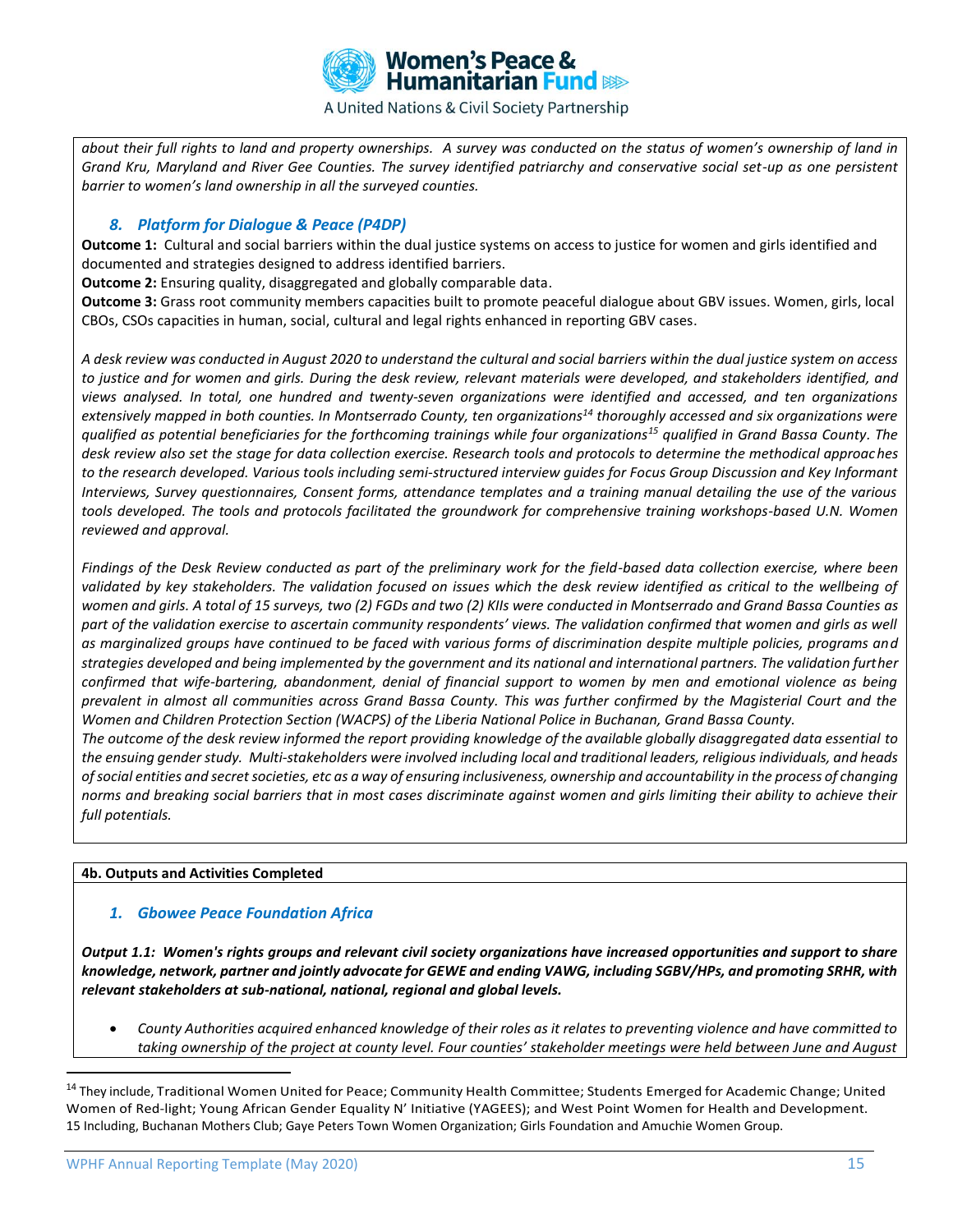

*2020 (One virtual meeting for Montserrado was held in late June, subsequently, three counties' stakeholder meetings were held in Lofa, Grand Gedeh, and Montserrado. All stakeholder meetings combined brought together 40 persons (23 Females and 17 Males) consisting of county's superintendents, county attorney, county health officers, gender coordinators, representatives from the Islamic and Christians communities, Persons with Disabilities, and other non-governmental institutions. The meetings took into consideration suggestions and recommendations from county stakeholders to improve the project and enhance successful project implementation. One key recommendation was gender-focus persons at the district levels should not be selected as peace-desk officer to ensure the independence of the peace desk. However, it was suggested that each peace desk officer should work along with gender focal persons from the MGCSP.*

### *Output 1.2 Women's rights groups and relevant civil society organizations are better supported to use social accountability mechanisms to support their advocacy and influence on prevention and response to VAWG, including SGBV/HPs, and GEWE more broadly.*

• *150 female Peace Brigades have enhanced capacity to prevent and respond to conflict, and human rights abuse and are knowledgeable of monitoring and reporting SGBV and Harmful Practices cases in their communities. Fifteen Peace Brigades' trainings were held in six districts within Lofa County namely, Voinjama, Kolahun, Foya, Vahun, Zorzor and Salayea. Vahun District training was brought to Kamatahun in Kolahun district because of deplorable road conditions. In Grand Gedeh, trainings were conducted in the following places Zwedru, Ziah Town, Zleh Town and Petroken (Siama Town) for Tchien, Konobo, Gbarzon and Putu Districts. In Montserrado, trainings were held in Goba's Town for Todee, Bensonville for Careysburg District, Caldwell for St. Paul River District, Sinkor for Greater Monrovia District and Paynesville for Commonwealth District. The trainings provided women the skills to monitor and report political violence cases and any form of violence against women and children.* 

*These women (Peace Brigades) were also trained to prevent violence and resolve conflicts. They have formed community action groups who ensure that rape cases are not compromised like in the past. Most recently, the women of Foya District ensured that a perpetrator of rape was charged and sent to the Circuit Court in Voinjama with support from this project. Fifteen Peace Desks responsible for receiving reports of various forms of violence against women and children have been established and are functional in the three counties (Lofa, Grand Gedeh and Montserrado). The mechanism allows community members to report anonymously, and the Peace Desk Officers connect with Gbowee Peace Foundation, the MGCSP and other SGBV referral facilities to ensure that they are supported throughout the process. Partnership with the Association of Female Lawyers has encouraged community members especially women and girls to seek help when needed in reporting cases of violence against them. As a result of the training conducted for the Peace Brigades weekly meetings are conducted to raise awareness in the communities as well as discuss prevalent violence their communities. They are now first responders in their districts, and knowledge around their presence in these districts has proven to deter violent cases, especially domestic abuse. The women are whistle-blowers in their communities, and they are keeping watch for any SGBV cases that may be reported.* 

### *2. Care Foundation Liberia*

*Output 2.1: Women's rights groups and relevant civil society organizations have increased opportunities and support to share knowledge, network, partner and jointly advocate for GEWE and ending VAWG, including SGBV/HPs, and promoting SRHR, with relevant stakeholders at sub-national, national, regional and global levels.*

• *Increased commitment and buy-in to EVAWG, GEWE and as relate to women's rights and peace building by key stakeholders including Government Superintendents, traditional leaders, Gender Focal Points, male champions in the target communities. This follows a series of consultative meetings held with community leaders, CBOs in selected communities during the project design and implementation. As a result of this engagement, 200 participants in both Rivercess and Bomi Counties, comprising of women's rights organizations, autonomous social movements and civil society organization and 100 girls' leaders from 20 communities have increased knowledge to advocate and create awareness on EVAWG, including SGBV/HP, and promote SRHRs. 20 Communities from both Counties also benefited from education and information and materials on COVID-19. The project had targeted a total of 50 groups of grass root women organizations, Community Girls Clubs, youth groups and Radio Stations /Correspondent Reporters to be trained. Out of*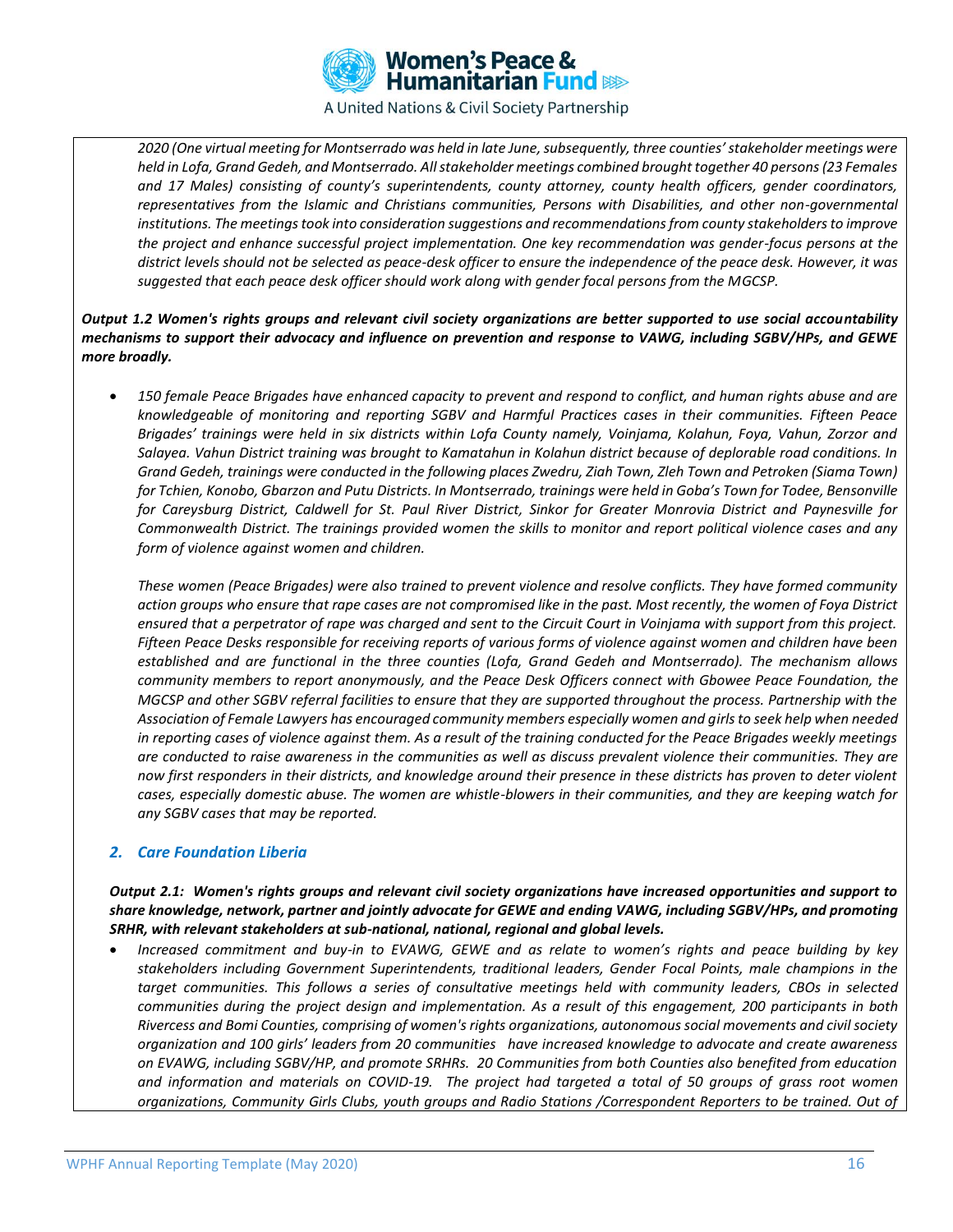

*the targeted beneficiaries only 33 of these groups were recruited and trained. The targets were not met due to the slow recruitment process in the two counties because of bad road conditions and inaccessibility in some communities.*

### *3. Foundation for Community Initiatives*

*Output 1: Women's rights groups and relevant civil society organizations have increased opportunities and support to share knowledge, network, partner and jointly advocate for GEWE and ending VAWG, including SGBV/HP, and promoting SRHR, with relevant stakeholders at sub-national, national, regional and global level*

• *No achievement so far; will be reported on in 2021.* 

*Output 2: Women's rights groups and relevant civil society organizations are better supported to use social accountability mechanisms to support their advocacy and influence on prevention and response to VAWG, including SGBV/HPs, and GEWE more broadly.*

- *The SavApp for the digital reporting of SGBV cases was validated and is being used in the field for community and direct beneficiary testing which will help enhance the usage and show case the suitability of the App. Already, issues about security of the App and the dignity of the beneficiaries have been addressed while the direct application will receive feedback as next steps.<sup>16</sup>*
- *500 school going girls and women have enhanced knowledge on SGBV prevention newfound skill and understanding in operating the SGBV prevention and Home Apps for effective reporting and are now serving as GBV Ambassadors in their communities. These women and girls were trained through the Gender justice clubs established in Montserrado, Bomi and Grand Cape Mount Counties. As a result, more community driven actions have been observed as both community leaders and women groups are attending meetings and contributing to solutions towards the protection of women and girls. Additionally, there is increased commitments from male champions and community leaders to support girls and provide them with needed guidance if needed, including home-based awareness to family members on reporting SGBV cases and supporting women to report domestic violence cases.*

*Output 3. Women's rights groups and relevant civil society organizations representing groups facing intersecting forms of discrimination/marginalization have strengthened capacities and support to design, implement and monitor programmes and policies on VAWG, including SGBV/HP, and promote women's and girls' SRHR*

• *CSOs have enhanced knowledge and capacity around prevention and response to SGBV and as a result, there is increased awareness in the project communities in Grand Cape Mount and Bomi Counties. These CSOs are now conducting community outreach exercises and visiting homes with the awareness messages. These women led CSO are now part of the SGBV Awareness Teams comprising of Psychosocial Counsellors for the hands-on coaching. CSOs trained were guided to develop a work plan and submit to the project teams for inputs before adopting them as a working tool.*

# *4. Helping Our People Excel (HOPE)*

*Output 1: Women/girls and Women rights groups have increased opportunities and support to share knowledge, network, partner and jointly advocate for GEWE and ending VAWG at the county level*

• *Increased awareness and widespread knowledge on the promotion of women empowerment and SGBV prevention using local radio talk shows in Bong County (Radio Gbarnga) and Bomi (Pumah FM). This was a result of the partnership with the MGCSP and local communities in the Sanoyea and Senjeh Districts, respectively. There has been improved coordination* 

<sup>&</sup>lt;sup>16</sup> [https://www.fcints.org/2020/10/16/two-national-civil-society-organizations-on-thursday-october-15-2020-launched-a-mobile-application](https://www.fcints.org/2020/10/16/two-national-civil-society-organizations-on-thursday-october-15-2020-launched-a-mobile-application-title-savapp-in-monrovia-at-the-bella-casa-hotel-the-foundation-for-community-in/)[title-savapp-in-monrovia-at-the-bella-casa-hotel-the-foundation-for-community-in/](https://www.fcints.org/2020/10/16/two-national-civil-society-organizations-on-thursday-october-15-2020-launched-a-mobile-application-title-savapp-in-monrovia-at-the-bella-casa-hotel-the-foundation-for-community-in/)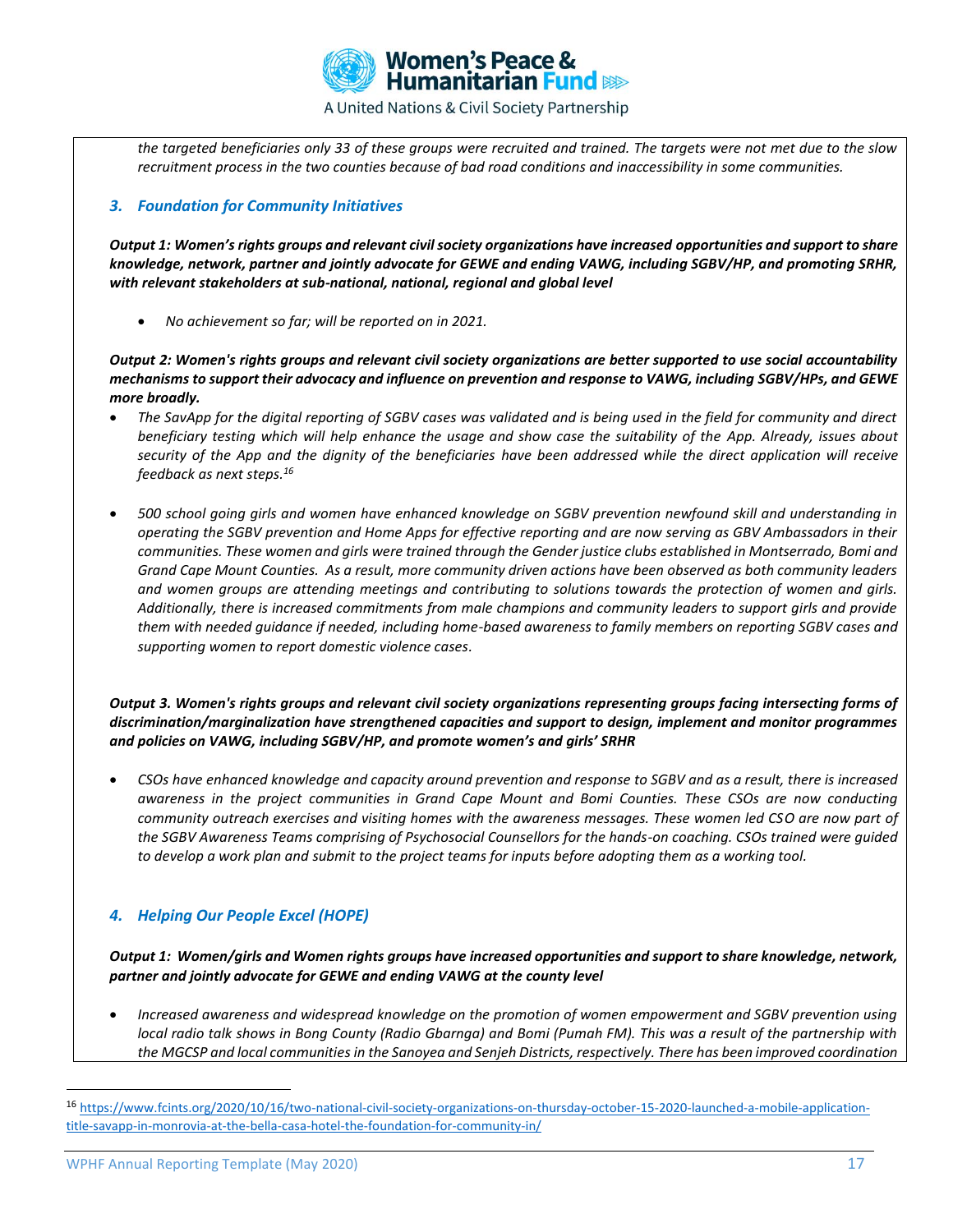

*with various women groups in the counties which has led to the holding of Women Peace Hut meetings in the two counties, to form the POWER coalition. This coalition will bring together the women groups and the SGBV committees to jointly collaborate with local community Based Organizations to advocate and create awareness on women's empowerment and*  rights. More community members are now aware of the intent of the project in preventing and responding to SGBV and *promoting SRHR. They are now committed to protecting the health and rights of women and have increased participation on women's protection issues. This achievement can be attributed to awareness exercises conducted in these communities by the SGBV Prevention Committees and the conduct of community Palava Hut meetings in all 21 communities in Bomi and Bong Counties. A key concern from the communities was ensuring fast and adequate response from the Liberia National Police when they are called. Coming out of these meetings, HOPE agreed to work with the relevant actors to strengthen the coordination between community leaders and local authorities.*

### *Output 2.2 Women's rights groups and relevant civil society organizations are better supported to use social accountability mechanisms to support their advocacy and influence on prevention and response to VAWG, including SGBV/HPs, and GEWE more broadly.*

• *Increased awareness and reporting of SGBV cases by 18 SGBV Prevention Committees in Bomi and Bong counties, with support from the town authorities in targeted communities. The SGBV Prevention Committees consist of five (5) community leaders, who have enhanced knowledge to refer SGBV cases and conduct SGBV prevention initiatives in their communities. In total, 90 persons (50 males and 40 females) are serving on the SGBV Committees.*

*Output 2.3. Women's rights groups and relevant civil society organizations representing groups facing intersecting forms of discrimination/marginalization have strengthened capacities and support to design, implement and monitor programmes and policies on VAWG, including SGBV/HP, and promote women's and girls' SRHR*

• *Women and girls have a newly found hope assessing services and resources for their protection, economic empowerment, and reproductive health rights through the provision of safe permanent spaces which also serve support centers for the Women Groups/Coalitions and SGBV Prevention Committees. This is aimed at allowing them to continue their work on advocacy, women empowerment, and economic empowerment in the selected towns in Bong and Bomi Counties. HOPE, in collaboration with the Community Leaders and Members, SGBV committees and the Women Groups, has completed 95% of the work on the Women POWER Center in Bomi. Only the electrical work and painting remains to be completed. The construction of the Women POWER Center for Bong has commenced, as well, and is set to be completed by end of the first quarter in 2021. The name of the Peace Huts was changed from "Women Peace Hut" to "The POWER (Promotion of Women Empowerment and Rights) Center". This was done to create a gender-inclusive environment. Implementations are being carried out with a very strong gender perspective; focusing on both women and men, strengthening their relationships with each other, and influencing how they shared resources and opportunities. The key message developed in partnership with the beneficiaries is "We are STRONGER Together". There are currently 50 men directly engaged as members of the SGBV Prevention Committees in the 18 project communities.* 

### *5. Partnership for Sustainable Development (PaSD)*

*Output 2.1: Women's rights groups and relevant civil society organizations have increased opportunities and support to share knowledge, network, partner and jointly advocate for GEWE and ending VAWG, including SGBV/HPs, and promoting SRHR, with relevant stakeholders at sub-national, national, regional and global levels.*

• *Increased ownership by Government on addressing issues surrounding GEWE and EVAW, including discouraging HTP and domestic violence against women, made possible through engagement with focal persons of relevant line Ministries and local civil society organizations. This was achieved through the advancement of 16 joint policy statements which contain at least 64 recommendations on budgetary allocations and program visibility for GEWE and EVAW interventions. These recommendations were advanced as a result of 22 multi-stakeholder dialogues held with representatives of groups facing multiple and intersecting forms of discrimination including women and girls rights groups, civil society organizations,*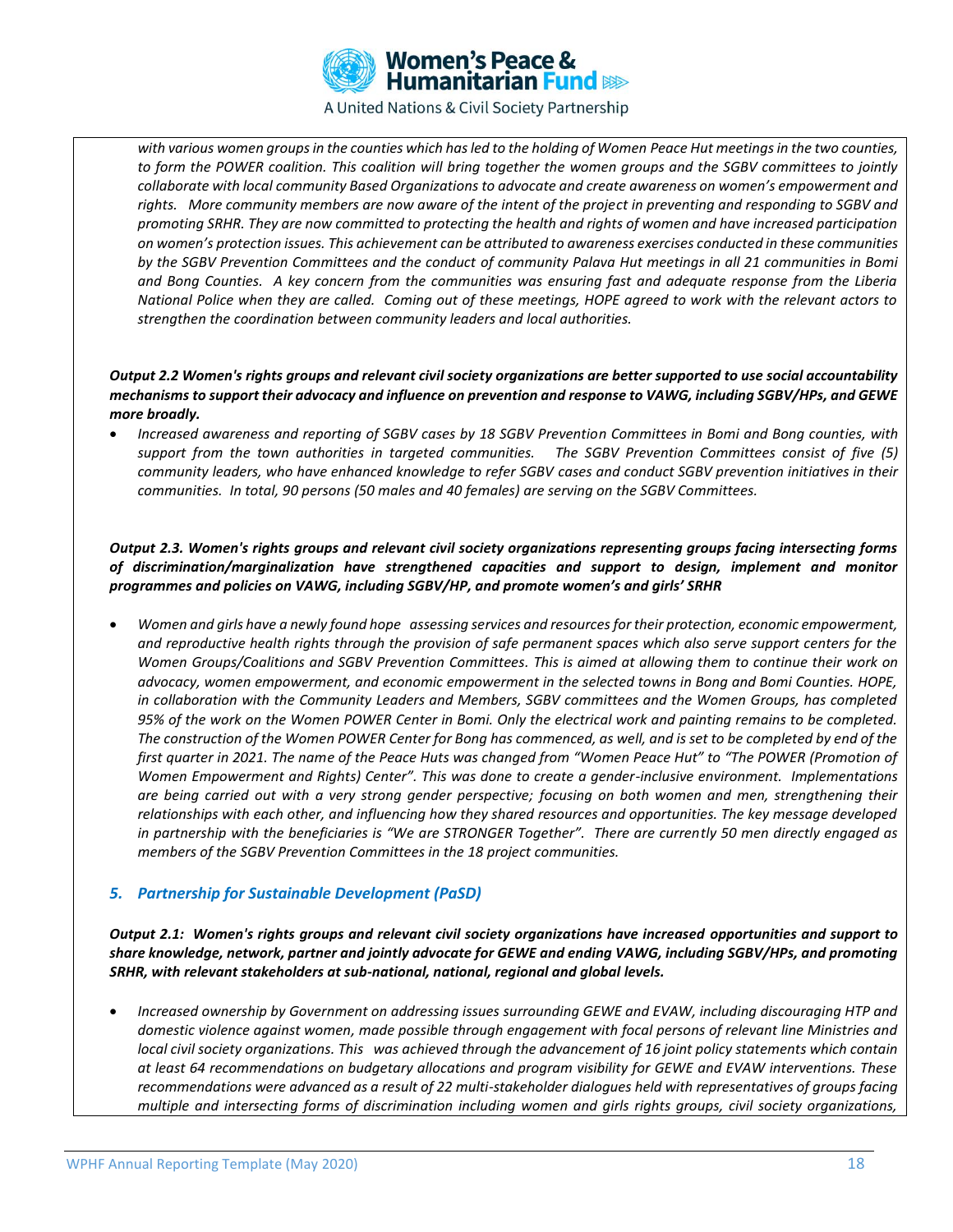

*community based organizations, youth groups, rural women and girls who are often vulnerable target of HTP. At least 37 policy statements are targeted to be advanced to decision makers out of which 16, representing 43% have been achieved and additional 21 representing 56% are yet to be agreed and advanced.*

• *Enhanced logistical and technical capacities of 58 women's rights groups, relevant civil society organizations and two (2) counties civil society coalitions who have begun designing, implementing, monitoring and evaluating their own programmes on different gender issues including SGBV, HTPs, GEWE, and on women's and girls' SRHR. This is a result of trainings provided to them in the last quarter of the reporting year which has enhanced the skills of organizations in program management and empowered them with material resources to implement planned activities. Of the 60 women's rights groups targeted for training, 2 were not achieved due to their failure to show up during the trainings, despite their acknowledgement of receipt of training invitations and their expressed commitment to attend.*

*Output 2.2. Women's rights groups and relevant civil society organizations representing groups facing intersecting forms of discrimination/marginalization have strengthened capacities and support to design, implement and monitor programmes and policies on VAWG, including SGBV/HP, and promote women's and girls' SRHR*

• *Over thirty (30) women and girls' rights organizations, CSOs, CBOs and traditional groups have increased knowledge on applying accountability mechanisms for advocacy on SGBV issues. These women and girls were supported with materials, tools and provided with appropriate training. These organizations, through the establishment of coalitions, the holding of stakeholder's dialogues, and petition action have initiated joint advocacy efforts and have issued sixteen (16) position papers with at least sixty-four (64) recommendations on GEWE and EVAWG issues to policy and decisions makers. The twenty-eight (28) organizations found not utilizing the mechanisms in advocacy, is largely because those twenty-eight were inactive in activities implementation due to lack of donors funding during the quarter.*

### *6. Women Empowerment Network (WEN)*

*Output 2.1. Population of women & girls in targeted communities reached with information about SGBV and its consequences*

- *At least 600 community members have newfound knowledge on promoting and protecting the rights of women and girls by creating a safe environment free of violence. The community members were targeted beneficiaries of a series of trainings on promoting safety for women and girls to end violence through a participatory dialogue within the targeted four (4) counties (Lofa, Bong, Margibi, Grand Bassa) in eight (8) villages.*
- *Increased awareness and advocacy on SGBV/VAWG as well as discussions on the prevention of violence perpetrated against women in politics leading up to the Mid Term senatorial election through the "WEN" social media platform and jingles in 6 local vernaculars (Lorma, Kpelle, Kissi, Gbande, Bassa, Madingo) aired on local radio station in Lofa, Bong, Margibi and Grand Bassa Counties . The training of the Duahzon community women was also captured and reported by the ELBC 99.9 FM. Print media houses such as the Front Page Africa and the Heritage Newspaper all carried stories either related to the project launch and or the work underpinned by the project.<sup>17</sup>*

### *Output 2.2. The public including SGBV survivors and their families are more aware of available services and the process of seeking redress through the referral pathway*

• *1800 traditional leaders, head of women groups, clan chiefs, heads of county structures, Administrators, Gender Coordinators from 8 villages, from the 4 counties (Lofa, Bong County, Margibi, Grand Bassa) have adequate knowledge and understanding of SGBV and are now taking proactive stance to address and put an end to all forms of violence against*  women and girls. The Knowledge gained was a result of trainings held on changing mind-set, overcoming traditional

<sup>17</sup> <https://www.facebook.com/102715894429575/posts/439223500778811/> <https://www.facebook.com/102715894429575/posts/445928396774988/> [https://m.facebook.com/story.php?story\\_fbid=2812582575691191&id=1396640527302006](https://m.facebook.com/story.php?story_fbid=2812582575691191&id=1396640527302006)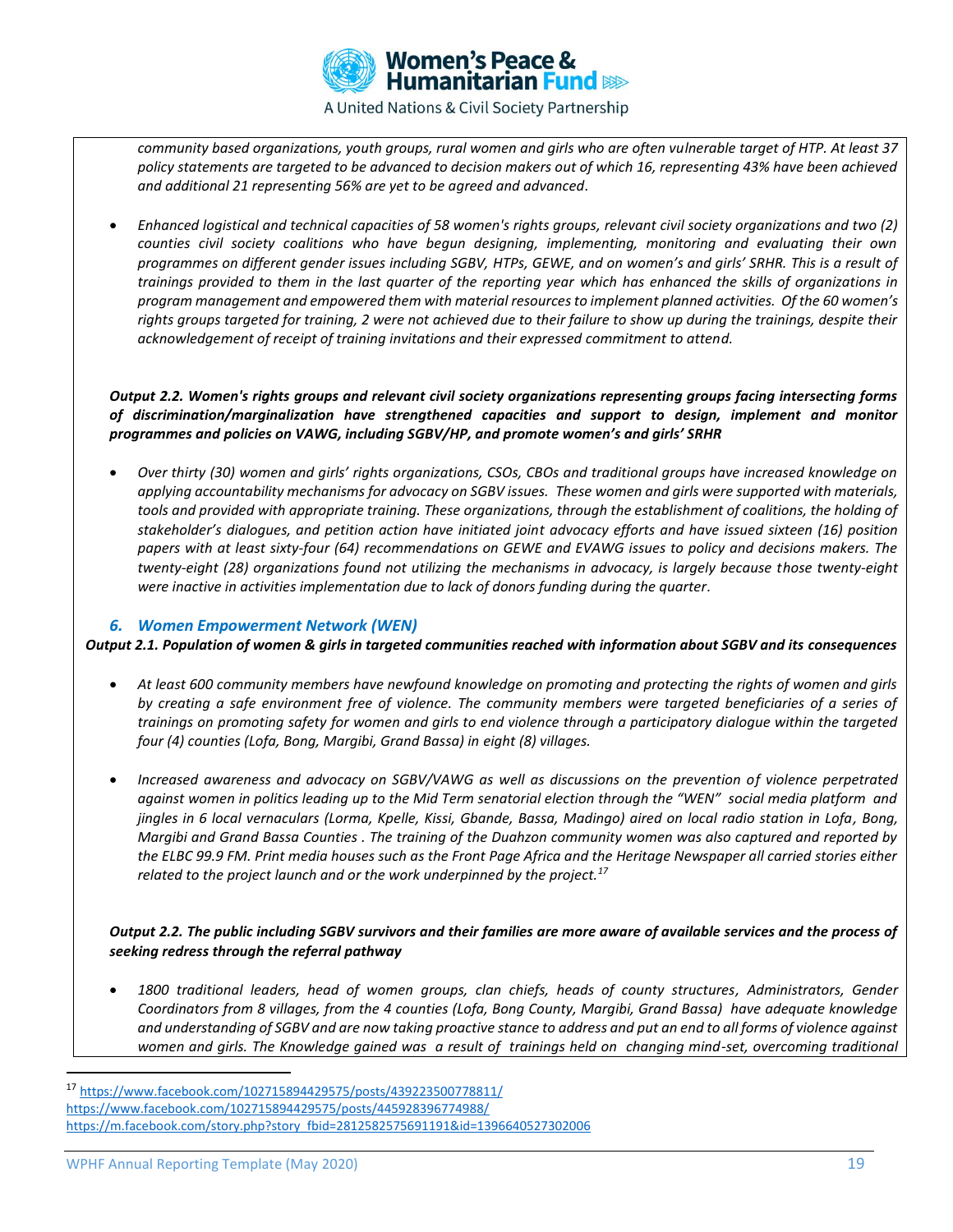

*stereotypes and prejudices and biases against women and girls and providing them with skills to fight against all forms of violence against women and girls including persons living with disabilities and other vulnerable groups.*

• *More communities have increased awareness and knowledge on how to observe, report and find referral assistance for SGBV in their rural communities. This is a result of awareness and advocacy campaigns conducted in four communities in four counties (Grand Bassa, Bong, Lofa and Margibi). Networks have been developed at the community level to escalate SGBV reporting in rural communities.* 

### *7. Community Sustainable Development Organization*

*Output 2. Capacity of rural women's rights groups to promote and advocate for women's rights to land ownership.*

- *15 grassroots women's rights groups have developed skills for advocacy and promoting women's rights to land ownership across 30 communities in three counties (Grand Kru, Maryland and River Gee). Due to the trainings and skills acquired, women beneficiaries were able to voice out issues related to women's rights to land ownership which were not given full attentions by both local and national governments. These groups can not only highlight the issue of land ownership, but also are now educating many rural women about their rights to land and property ownerships.*
- *A survey was conducted on the status of women's ownership of land in Grand Kru, Maryland and River Gee Counties. The survey identified patriarchy and conservative social set-up as one persistent barrier to women's land ownership in all the surveyed counties. Patriarchy was found to be traditionally accepted, with men as the prime household decision makers. Further, men were mostly found to have more information about policy and legal practices concerning land registration and inheritance. One notable exception in this regard was found among women living in nuclear families, who were found to have more liberty and support from families, and thus enjoy more rights and demonstrate a higher degree of land ownership than women from other groups.*

#### *Output 2. Development of advocacy tools and plans to be used by rural women's rights groups.*

• *A simplified version of the inheritance laws of Liberia was developed; and was used as part of the training materials during the capacity building workshops. It will also be used by all fifteen grassroots women's rights groups in their respective engagements with the selected rural communities. This simplified version of the inheritance laws is a key tool in educating*  women and girls about their rights when it comes to land and property inheritances. The tool is essential because it *encapsulates both aspects of the statutory and customary laws as they relate to inheritance by women as wives and girls as daughters.* 

*Output 3: Dialogue with traditional leaders in addressing women's rights to land ownership including collaboration among the rural communities, traditional leaders and women's rights groups*

• *No achievements so far, will be reported on in 2021.*

### *8. Platform for Dialogue and Peace*

*Output 1. 1.Cultural and social barriers within the dual justice systems on access to justice for women and girls identified and documented*

 *Increased awareness about equitable gender norms among men and boys' positive approach to overcoming barriers*

• *Data to inform a field survey on women's access to justice was successfully conducted and completed in Grand Bassa County. A total of 528 respondents were interviewed in the film-audio research, comprising 400 survey respondents and 128 participants from FGDs. Eighty two percent (82%) of participants were female, and 18% male. A total of 10 civil society organizations working on SBGV programs and vulnerable women and girls were also profiled. Interviews in Montserrado County is ongoing.*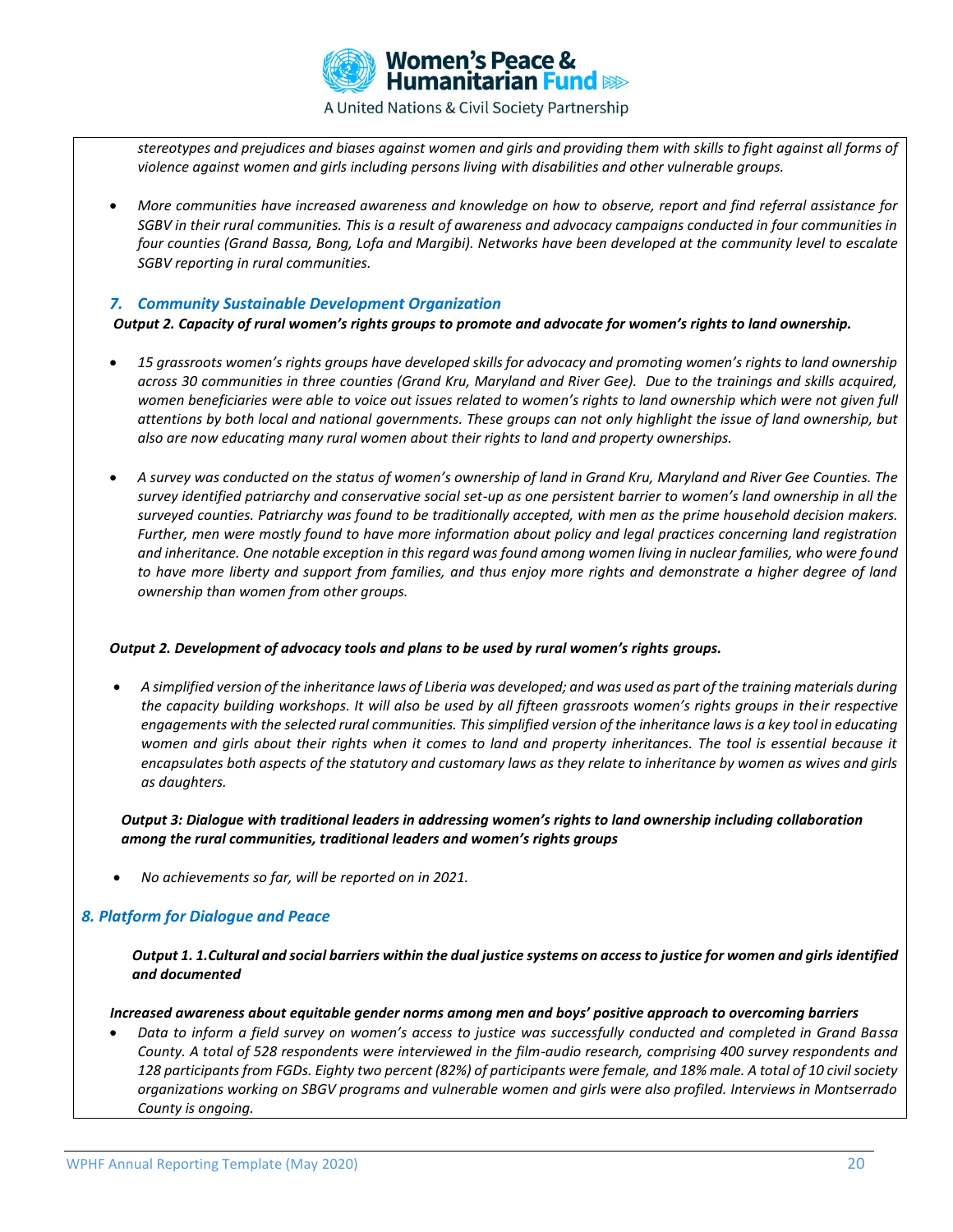

*Output 2.1. Exploring evidence-based prevention programs to promote gender equitable social norms, attitudes, and behaviours; Ensuring quality, disaggregated and globally comparable data; and Strengthening and supporting women's rights groups and autonomous civil society organizations.*

• *The formulation of the field research protocols including the research methodology and tools has been informed by a rigorous desk review exercise conducted, particularly focusing on national policy frameworks and legislations on gender issues, scholarly research findings, policy briefs, and other relevant gender related documents. The review gathered broader information on critical gender-cultural and social norms, statutory and customary justice systems as well as access to justice, including the role of both traditional and community leaders in providing justice specifically for women and other vulnerable segments of society. Using interdisciplinary method, the review analysed several documents, policy papers, newspapers, and reports, and consulted various organizations and individuals to get in-depth understanding of the incidence of gender-based violence against women both in pre-war and post war Liberia. The desk review provided an opportunity to identify other stakeholders that are also fighting and changing 'norms' that continue to perpetuate the malaise in Liberian society.* 

*The review provided a sense of available globally disaggregated data essential to the ensuing gender study. Through the desk review, potential partners' selection criteria were determined and further documented fully in the corresponding Project Inception Report.*

- *During the reporting period, P4DP also carried out a field-based exercise to validate the findings of the Desk Review conducted as part of the preliminary work for the field-based data collection exercise, which is currently in progress. The validation focused on issues which the desk review identified as critical to the wellbeing of women and girls. As an index of analysis, the exercise designed relevant questionnaires from the findings which were administered in both rural and urban parts of the two project counties (Montserrado and Grand Bassa). During the validation, P4DP consulted with various CSOs/CBOs and other community-based groups. The team also held several meetings with various groups to further authenticate the findings of the desk review. The validation confirmed that women and girls as well as marginalized groups have continued to be faced with various forms of discrimination despite multiple policies, programs and strategies developed and being implemented by the government and its national and international partners.<sup>18</sup>*
- *The audio-visual and field research study, currently in progress, focuses on five (5) districts in the two target counties that were selected based on initial impressions about the prevalence of sexual and gender-based violence and other sociocultural power dynamics in the project target districts. The study covers a total of 16 communities (6 and 10 communities in Grand Bassa and Montserrado Counties, respectively) targeting girls and women in the age groups of 0-17 years and 18 years and above, respectively, as well as vulnerable groups consisting of selected key male stakeholders.*
- *Top 10 local women rights and women's led organizations in Grand Bassa and Montserrado Counties were identified and assessed to ascertain their institutional capacities and scopes of operations for possible partnerships aimed at enhancing project implementation coordination and networking during the project lifespan. As such, the stakeholders' assessment was not only interested in understanding the prevalence and underlying causes of SGBV in communities but was also concerned about determining the pivotal role local actors play in inducing 'social change' in society. The mapping exercise was in Grand Bassa and Montserrado Counties which aimed to ensure inclusiveness by using film-based discussions through t audio visual approach. In addition, the exercise helped to identify local innovators involved with finding remedies to sexual and gender-based violence (SGBV). The exercise established that such organizations are using innovative*

<https://youtu.be/-r8c6aSAQCA>

<sup>&</sup>lt;sup>18</sup> Grand Bassa Validation[: https://elbcradio.com/2020/12/03/un-partners-validate-justice-for-women-girls-mobile-project-initial-gbv-findings](https://elbcradio.com/2020/12/03/un-partners-validate-justice-for-women-girls-mobile-project-initial-gbv-findings-audio-visual-documentation/)[audio-visual-documentation/](https://elbcradio.com/2020/12/03/un-partners-validate-justice-for-women-girls-mobile-project-initial-gbv-findings-audio-visual-documentation/)

Montserrado Validation: [https://elbcradio.com/2020/12/11/gender-ministry-praises-p4dp-and-partners-for-mobile4-women-research](https://elbcradio.com/2020/12/11/gender-ministry-praises-p4dp-and-partners-for-mobile4-women-research-project/)[project/](https://elbcradio.com/2020/12/11/gender-ministry-praises-p4dp-and-partners-for-mobile4-women-research-project/)<https://youtu.be/gep07mnOrs0>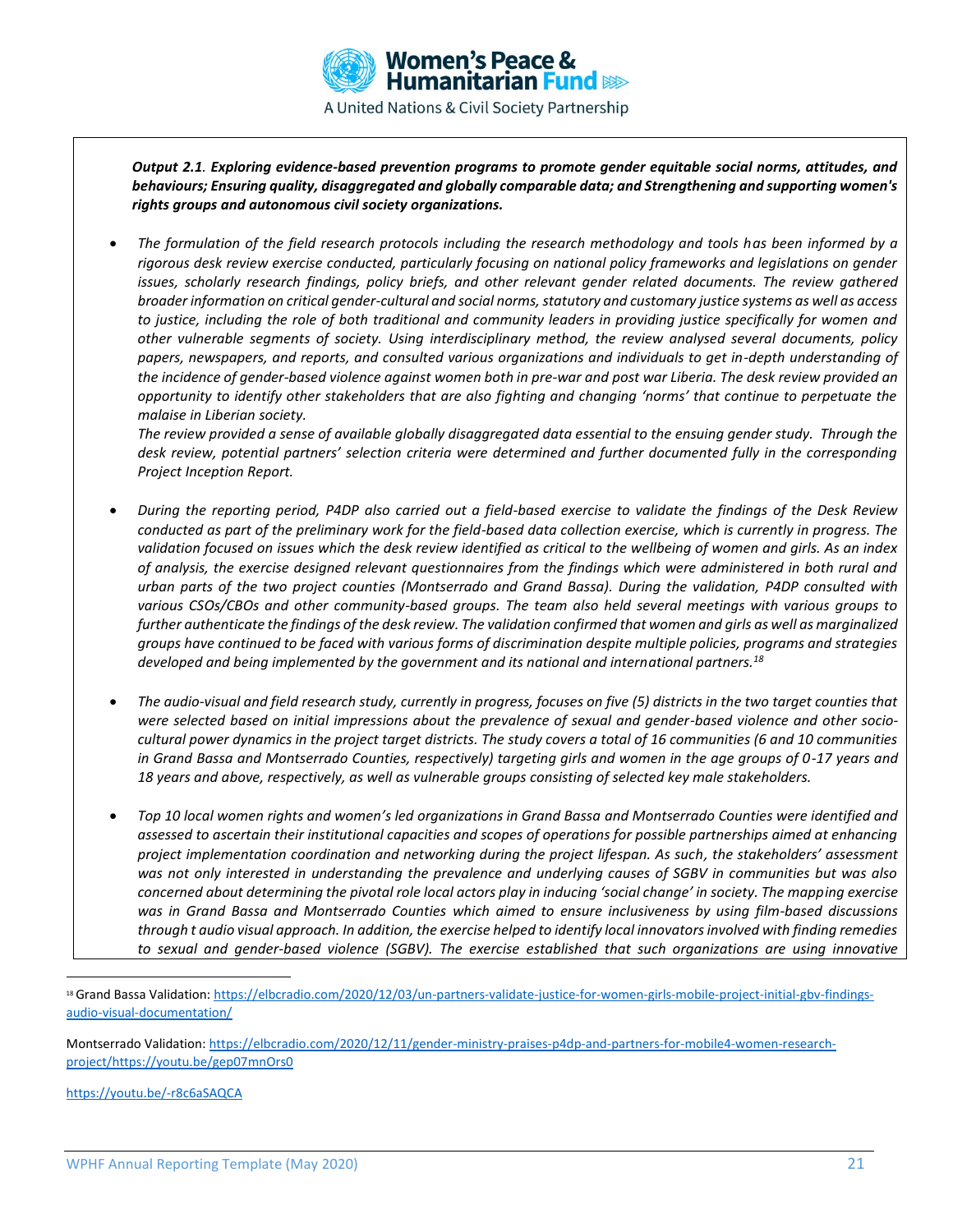

*processes to transform unacceptable dominant socio-cultural and legal practices that exacerbate the vulnerabilities of women, girls, and other marginalized groups in society. (See Annex for participants' photos)*

#### **5. A Specific Story (1/2 page maximum)**

#### *Gender Perspective from a Cross Section of Stakeholders*

*In its research operations, P4DP focussed on using evidence-based study to have an appreciation of circumstances of prevailing issues. Toward this, during the field mapping exercises in the two counties (Montserrado and Grand Bassa), P4DP team interacted with several key stakeholders to ascertain the existing general perspectives of people on GBV. In an interaction with an Imam and head of a mosque in Buchanan City, Grand Bassa County, the Islamic leader contended that women in the Mandingo culture (one of populous cultures within the Islamic community in Liberia) are considered as slaves, referencing a popular Mandingo song in which a woman is referenced as a slave. "It is in view of such perception that every woman getting married in the Mandingo culture must always cry during the ceremony", the Imam stressed.* 

*A Chief Zoe in Compound #1 in Grand Bassa County also intimated that in Liberian tradition, man heads the household and*  possesses all the powers and authorities over the woman of the household. "If a man comes from out and he does not meet his *woman [wife] at home, the woman should answer to the man and if she does not, the man will beat her because in our tradition the woman is to respect and abide by all of what the man says", the Chief Zoe mentioned.* 

*A clergyman of a local church in Buchanan City, depicting role of a man and woman's relationship in society, referenced the days of Saint Paul (in the Bible) noting "Paul said, let the women be silent and if they have anything to say, they should ask their husbands and their husbands will speak for them". According to the clergyman, man and woman have equal rights but the woman cannot be the rooster of the home, insinuating that the man is the head of the home. On the other hand, a female market superintendent at a local market in New Georgia Community in Monrovia cautioned that "no matter woman's social status or economic power, the husband is the husband".* 

*The market superintendent narrated a scenario where a lady brought a complaint to the market authorities and said that when her husband alone was working, he possessed so much authority to the extent that he virtually controlled everything in the house; yet the husband failed to provide proper care to her and the children. The superintendent said that the lady further told the authorities that each time she complains to the husband, he would beat her persistently but as time went by, he became jobless while the lady became an income earner. As such, the lady decided to carry out a reprisal against him due to the earlier maltreatments. According to the superintendent, she advised the lady not to carry out any reprisal against the man because he was still the husband who was the head of the home regardless of his current position.*

*The team also identified a top leadership of the Sande society, who has played innovative role in proposing and implementing novel initiatives, which seek to secure and advance the cause of women's rights and justice over the last decade. Drawing contrasts with rule of law and women's rights reform initiatives launched by international community in post war Liberia, the analysis of this traditional female actor and her organization demonstrates the extent to which socially organic institutions and internationally imported initiatives are differentially attuned to locally grounded understandings of "justice", visions of "progress", and approaches to inducing "social change'. These reflections offer some understanding of traditional gender and patriarchal norms and groups as well as individuals that need to be involved in societal efforts to change negative mind set. There are groups who are involved with resilient and innovative initiatives that need to be harnessed in changing negative social and cultural practices.*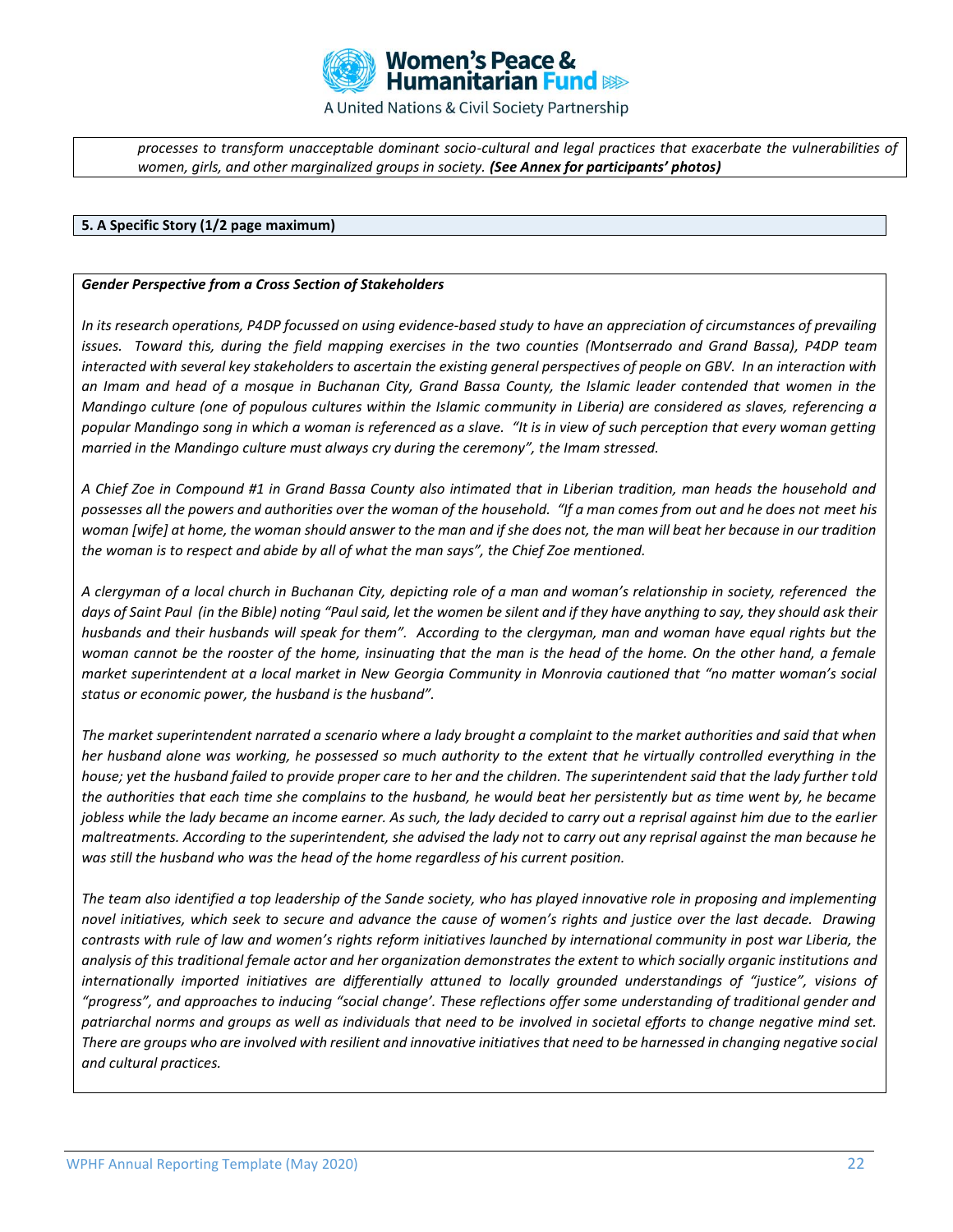

#### **6. Knowledge Products and Communications/Visibility**

*Report on any new knowledge products or communication materials produced during the reporting period. This can include case studies, major surveys, evaluations, or assessments conducted during the reporting period. Attach a copy of the evaluation/survey/assessment as an Annex.* 

*This section should also include a description of any new communication materials developed and evidence of visibility of the projects and programme, and of WPHF. Attach the communications material or include links to news articles, websites, or other social media.* 

- o *Over the reporting period, the implementing partners developed and utilized several knowledge products and communication materials in the design and implementation of the Campaign to Accelerate Women Rights in Liberia project. Knowledge products and communication materials developed included factsheet on GEWE and EVAWG, training facilitator manual, activity implementation reporting form, training evaluation tool, Media, and Civil Society Coordinated Intervention Tracking Tool.*
- o *[https://frontpageafricaonline.com/news/liberia-partnership-for-sustainable-development-petitions](https://frontpageafricaonline.com/news/liberia-partnership-for-sustainable-development-petitions-government-to-end-rape-sexual-based-violence/)[government-to-end-rape-sexual-based-violence/](https://frontpageafricaonline.com/news/liberia-partnership-for-sustainable-development-petitions-government-to-end-rape-sexual-based-violence/)*
- o *<https://www.facebook.com/ETVBassa/videos/1380323868829867>*
- o *<https://www.facebook.com/ETVBassa/videos/318592392588503>*
- o *<https://www.facebook.com/wapliberia/videos/2691953031053517>*
- o *<https://www.facebook.com/wapliberia/videos/2691874897727997>*
- o *[https://frontpageafricaonline.com/news/liberia-partnership-for-sustainable-development-petitions](https://frontpageafricaonline.com/news/liberia-partnership-for-sustainable-development-petitions-government-to-end-rape-sexual-based-violence/?fbclid=IwAR1bOAUmyi8VRBFf6ysN6IMyHjT2DKDO-2T_Hx8TGLctTAW-CMN0mwO28t0)[government-to-end-rape-sexual-based-violence/?fbclid=IwAR1bOAUmyi8VRBFf6ysN6IMyHjT2DKDO-](https://frontpageafricaonline.com/news/liberia-partnership-for-sustainable-development-petitions-government-to-end-rape-sexual-based-violence/?fbclid=IwAR1bOAUmyi8VRBFf6ysN6IMyHjT2DKDO-2T_Hx8TGLctTAW-CMN0mwO28t0)[2T\\_Hx8TGLctTAW-CMN0mwO28t0](https://frontpageafricaonline.com/news/liberia-partnership-for-sustainable-development-petitions-government-to-end-rape-sexual-based-violence/?fbclid=IwAR1bOAUmyi8VRBFf6ysN6IMyHjT2DKDO-2T_Hx8TGLctTAW-CMN0mwO28t0)*
- *During the reporting period, P4DP also carried out a field-based exercise to validate the findings of the Desk Review conducted as part of the preliminary work for the field-based data collection exercise, which is currently*  in progress. The validation focused on issues which the desk review identified as critical to the wellbeing of women *and girls. As an index of analysis, the exercise designed relevant questionnaires from the findings which were administered in both rural and urban parts of the two project counties. During the validation, P4DP consulted with various CSOs/CBOs and other community-based groups. The team also held several meetings with various groups to further authenticate the findings of the desk review.*

### *Grand Bassa Validation:*

*[https://elbcradio.com/2020/12/03/un-partners-validate-justice-for-women-girls-mobile-project-initial-gbv](https://elbcradio.com/2020/12/03/un-partners-validate-justice-for-women-girls-mobile-project-initial-gbv-findings-audio-visual-documentation/)[findings-audio-visual-documentation/](https://elbcradio.com/2020/12/03/un-partners-validate-justice-for-women-girls-mobile-project-initial-gbv-findings-audio-visual-documentation/)*

#### *Montserrado Validation:*

*[https://elbcradio.com/2020/12/11/gender-ministry-praises-p4dp-and-partners-for-mobile4-women-research](https://elbcradio.com/2020/12/11/gender-ministry-praises-p4dp-and-partners-for-mobile4-women-research-project/)[project/](https://elbcradio.com/2020/12/11/gender-ministry-praises-p4dp-and-partners-for-mobile4-women-research-project/) <https://youtu.be/gep07mnOrs0> <https://youtu.be/-r8c6aSAQCA>*

### **7. Capacity Building of CSOs<sup>19</sup>**

*To enhance the capacity of implementing partners for the WPHF Spotlight Partnership and UN Women Liberia hosted the inception training for the 11 implementing partners (8 from the Spotlight WPHF Partnership and 3 from the WPHF COVID-19 ERW) in July 2020. A total of 28 representatives (16 females & 12males) from the various institutions* 

<sup>&</sup>lt;sup>19</sup> Capacity building sessions can be undertaken by the Management Entity or by some of the CSOs themselves for other CSOs or groups.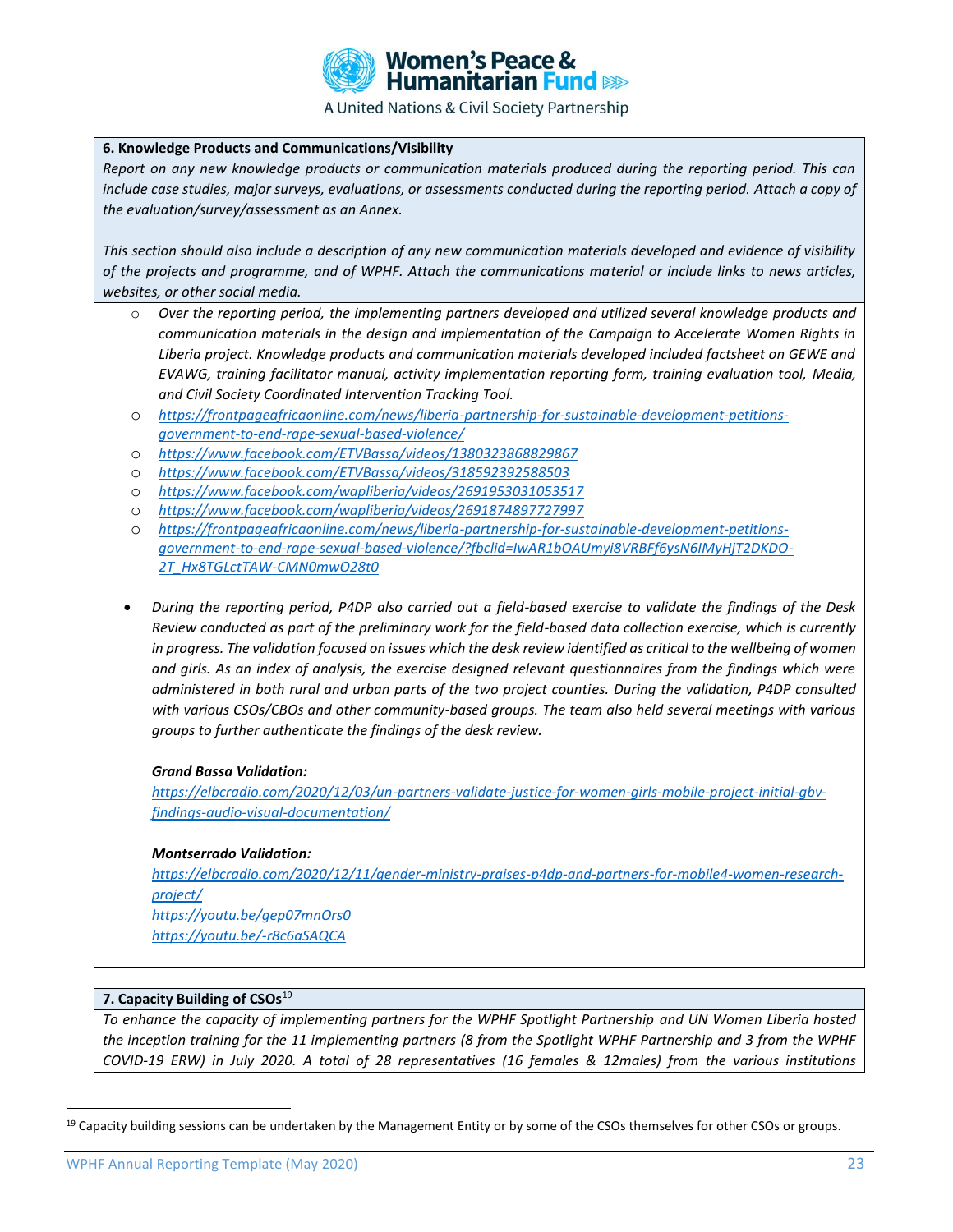

### **7. Capacity Building of CSOs<sup>19</sup>**

*participated in the meeting. The training covered Financial Management, Procurement Procedures, as well as the Program's Visibility and monitoring and evaluation of the projects and periodic reporting.*

### *See link below for training presentations:*

*[https://drive.google.com/drive/folders/1OI\\_vxUmU2rgh8fRbb-ZZPFyyJ8Ipf93J?usp=sharing](https://drive.google.com/drive/folders/1OI_vxUmU2rgh8fRbb-ZZPFyyJ8Ipf93J?usp=sharing)*

| <b>Risk Area</b><br><b>Risk Level</b><br>Likelihood<br><b>Impact</b><br><b>Mitigation</b><br>Programmatic,<br>$4 = Very$<br>$5 = Very$<br>Mitigating measures undertaken during<br>Contextual,<br>5=Extreme<br>High<br>the reporting period (please include new<br><i>Institutional</i><br>High<br>4=Major<br>risks, if any)<br>$3 = High$<br>4=Likely<br>3=Moderate<br>2=Medium<br>3=Possible<br>$2 =$ Minor<br>$1 = Low$<br>2=Unlikely<br>1=Insignificant<br>$1 =$ Rare |
|---------------------------------------------------------------------------------------------------------------------------------------------------------------------------------------------------------------------------------------------------------------------------------------------------------------------------------------------------------------------------------------------------------------------------------------------------------------------------|
|                                                                                                                                                                                                                                                                                                                                                                                                                                                                           |
|                                                                                                                                                                                                                                                                                                                                                                                                                                                                           |
|                                                                                                                                                                                                                                                                                                                                                                                                                                                                           |
|                                                                                                                                                                                                                                                                                                                                                                                                                                                                           |
|                                                                                                                                                                                                                                                                                                                                                                                                                                                                           |
|                                                                                                                                                                                                                                                                                                                                                                                                                                                                           |
|                                                                                                                                                                                                                                                                                                                                                                                                                                                                           |
| <b>Contextual</b>                                                                                                                                                                                                                                                                                                                                                                                                                                                         |
| 3<br>$\boldsymbol{3}$<br>Resistance from traditional<br>$\overline{2}$<br>- Focused and continuous engagement and                                                                                                                                                                                                                                                                                                                                                         |
| and religious leaders who<br>dialogue with traditional and religious                                                                                                                                                                                                                                                                                                                                                                                                      |
| may not have the will to<br>leaders, especially traditional chiefs, and                                                                                                                                                                                                                                                                                                                                                                                                   |
| suspend harmful practices<br>elders, using lessons learned                                                                                                                                                                                                                                                                                                                                                                                                                |
| against women and girls and<br>- Sensitization and empowerment of female                                                                                                                                                                                                                                                                                                                                                                                                  |
| may not have the will to be<br>political<br>traditional and<br>leaders<br>to                                                                                                                                                                                                                                                                                                                                                                                              |
| champions of change against<br>understand, mobilize against and desist                                                                                                                                                                                                                                                                                                                                                                                                    |
| VAWG<br>from engaging in Harmful Practices such as                                                                                                                                                                                                                                                                                                                                                                                                                        |
|                                                                                                                                                                                                                                                                                                                                                                                                                                                                           |
| Female Genital Mutilation (FGM), child                                                                                                                                                                                                                                                                                                                                                                                                                                    |
| marriage and Intimate Partner Violence                                                                                                                                                                                                                                                                                                                                                                                                                                    |
| - Designing the projects activities in a                                                                                                                                                                                                                                                                                                                                                                                                                                  |
| manner that ensure maximum involvement                                                                                                                                                                                                                                                                                                                                                                                                                                    |
| of the local stakeholders especially                                                                                                                                                                                                                                                                                                                                                                                                                                      |
| traditional and religious leaders to win their                                                                                                                                                                                                                                                                                                                                                                                                                            |
| trust and to keep them abreast of the                                                                                                                                                                                                                                                                                                                                                                                                                                     |
| working strategy of UN Women                                                                                                                                                                                                                                                                                                                                                                                                                                              |
| - Dissemination of information on the                                                                                                                                                                                                                                                                                                                                                                                                                                     |
| strategy developed by the IP on addressing                                                                                                                                                                                                                                                                                                                                                                                                                                |
| SGBV/HPs                                                                                                                                                                                                                                                                                                                                                                                                                                                                  |
| $\overline{\mathbf{3}}$<br>$\overline{\mathbf{3}}$<br>$\overline{2}$<br>- Close and regular political engagement<br>Changes in the political                                                                                                                                                                                                                                                                                                                              |
| landscape or civil disruption<br>with New government focal persons                                                                                                                                                                                                                                                                                                                                                                                                        |
| arising from socio-political<br>- Strengthening policy dialogue on gender                                                                                                                                                                                                                                                                                                                                                                                                 |
| issues in the country that<br>issues                                                                                                                                                                                                                                                                                                                                                                                                                                      |
| might impact on UN Women's<br>- Advocacy with government actors beyond                                                                                                                                                                                                                                                                                                                                                                                                    |
| those working directly on gender issues,<br>ability to implement<br>its                                                                                                                                                                                                                                                                                                                                                                                                   |
| and with other sectors, in collaboration<br>mandate,<br>elections,<br>e.g.                                                                                                                                                                                                                                                                                                                                                                                                |
| change<br>with CSOs and other actors<br>in<br>government                                                                                                                                                                                                                                                                                                                                                                                                                  |
| leadership, etc.<br>- Dissemination of information on the                                                                                                                                                                                                                                                                                                                                                                                                                 |
| strategy on addressing SGBV/HPs                                                                                                                                                                                                                                                                                                                                                                                                                                           |
| - Regular engagement with all political                                                                                                                                                                                                                                                                                                                                                                                                                                   |
| parties to ensure that who-ever will be in                                                                                                                                                                                                                                                                                                                                                                                                                                |
| power promotes the EVAWG agenda                                                                                                                                                                                                                                                                                                                                                                                                                                           |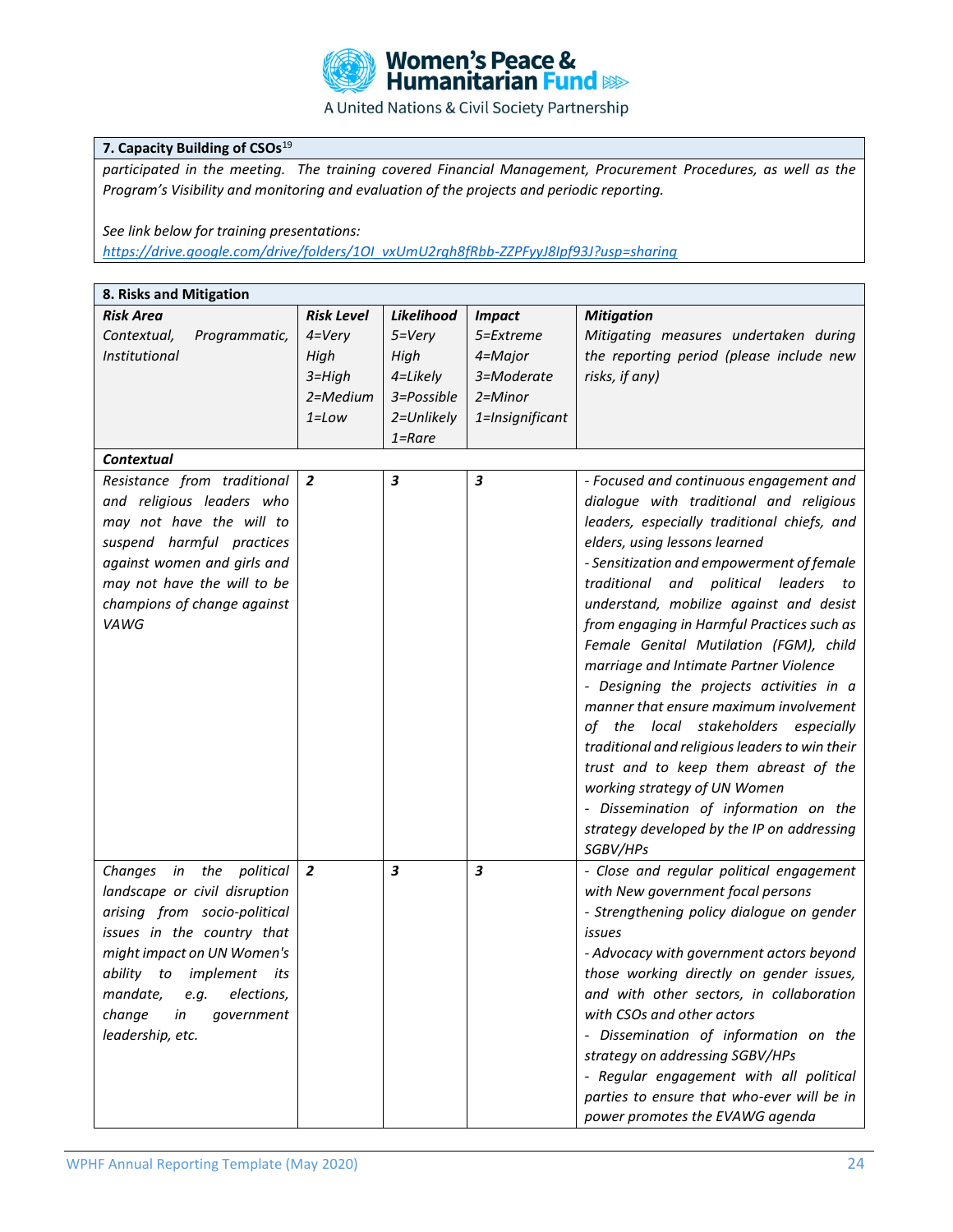

| Challenges in implementation       |                  |   |   | Adoption of clear implementation,                                 |
|------------------------------------|------------------|---|---|-------------------------------------------------------------------|
| and delivery of results due to     |                  |   |   | monitoring and reporting deliverables, also                       |
| the rainy season that could        |                  |   |   | ensuring that the window for the                                  |
| lead to bad roads, low             |                  |   |   | construction period is followed to avoid                          |
| capacity of partners               |                  |   |   | delays during the raining season                                  |
|                                    |                  |   |   | - Mechanism of tracking the results to                            |
|                                    |                  |   |   | accountability<br>through<br>field<br>ensure                      |
|                                    |                  |   |   | findings, gaps identified in the periodic                         |
|                                    |                  |   |   | progress reports                                                  |
|                                    |                  |   |   | - Regular updates provided to UN Women                            |
|                                    |                  |   |   |                                                                   |
|                                    |                  |   |   | for<br>Management<br>decision-making,                             |
|                                    |                  |   |   | guidance and resolving bottlenecks                                |
|                                    |                  |   |   | - Conduct a capacity assessment of all                            |
|                                    |                  |   |   | Partners to determine their capacity to                           |
|                                    |                  |   |   | implement<br>result-oriented<br>program                           |
|                                    |                  |   |   | activities and adequately absorb funds                            |
|                                    |                  |   |   | intended for the program within the retired                       |
|                                    |                  |   |   | timeframe.                                                        |
|                                    |                  |   |   | - Continuously provide updates to the                             |
|                                    |                  |   |   | National Steering Committee and the                               |
|                                    |                  |   |   | Spotlight Initiative Operational Steering                         |
|                                    |                  |   |   | Committee for decision-making<br>and                              |
|                                    |                  |   |   | guidance                                                          |
| <b>Institutional Risks</b>         |                  |   |   |                                                                   |
|                                    |                  |   |   |                                                                   |
|                                    |                  |   |   |                                                                   |
| Lack of absorption capacity of $ $ | $\boldsymbol{3}$ | 3 | 3 | - Conducting Open days for CFPs to provide                        |
| women's<br>rights                  |                  |   |   | further information on how to apply.                              |
| organizations.                     |                  |   |   | - Capacity building of CSOs on proposals                          |
|                                    |                  |   |   | applications (under Pillar 6) and proposal                        |
|                                    |                  |   |   | writing                                                           |
|                                    |                  |   |   | - Capacity assessment of needs and gaps of                        |
|                                    |                  |   |   | CSOs and supporting capacity development                          |
|                                    |                  |   |   | strategies through direct participation of                        |
|                                    |                  |   |   | civil society and national partners                               |
|                                    |                  |   |   | - Regular monitoring based on the annual                          |
|                                    |                  |   |   | monitoring plan to identify gaps timely and                       |
|                                    |                  |   |   | provision of technical support to ensure the                      |
|                                    |                  |   |   | accountability and quality of results                             |
|                                    |                  |   |   | - Adjusting Programmatic Approach as                              |
|                                    |                  |   |   | needed                                                            |
|                                    | 3                | 3 | 3 |                                                                   |
| Weakened civil society that<br>at  |                  |   |   | - Strengthening support to local women's                          |
| dilute<br>efforts<br>may           |                  |   |   | and grass roots organizations as well as                          |
| advocacy and accountability.       |                  |   |   | relevant national and regional women's                            |
|                                    |                  |   |   | organizations, including on strengthening                         |
|                                    |                  |   |   | prevention activities                                             |
|                                    |                  |   |   | - Strengthening advocacy, knowledge, and                          |
|                                    |                  |   |   | capacity                                                          |
|                                    |                  |   |   | - Supporting diverse groups of CSOs<br>including the marginalized |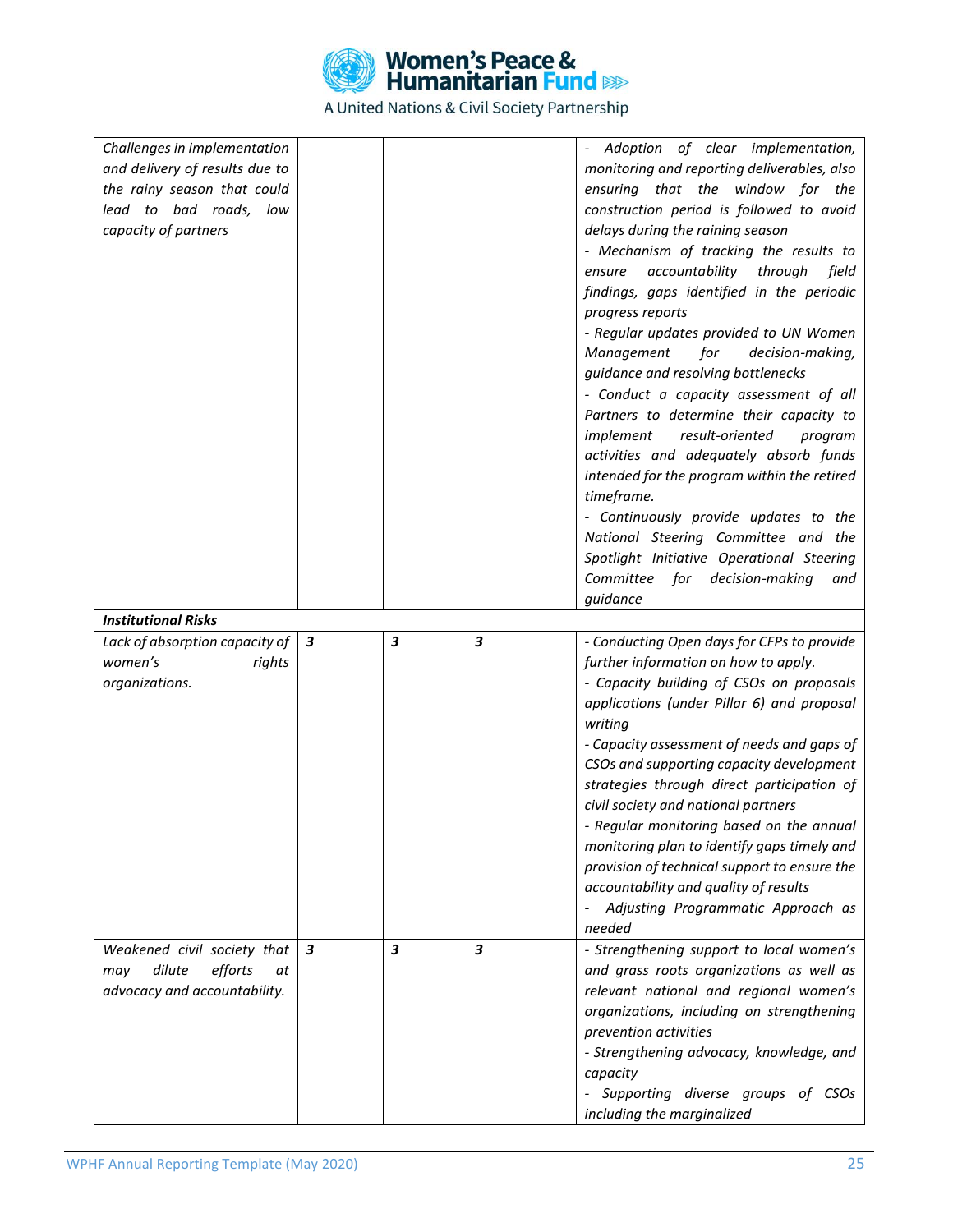

| <b>Programmatic Risk</b>                                                              |   |   |   |                                                                                                                                                                                                                                                                                                                |
|---------------------------------------------------------------------------------------|---|---|---|----------------------------------------------------------------------------------------------------------------------------------------------------------------------------------------------------------------------------------------------------------------------------------------------------------------|
| Lack or adequate input from $ 2 $<br>beneficiaries (as part of exit<br>strategy)      |   | 3 | 3 | Discussions have been ongoing with the<br>CSOs/CBOs on the sustainability of the<br>project after it ends.                                                                                                                                                                                                     |
| Challenges<br>in<br>resource<br>mobilization<br>to<br>cover<br><i>identified gaps</i> | 2 | 3 | 3 | - Partners engaged and encouraged to<br>strengthen their resource mobilization<br>strategy for sustainability of projects<br>outside of donor's funds.<br>- Build on existing structures to sustain the<br>interventions and engage with alternative<br>partners like other donors, CSOs and<br>private sector |

#### **9. Delays and Adaptations/Revisions**

#### *Project Level*

*On the overall, due to the late start of the project in July 2020 which was the peak of the rainy season in Liberia, most Implementing Partners identified the bad road conditions and inaccessibility to some communities as a major challenge causing delays in reaching to some of the targeted communities or causing them to work with communities that were more accessible and leaving the other for the dry season when the roads are a bit more accessible.* 

#### *Programmatic Level*

- *1) Complexities in the designing of the Spotlight -WPHF programme- The Spotlight-WPHF programme implementation faced delays with government as the MGCSP requested that all Implementing Partners had to have sectoral clearance for them to receive funding and kick start implementation. To move the process along, UN Women called for a meeting with all grantees and implored them to quickly follow through with the MGCSP for the sectoral clearance or renewal for those whose clearance had expired. UN Women also engaged the Minister of Gender Children and Social Protection seeking her prompt support in this matter. With this level of engagement, the process was able to move faster and Implementing Partners were able to receive sectoral clearance within a specific timeline.*
- *2) Complexities during the Implementation- Implementation of most activities during the COVID-19 pandemic was challenging as especially with the health guidelines on ensuring social distancing and limitation of # of persons in one gathering, imposed curfew, etc. Most of the interventions involved the need for gatherings and face to face interactions and discussions which had to be either put on hold or postponed.*
- *3) Staffing shortages- The WPHF programmes do not come with a specific allocation for staffing. This created some delays in implementation especially as the Programme focal points are the same staff working on other programmes like the Spotlight and the SGBV Joint Programmes, leaving less time dedicated to the WPHF programme. However, with the available Support Costs, an additional Monitoring and Evaluation position has been created with the staff expected on board mid-January 2021 to support Programme implementation.*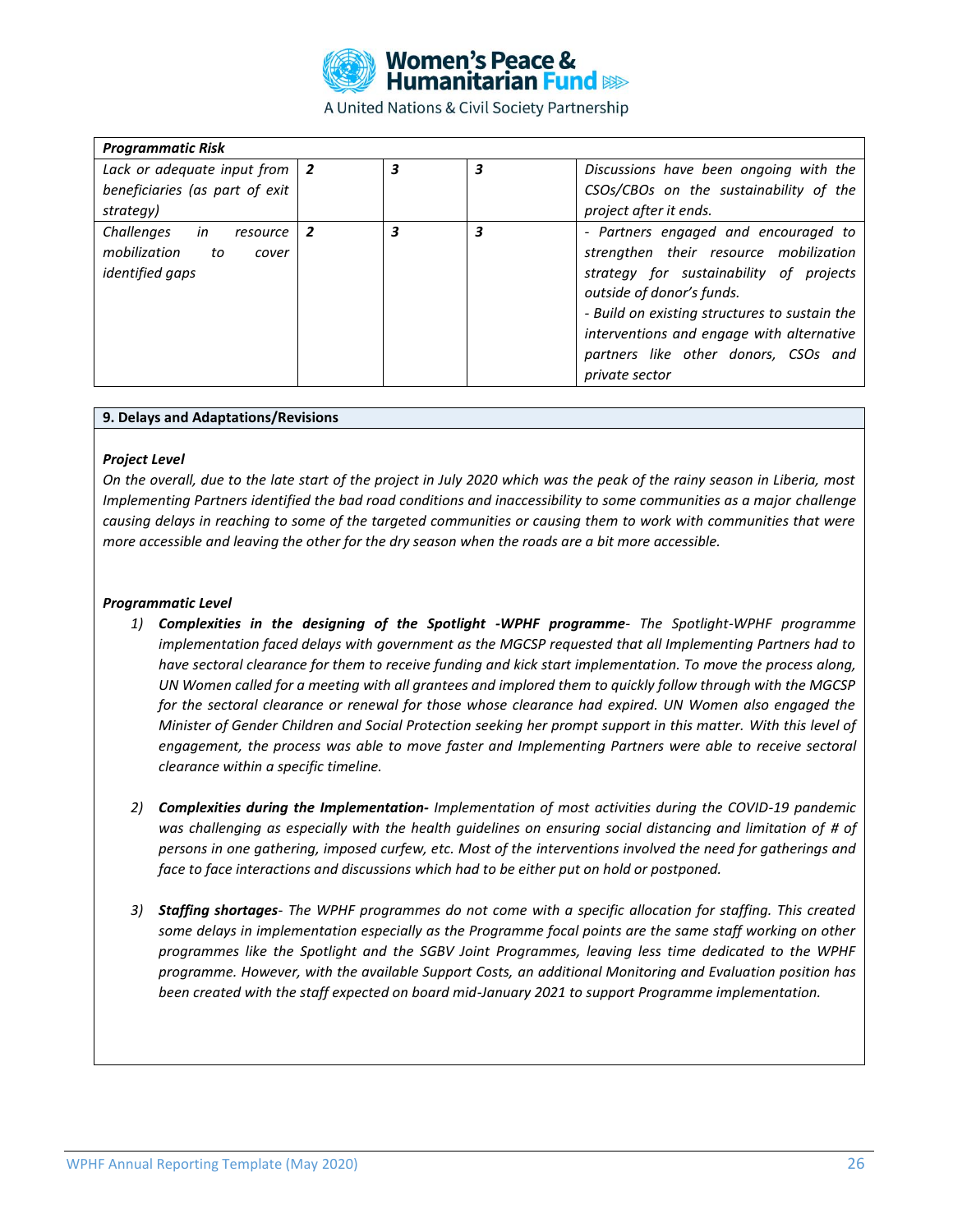

| 10. Lessons Learned <sup>20</sup> |                                 |                               |                                   |
|-----------------------------------|---------------------------------|-------------------------------|-----------------------------------|
| <b>Identify</b>                   | What<br>the<br>are              | How was the challenge         | <b>Lesson Learned</b>             |
| <b>Challenge/Describe</b>         | factors/reasons                 | addressed? What was done      | As a result of the challenge      |
| Challenges<br>can<br>be           | contributing<br>this<br>to      | differently, or what will be  | what did you (and partners)       |
| programmatic<br>or                | challenge?                      | address<br>done<br>to<br>the  | learn from the situation that     |
| operational affecting the         |                                 | challenge?                    | has helped to inform the          |
| project implementation,           |                                 |                               | project, or improve how the       |
| or of an organization or          |                                 |                               | project is implemented or for     |
| community.                        |                                 |                               | future interventions?             |
| Delayed<br>Partner                | The<br>Partner<br>new           | Due diligence had to be       | Procurement                       |
| Recruitment<br>for                | Agreement process for UN        | followed<br>in<br>recruiting  | processes/procedures can be       |
| of<br>Implementation              | Women contributed to            | Partners to ensure they are   | lengthy and therefore timely      |
| <b>Activities</b>                 | protracted processes in         | on board with programme       | recruitment<br>processes<br>are   |
|                                   | partners selection<br>the       | team<br>and<br>management     | necessary to avoid delays.        |
|                                   | process. However, now all       | putting in extra time in      |                                   |
|                                   | partners are on board           | ensuring partners are on      |                                   |
|                                   | with the last Partner from      | board                         |                                   |
|                                   | <b>WPHF</b><br>Spotlight<br>the |                               |                                   |
|                                   | window of funding having        |                               |                                   |
|                                   | been recruited in July 2020     |                               |                                   |
|                                   | while for the COVID-19          |                               |                                   |
|                                   | Window<br>Partner               |                               |                                   |
|                                   | signed<br>agreements<br>in      |                               |                                   |
|                                   | August 2020                     |                               |                                   |
| The general low capacity          | Building the capacity of        | UN Women has conducted        | Online virtual capacity building  |
| of most<br>implementing           | the CSOs on financial           | capacity building of partners | sessions amidst the COVID-19      |
| (local)<br>partners<br>to         | reporting<br>procedures,        | at the inception phase and    | situation<br>helpful<br>was<br>to |
| implement<br>activities           | communications,<br>and          | programme implementation      | capacitate Partners               |
| within the set timeframe,         | visibility, monitoring and      | through virtual sessions      |                                   |
| thus<br>delaying                  | reporting although time         |                               |                                   |
| implementation.                   | taking is not recognized as     |                               |                                   |
|                                   | a result and is not costed.     |                               |                                   |
| conditions<br>Poor<br>road        | Liberia has two seasons:        | Implementation planned to     | Make maximum utilisation of       |
| delaying implementation           | the rainy season from May       | be fast-tracked in the first  | the dry season to ensure most     |
|                                   | to November and the Dry         | half of 2021 and the Country  | interventions are completed       |
|                                   | season from December to         | Office will closely monitor   | before the rainy season comes     |
|                                   | Implementation<br>April.        | and follow-up                 |                                   |
|                                   | began amidst the rainy          |                               |                                   |
|                                   | season which affected the       |                               |                                   |
|                                   | road condition especially       |                               |                                   |
|                                   | in the counties. This led to    |                               |                                   |
|                                   | extended implementation         |                               |                                   |
|                                   | timeline causing delays.        |                               |                                   |
|                                   |                                 |                               |                                   |

<sup>&</sup>lt;sup>20</sup> A lesson learned is a systematic reflection of challenges (or successes) that have occurred during the reporting period which has resulted in a change, adaption or improvement as a result of the challenge, or a planned change or adaptation in the future.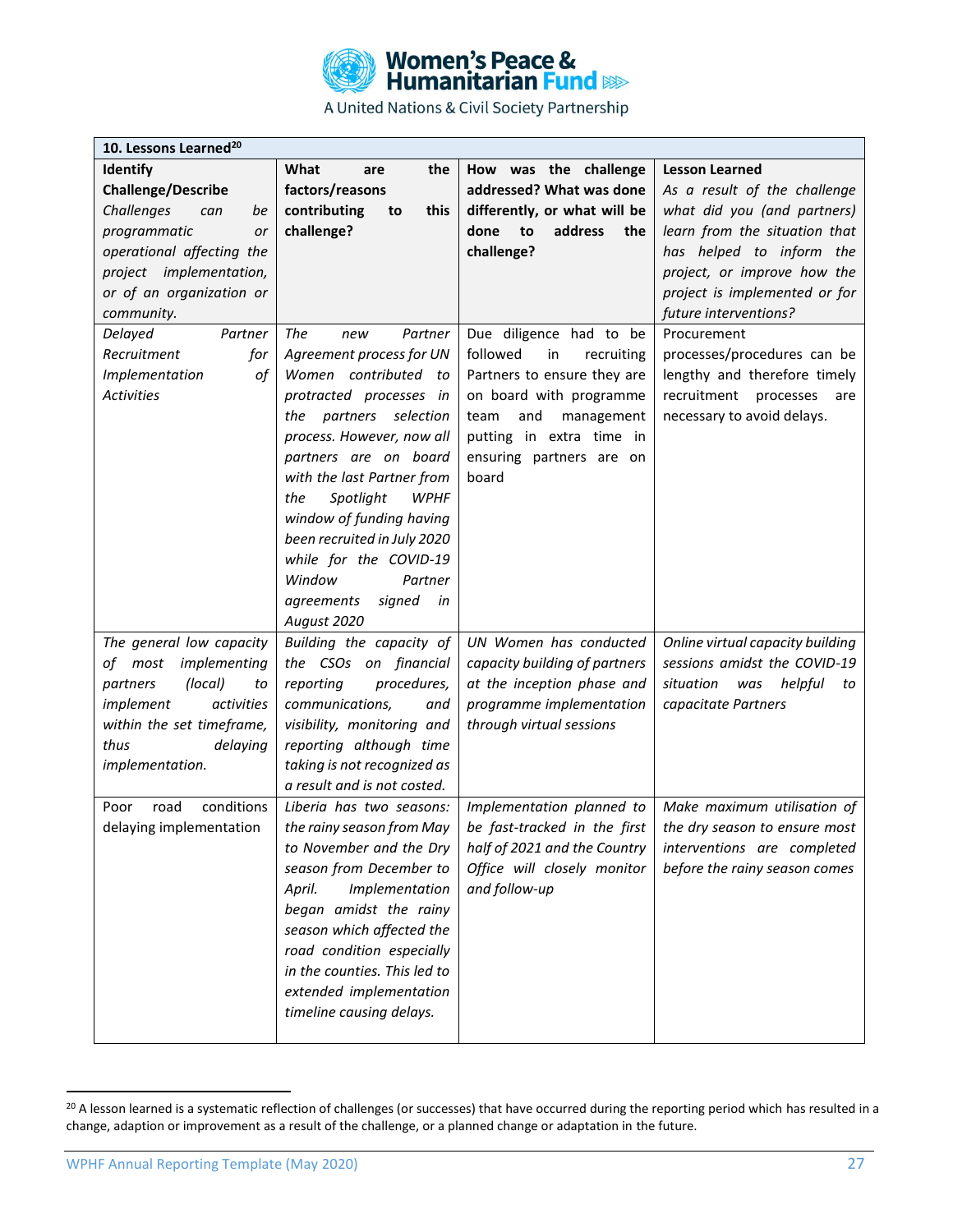

#### **11. Innovations and Best Practices<sup>21</sup>**

*Best Practices: What best practices occurred during the reporting period? Highlight with a specific example (country, CSO, etc.)*

- *Immediately after the launch of the WPHF and Spotlight Partnership Call for proposal, UN Women Country Office Conducted an Open Day session in August 2019 with 71 representatives (30 males and 41 females) from 51 Civil Society Organizations. The Open Day session was intended to educate applicants on the modalities of the applying for the call and providing clarity on areas where they might have challenges when developing the project proposal. As a result of this session, about 47 local civil society organizations applied for the call and 8 were successfully selected.*
- *At the Country Office level, to ensure that partners were on course with implementation of activities, the management team conducted weekly update meetings to follow up on progress made by the partners, their challenges as well as lessons learned. Specific sessions of some of the meetings included experience sharing of best practices adopted by some of the implementing partners regarding their own interventions. Quarterly reporting of activities served as a good tracking mechanism of progress made by the partners.*
- *Applying the 'Do No Harm' approach and rescheduled some of the planned meetings with the influence of community leaders was successful. Local facilitator persistently followed up and made some arrangements that helped the team to get the work done. Even if communities have prior notice about planned activities adequate community mobilization measures are very helpful for successful completion of activities.*
- *At the level of the CSOs, a notable best practice was the collaboration built between IPs, specifically Helping our People Excel (HOPE) and Care Foundation Liberia (Care Found). Once it was identified that both partners were working in the same geographical locations with similar interventions, they were able to harmonize trainings and awareness activities for the targeted beneficiaries.*
- *CSOs engagement with multi-stakeholders to achieve a common goal is also notable especially with the engagement of men and traditional leaders to advocate for the protection, equality, and empowerment of women.*

*Innovations:* 

<sup>&</sup>lt;sup>21</sup> A best practice is strategy, approach, technique or process that has proven to work well and deemed to be effective or appropriate for addressing a problem based on experience, evaluation or in comparison to other practices, and is therefore recommended as a model. It is also a practice that has been tested and validated and has potential to be replicated and there is value in sharing with others working in similar contexts, sectors, or with similar target groups.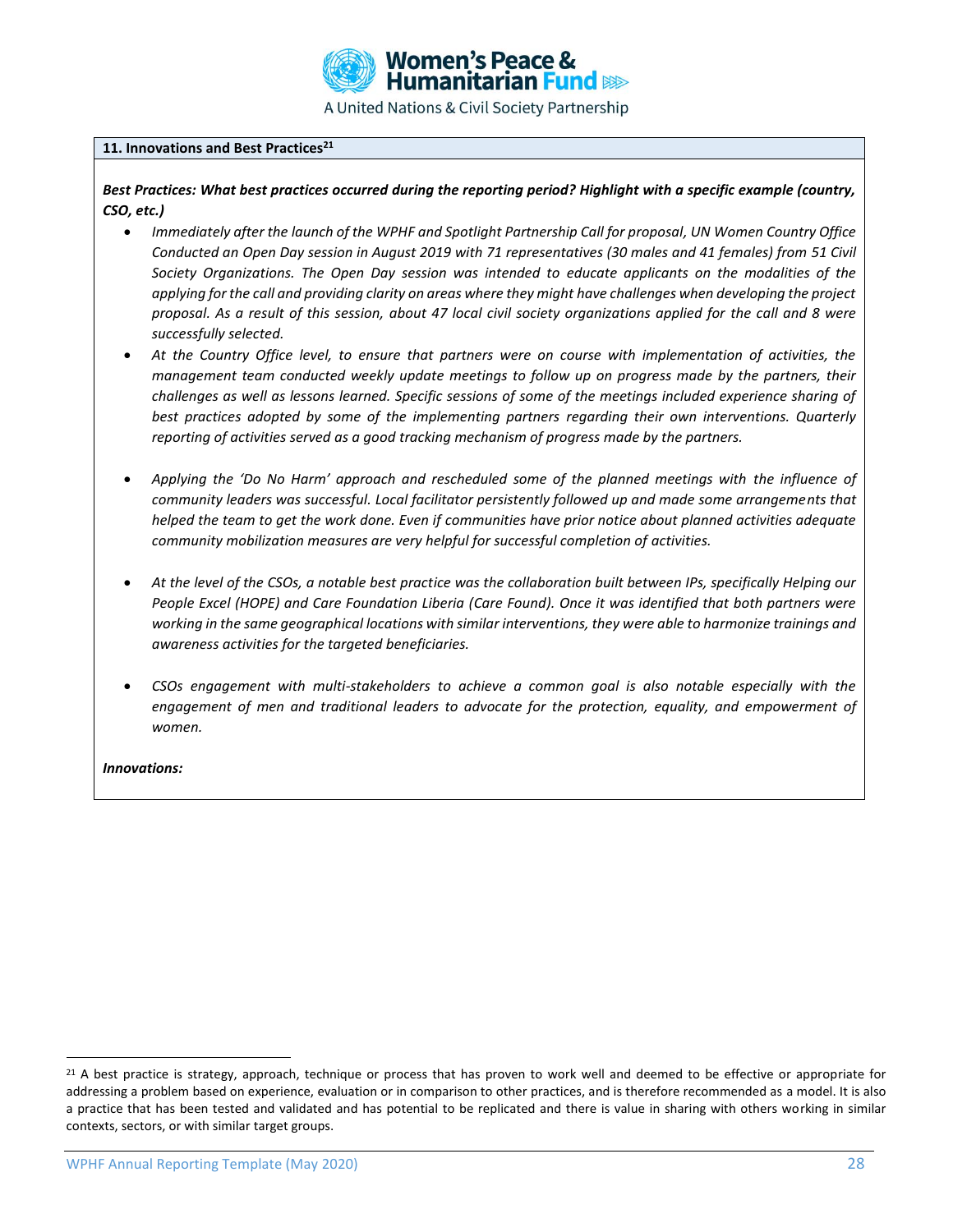

#### **11. Innovations and Best Practices<sup>21</sup>**

• *Another innovation is the development of the SAVApp for the collection of data on SGBV and the SGBV reporting. This app will be important for the use of school going girls who are constantly faced with multiple forms of*  abuses at home, in the communities and at school. Not only is the app expedient of its use at community level *but it will be linked to the national data collection system and feed information to that database. Similar App is also being developed by the IP for the blind and visually impaired.*

*The data for the SAVApp is managed by Girls for Change institution a women right CBO and ongoing engagement is underway for a wider extension to introduce the App to Gender Justice Clubs, Men Champions, and stakeholders to other counties. The App is currently on Apple Store and is opened for feedback and modification based on users' review. It is currently being tested by the Gender Justice Clubs in Grand Cape Mount, Bomi and Margibi Counties.*

*The Reporting App for the visually impaired is almost finalized. Validation of the app will be done before the end of March 2021.*

#### **12. Auditing and Financial Management**

*None was done*

#### **13. Next Steps and Priority Actions**

#### *Management Entity*

- *Open day session to share best practices and lessons learned as well as conduct a training session on results based and financial reporting.*
- *Monitoring of activities being implemented in the targeted counties to verify progress reported by the IPs and see the level of impact that the projects have on the beneficiaries.*

#### *CSOs*

- *Submission of final reports from two IPs under the WPHF Spotlight Partnership*
- *Continuation of implementation of remaining activities including:*
	- ✓ *Advocacy and awareness campaigns on GEWE/EVAW including SGBV/HPs and the promotion of SRHR for women and girls including marginalized groups.*
	- ✓ *Construction of the POWER House in Bong county.*
	- ✓ *Audio- Visual planning and validation of survey data for the Mobile4Women Project.*
	- ✓ *Data collection and reporting of SGBV cases using the SAVApp by Women and girls.*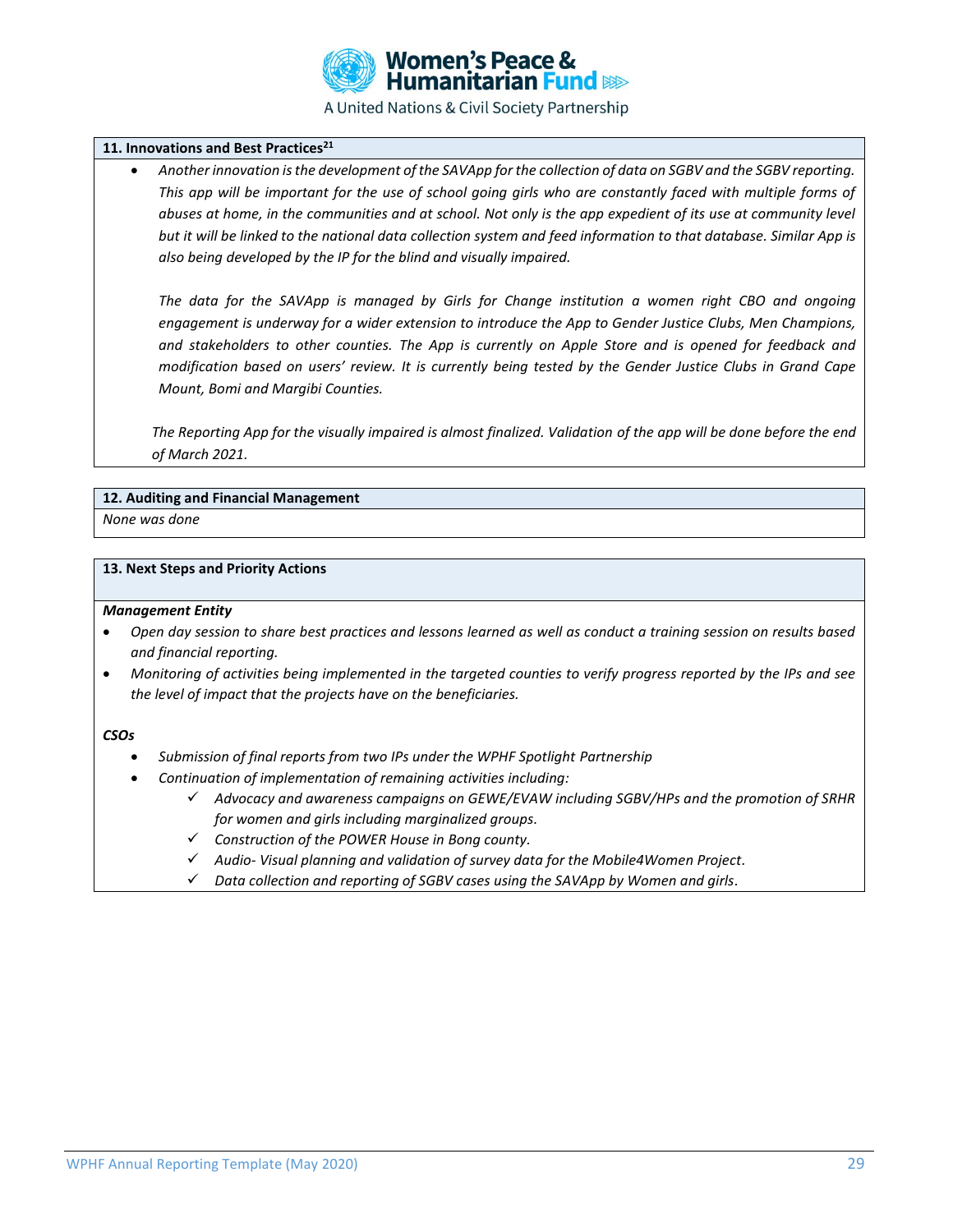

#### **ANNEX A: Results Framework**

Using the **Results Framework from the Project Document** - *provide an update on the achievement of indicators at both the output and outcome level in the table below.*  Where it has not been possible to collect data on indicators, clear explanation should be given explaining why, as well as plans on how and when this data will be collected. *Add rows as necessary, using one row for each indicator.*

| <b>Expected Results</b>                                                                                                                                                                                                                                                                                                                                                                                                                               | <b>Indicators</b>                                                                                                                                                                                                                                                         | <b>Baseline</b> | <b>Planned</b><br><b>Target</b> | <b>Results/Progress</b><br>(Against<br><b>Each Indicator</b> | <b>Reason</b><br>for<br><b>Variance</b><br>against<br>planned target (if<br>any) | <b>Source</b><br>of<br><b>Verification</b>                                                                          |
|-------------------------------------------------------------------------------------------------------------------------------------------------------------------------------------------------------------------------------------------------------------------------------------------------------------------------------------------------------------------------------------------------------------------------------------------------------|---------------------------------------------------------------------------------------------------------------------------------------------------------------------------------------------------------------------------------------------------------------------------|-----------------|---------------------------------|--------------------------------------------------------------|----------------------------------------------------------------------------------|---------------------------------------------------------------------------------------------------------------------|
| <b>Platform for Dialogue and Peace (P4DP)</b>                                                                                                                                                                                                                                                                                                                                                                                                         |                                                                                                                                                                                                                                                                           |                 |                                 |                                                              |                                                                                  |                                                                                                                     |
| <b>Impact Statement:</b><br>Women's<br>rights<br>groups,<br>autonomous social movements,<br>and relevant CSOs, including<br>those representing youth and<br>groups facing intersecting forms<br>discrimination/<br>of<br>marginalization, more effectively<br>influence and advance progress<br>on GEWE and EVAWG, including<br>SGBV/HP and enhanced safety,<br>security and mental health of<br>women and girls' and their<br>human rights respected | # and % of CSOs, that<br>report having greater<br>influence and agency to<br>work on ending sexual<br>gender-based<br>and<br>violence (SGBV)<br># of local<br>women's<br>organizations, CSOs or<br>social<br>autonomous<br>movements coordinating<br>efforts to end SGBV. | $\mathbf 0$     | N/A                             | No progress to date                                          | N/A                                                                              | CSO Sample Survey or<br><b>Interviews</b><br>Desk<br>review, mapping and<br>research<br>reports/participant<br>list |
| Outcome:                                                                                                                                                                                                                                                                                                                                                                                                                                              | # of staff recruited                                                                                                                                                                                                                                                      | $\mathbf{0}$    | 4                               | 4 staff                                                      | Completed                                                                        | Payroll                                                                                                             |
| Stakeholders<br>identified,<br>and<br>research conducted to document<br>Human Rights and GBV issues by                                                                                                                                                                                                                                                                                                                                                | # of field staff trained in<br>collection<br>data<br>and<br>research tools                                                                                                                                                                                                | N/A             | 8                               | 8 staff trained                                              | completed                                                                        | Progress Report<br>Participant listing                                                                              |
| looking at cultural and social<br>barriers, within the dual justice<br>systems on access to justice for                                                                                                                                                                                                                                                                                                                                               | stakeholders<br>#<br>of<br>interview held                                                                                                                                                                                                                                 | 0               | 17                              | 17 participants                                              | Completed                                                                        | Participant listing                                                                                                 |
| women and girls in the project<br>areas                                                                                                                                                                                                                                                                                                                                                                                                               | # of individual reached<br>with field activities                                                                                                                                                                                                                          | N/As            | 525                             | 214 participants                                             | Ongoing                                                                          | Progress<br>report,<br>Audio-visual clip                                                                            |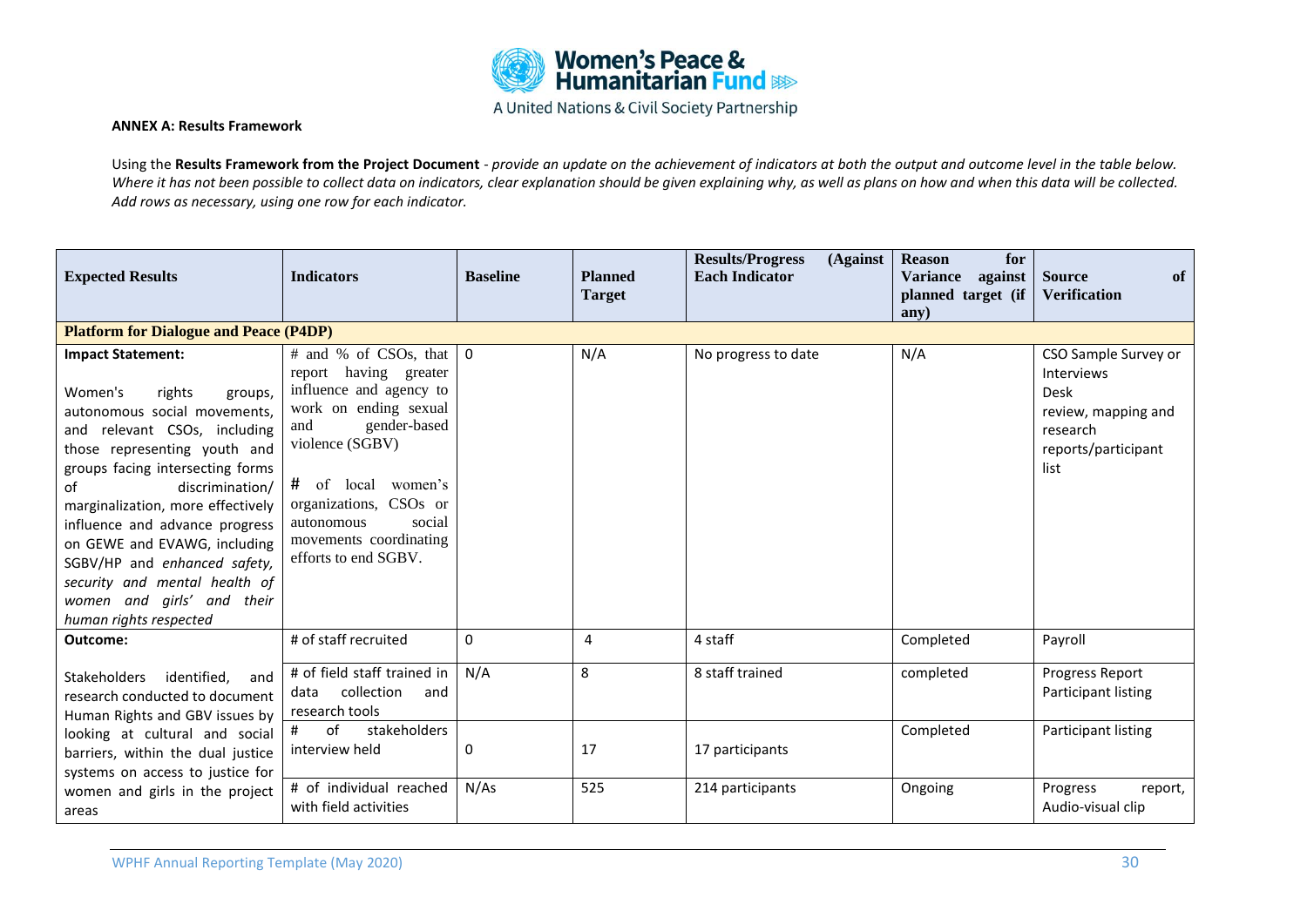

| sample   N/A<br>#Pilot<br>test<br>collected                                                      | 30 | 30 pilot tests conducted | completed | report                  |
|--------------------------------------------------------------------------------------------------|----|--------------------------|-----------|-------------------------|
| # of Women rights and<br>$led$ $\overline{0}$<br>women's<br>organizations identified<br>accessed | 10 | 10 organization accessed | completed | listing of organization |

| <b>Expected Results</b>                                                                                                                                                                                        | <b>Indicators</b>                                                                                                                                                            | <b>Baseline</b> | <b>Planned</b><br><b>Target</b> | <b>Results/Progress</b><br>(Against Each Indicator | <b>Reason</b><br>for<br>Variance against<br>planned target (if<br>any)             | <b>Source of Verification</b>                                                              |
|----------------------------------------------------------------------------------------------------------------------------------------------------------------------------------------------------------------|------------------------------------------------------------------------------------------------------------------------------------------------------------------------------|-----------------|---------------------------------|----------------------------------------------------|------------------------------------------------------------------------------------|--------------------------------------------------------------------------------------------|
| <b>GBOWEE Peace Foundation Africa (GPFA)</b>                                                                                                                                                                   |                                                                                                                                                                              |                 |                                 |                                                    |                                                                                    |                                                                                            |
| Impact 1: Enhanced safety, security and mental<br>health of women and girls' and their human<br>rights respected3                                                                                              | 5.1.<br>Number<br>and<br>percentage of CSOs,<br>that report having<br>greater influence and<br>agency to work on<br>ending sexual<br>and<br>gender-based<br>violence (SGBV)4 | $\mathbf 0$     | N/A                             | No progress to date                                | N/A                                                                                | CSO Sample Survey or<br><b>Interviews</b><br>Document Review, Interviews<br>or Observation |
|                                                                                                                                                                                                                | 5.3. Number of local<br>women's<br>organizations, CSOs or<br>autonomous<br>social<br>movements<br>coordinating efforts to<br>end SGBV                                        | $\Omega$        | N/A                             | No progress to date                                | N/A                                                                                | CSO Sample Survey or<br>Interviews<br>Document Review,<br>Interviews or<br>Observation     |
| <b>Outcome 1:</b><br>Enhanced women's capacity in human rights,<br>and peace & security advocacy through the<br>visibility of 150 peace brigades. All of whom<br>work to address all forms of violence against | # of people directly<br>benefiting from the<br>response (by sex, age<br>group, or disability.                                                                                | 150             | 150                             | 604 people                                         | brigades Peace<br>Peace<br>persons who are Report<br>interested in joining<br>them | Individual<br><b>Brigade</b><br>reached out to more Reporting Template,                    |
| women and girls in Montserrado, Grand Gedeh<br>and Lofa Counties by 2021.                                                                                                                                      | # of people indirectly<br>benefiting from the<br>response                                                                                                                    | 800,000         | 800,000                         | 395,000 people                                     | activity-<br>Ongoing<br>targeting<br>405,000<br>people                             | Participant Lists                                                                          |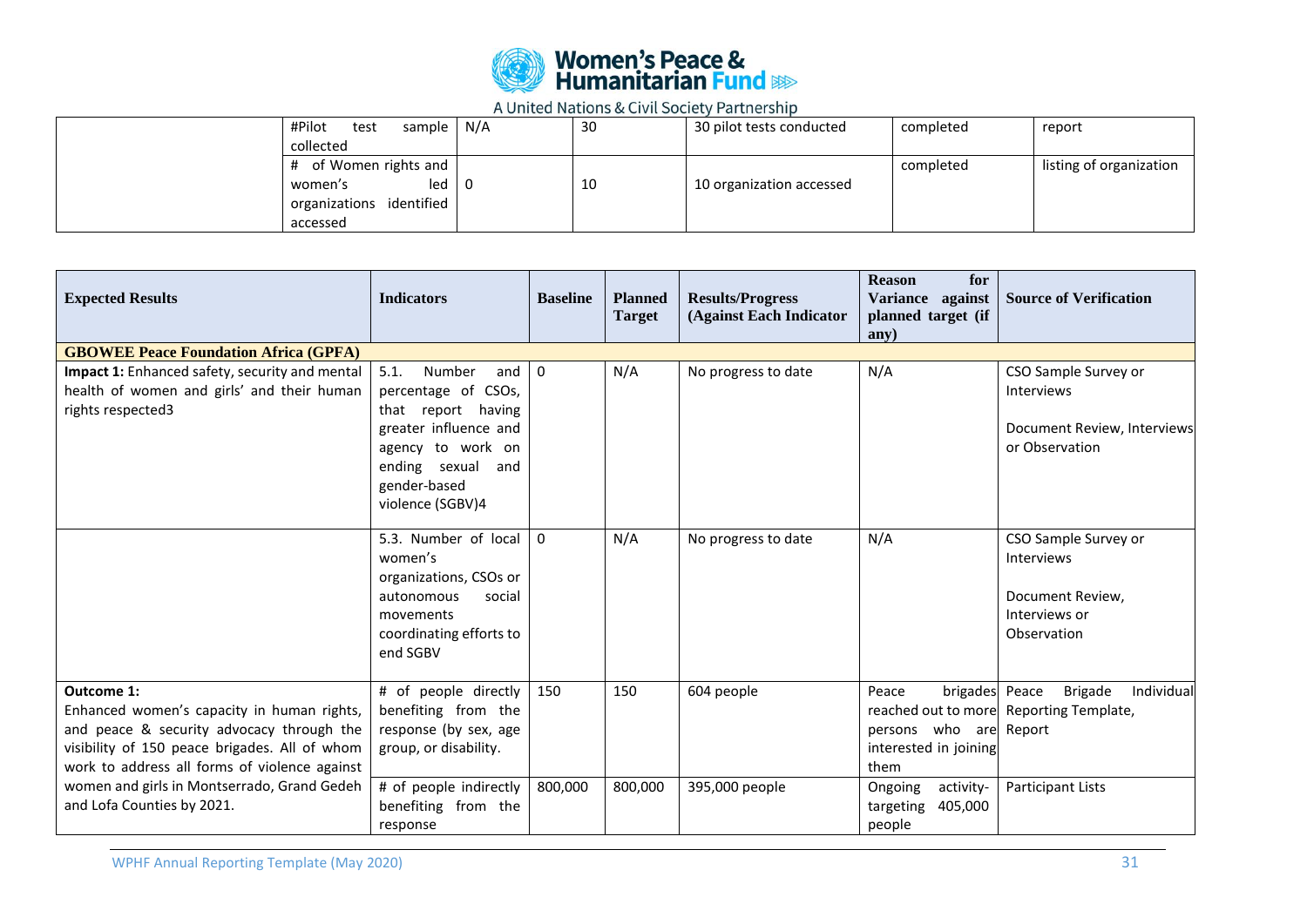

|                                                                                                                                                                                                                                                      | of<br>#<br>outreach/awareness<br>sessions conducted on<br>the prevention of<br>political and other<br>forms of violence<br>against women and<br>girls. | 15           | 30  | 47 outreached<br>session<br>conducted                                                                                                  | Extensive<br>out<br>reached<br>activities<br>reports                                | Outreach<br>report/<br>and<br>participants listing                                                                                               |
|------------------------------------------------------------------------------------------------------------------------------------------------------------------------------------------------------------------------------------------------------|--------------------------------------------------------------------------------------------------------------------------------------------------------|--------------|-----|----------------------------------------------------------------------------------------------------------------------------------------|-------------------------------------------------------------------------------------|--------------------------------------------------------------------------------------------------------------------------------------------------|
|                                                                                                                                                                                                                                                      | # of cases of SGB<br>violence reported by<br>peace brigades.                                                                                           | N/A          | N/A | 52 reported cases                                                                                                                      | N/A                                                                                 | M& E report / SGBV reports                                                                                                                       |
| Output 1:<br>Women's rights groups and relevant civil<br>organizations<br>have<br>society<br>increased<br>opportunities and support to share knowledge,<br>network, partner and jointly advocate for GEWE<br>and ending VAWG, including SGBV/HP, and | # of Peace Brigade<br>trainings held                                                                                                                   | $\mathbf 0$  | 15  | 15 trained Peace Brigades<br>145<br>communities<br>in<br>disseminating<br>peace<br>messages to<br>prevent<br>violence.                 | N/A                                                                                 | Attendance that include<br>contacts and location<br>Photo                                                                                        |
| promoting SRHR, with relevant stakeholders at<br>sub-national, national, regional and global<br>levels                                                                                                                                               | # of peace brigades'<br>participants<br>disseminating<br>peace<br>messages                                                                             | $\mathbf 0$  | 150 | 150<br>trained<br>Peace<br><b>Brigades</b><br>in<br>145<br>communities<br>disseminating<br>peace<br>messages to<br>prevent<br>violence | than one<br>More<br>participant came<br>from bigger towns                           | Listing include contacts and<br>location Photo                                                                                                   |
| Output 2:<br>Women's rights groups and relevant civil<br>society organizations are better supported to<br>use social accountability mechanisms to<br>support their advocacy and influence on                                                         | of<br>Peace Desks<br>#<br>established                                                                                                                  | $\Omega$     | 15  | 15<br><b>Desks</b><br>Peace<br>established in 15 districts<br>within 3 counties                                                        | N/A                                                                                 | of<br><b>Desks</b><br><b>Names</b><br>Peace<br>Officers & Two Contact<br>numbers of each Peace Desk<br>Photos of Peace Officers<br>with supplies |
| prevention and response to VAWG, including<br>SGBV/HP, and GEWE more broadly                                                                                                                                                                         | # of Functional Peace<br><b>Desks</b>                                                                                                                  | $\mathbf{0}$ | 13  | 15 established, 2 fairly<br>functional                                                                                                 | Relocation of one<br>Peace Desk and the<br>recruitment of one<br>Peace Desk Officer | Peace Desks Weekly Update<br>Report<br>Evidence of inter-county<br>networking from county<br>headquarters                                        |
|                                                                                                                                                                                                                                                      | # of cases reported                                                                                                                                    | $\mathbf 0$  | 15  | 20 cases of SGBV reported                                                                                                              | Decline<br>in<br>domestic violence                                                  | Peace desk Report                                                                                                                                |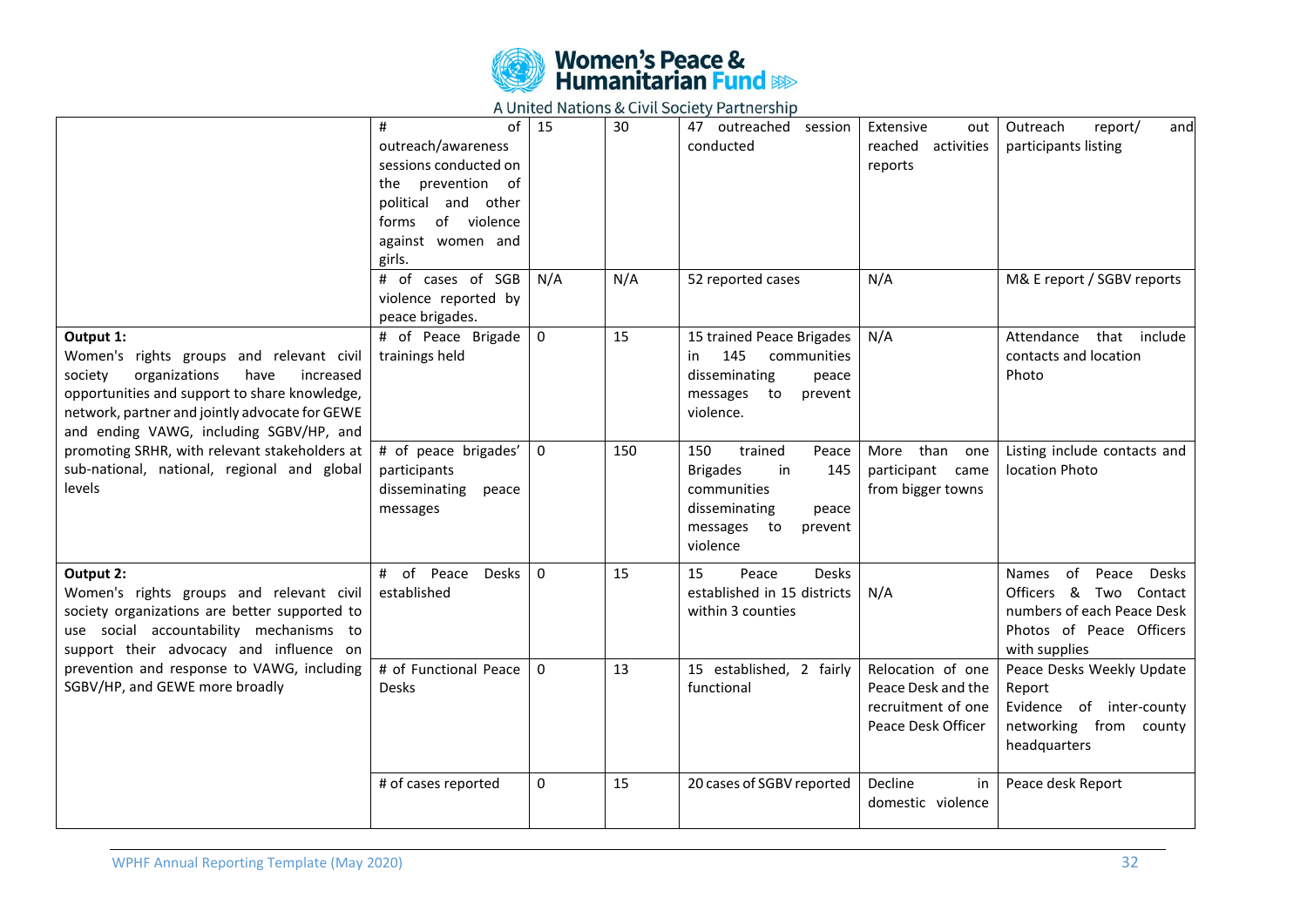

|                                         |    |         | cases because of<br>the peace desk     |
|-----------------------------------------|----|---------|----------------------------------------|
| # of cases charged and<br>sent to court | -U | 4 cases | reports from Police<br>/ WACPS Offices |

| <b>Expected Results</b>                                                                                                                                                                                                                                                                                                                 | <b>Indicators</b>                                                                                                                                                                                                                                                                                                                         | <b>Baseline</b> | <b>Planned</b><br><b>Target</b> | <b>Results/Progress</b><br>(Against Each Indicator | <b>Reason</b><br>for<br>against<br><b>Variance</b><br>planned target (if<br>$anV$ ) | <b>Source of Verification</b>                                                                                                  |
|-----------------------------------------------------------------------------------------------------------------------------------------------------------------------------------------------------------------------------------------------------------------------------------------------------------------------------------------|-------------------------------------------------------------------------------------------------------------------------------------------------------------------------------------------------------------------------------------------------------------------------------------------------------------------------------------------|-----------------|---------------------------------|----------------------------------------------------|-------------------------------------------------------------------------------------|--------------------------------------------------------------------------------------------------------------------------------|
| <b>Foundation for Community Initiatives (FCI)</b>                                                                                                                                                                                                                                                                                       |                                                                                                                                                                                                                                                                                                                                           |                 |                                 |                                                    |                                                                                     |                                                                                                                                |
| <b>Impact Statement:</b><br>Women's rights groups, autonomous<br>social movements, and relevant<br>CSOs, including those representing<br>youth and groups facing intersecting<br>of<br>discrimination/<br>forms<br>marginalization, more effectively<br>influence and advance progress on<br>GEWE and<br>EVAWG,<br>including<br>SGBV/HP | 5.1.<br>Number<br>and<br>percentage of CSOs, that<br>report having greater<br>influence and agency to<br>work on ending sexual<br>gender-based<br>and<br>violence (SGBV)<br>5.3.<br>Number of local<br>women's<br>organizations,<br>CSO <sub>S</sub><br>autonomous<br>or<br>social<br>movements<br>efforts to<br>coordinating<br>end SGBV | $\mathbf 0$     | N/A                             | No progress to date                                | N/A                                                                                 | CSO Sample Survey<br>$\bullet$<br>or Interviews<br>Document Review,<br>Interviews or Observation                               |
| Outcome 1.<br>Enhanced women's capacity in<br>human rights, and peace & security<br>advocacy through the visibility of 150<br>peace brigades. All of whom work to<br>address all forms of violence against<br>women and girls in Montserrado,                                                                                           | R1. Number of people<br>directly benefiting from<br>the response (by sex, age<br>other<br>group,<br>or<br>variables6)                                                                                                                                                                                                                     | $\bf{0}$        | N/A                             | 300                                                | N/A                                                                                 | Data Collection report<br>Reports from the SGBV<br>prevention and response<br>taskforce meetings and list<br>of keys take away |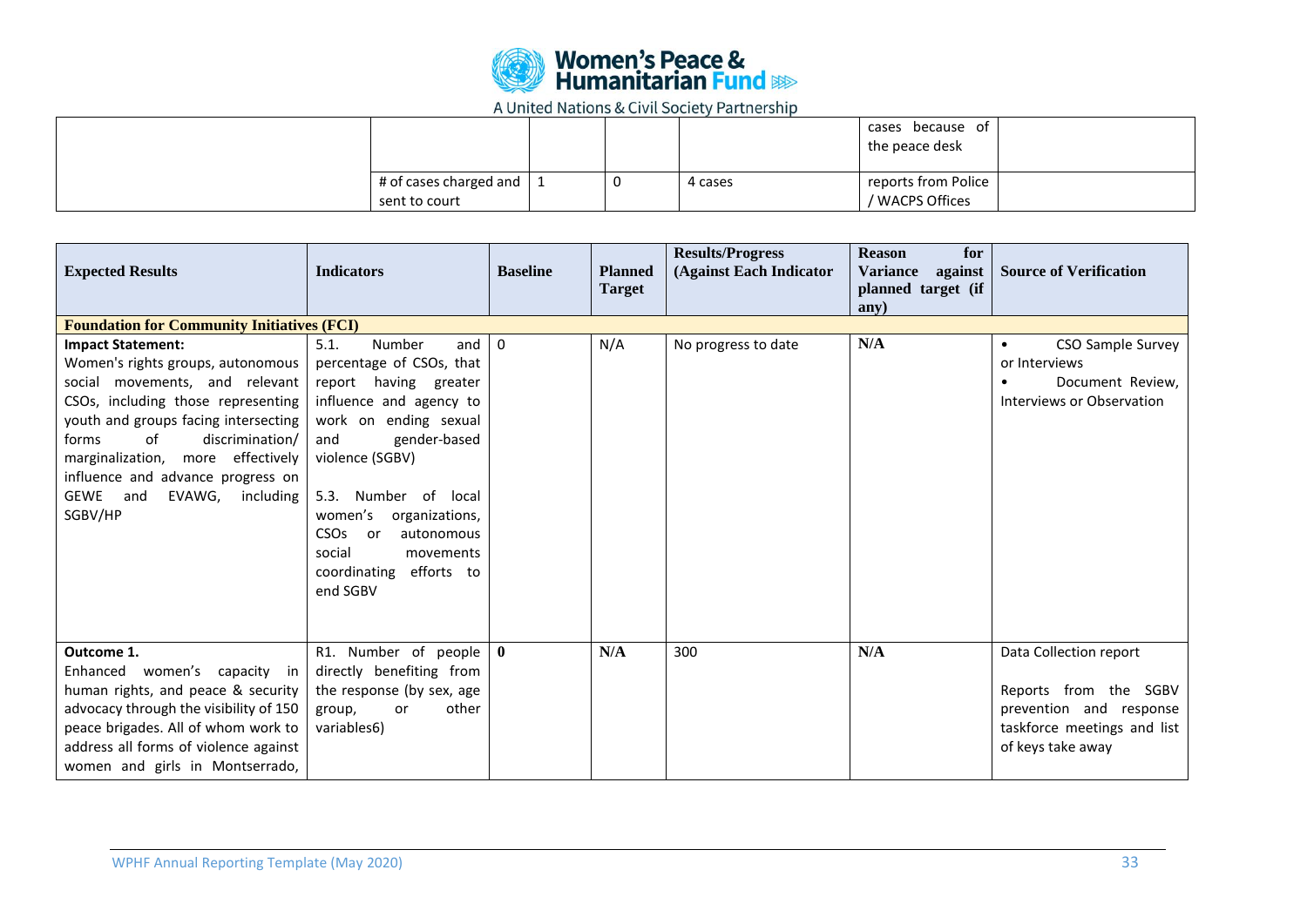

| Grand Gedeh and Lofa Counties by<br>2021.                                                                                                                                                                                                                                                                                             | Number of people<br>R2.<br>indirectly benefiting from<br>the response                                                                                                                                                                                                              | $\mathbf{0}$ | N/A                     | 852                                                                                                                          | N/A                                                                                                                                             | Training reports, attendance<br>listing, action plan for<br>engagement and monitoring<br>report                                                                         |
|---------------------------------------------------------------------------------------------------------------------------------------------------------------------------------------------------------------------------------------------------------------------------------------------------------------------------------------|------------------------------------------------------------------------------------------------------------------------------------------------------------------------------------------------------------------------------------------------------------------------------------|--------------|-------------------------|------------------------------------------------------------------------------------------------------------------------------|-------------------------------------------------------------------------------------------------------------------------------------------------|-------------------------------------------------------------------------------------------------------------------------------------------------------------------------|
| Output 1. Women's rights groups and<br>relevant civil society organizations<br>have increased opportunities and<br>support to share<br>knowledge,<br>network,<br>partner<br>and<br>jointly<br>advocate for GEWE and<br>ending<br>VAWG, including SGBV/HP, and<br>promoting SRHR, with relevant<br>stakeholders<br>at<br>sub-national, | Indicator 1.1 # of jointly<br>agreed recommendations<br>produced because of<br>multi-stakeholder<br>dialogues that include<br>representatives of groups<br>facing multiple and<br>intersecting forms of<br>discrimination                                                          | $\mathbf{0}$ | $\overline{\mathbf{4}}$ | No progress yet                                                                                                              | 4 National and Sub<br>national dialogues<br>to be conducted;<br>highlighting<br>and<br>documenting issue<br>resolution on GBV<br>in the Country | <b>Resolutions from Dialogues</b><br>published in the Media at<br>national and sub national<br>levels, Reports, photos,<br>recorded speeches, and<br>Participants lists |
| national, regional, and global levels                                                                                                                                                                                                                                                                                                 | Indicator 1.2 #of official<br>dialogues with relevant<br>government authorities<br>with the meaningful<br>participation of women's<br>rights groups and<br>relevant CSOs, including<br>representatives of groups<br>facing multiple and<br>intersecting forms of<br>discrimination | $\bf{0}$     | N/A                     | No progress yet                                                                                                              | 3<br>national<br>sub<br>dialogues<br>conducted<br>to<br>highlight, document<br>and issue resolution<br>on GBV in the<br>Country                 |                                                                                                                                                                         |
|                                                                                                                                                                                                                                                                                                                                       | Indicator 1.3 # of Indirect<br>beneficiaries work on<br>ending VAWG, including<br>SGBV/HP, and promoting<br>SRHR.                                                                                                                                                                  | $\mathbf{0}$ | $\bf{0}$                | Data not available                                                                                                           | N/A                                                                                                                                             |                                                                                                                                                                         |
| Output 2. Women's rights groups and<br>relevant civil society organizations<br>are better supported to use social<br>accountability<br>mechanisms<br>to<br>support their advocacy and influence<br>on prevention and response to<br>VAWG, including SGBV/HP, and<br><b>GEWE</b> more broadly                                          | Indicator $2.1:$ # of<br>women's rights groups<br>and relevant civil society<br>organizations<br>representing groups<br>facing intersecting forms<br>of discrimination/<br>marginalization that have                                                                               | $\mathbf{0}$ | 500                     | Trained 500 Girls on GVB<br>Prevention<br>Developed one App to<br>report GBV cases in<br>Liberia especially amongst<br>Girls | N/A                                                                                                                                             | Sub national and national<br>Coalition built with funding<br>from UN Women on GBV<br>Prevention<br>Average # of Memberships<br>in each coalition                        |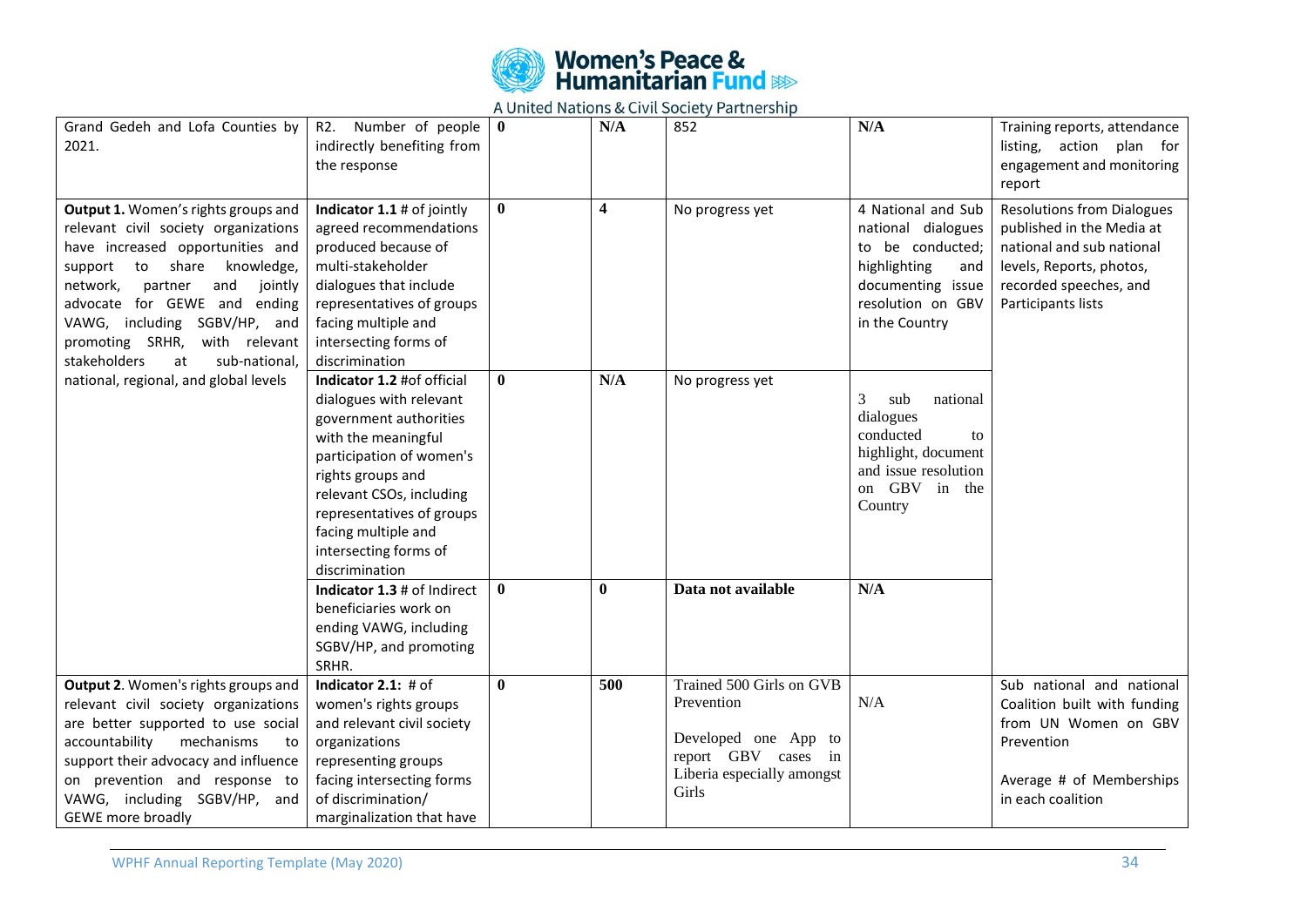

|                                                                                                                                                                                                                                                                                                                                                                                  | strengthened capacities<br>and support to design,<br>implement, monitor and<br>evaluate their own<br>programmes on VAWG,<br>including SGBV/HP, and<br>on women's and girls'<br><b>SRHR</b>                                                                                       |   |   |                          |                                                                                                               | from<br>Training<br>Reports<br>training to Sub national and<br>national level CSOs<br>Data collection |
|----------------------------------------------------------------------------------------------------------------------------------------------------------------------------------------------------------------------------------------------------------------------------------------------------------------------------------------------------------------------------------|----------------------------------------------------------------------------------------------------------------------------------------------------------------------------------------------------------------------------------------------------------------------------------|---|---|--------------------------|---------------------------------------------------------------------------------------------------------------|-------------------------------------------------------------------------------------------------------|
| <b>Output.3.</b> Women's rights groups<br>relevant<br>civil<br>and<br>society<br>organizations representing groups<br>facing<br>intersecting<br>forms<br>- of<br>discrimination/marginalization have<br>strengthened capacities and support<br>to design, implement and monitor<br>programmes and policies on VAWG,<br>including SGBV/HP, and promote<br>women's and girls' SRHR | <b>Indicator 3.1 Number of</b><br>women's rights groups<br>and relevant CSOs using<br>knowledge products<br>developed by the<br>participating UN agencies<br>in the design of their own<br>programmes on VAWG,<br>including SGBV/HP, and<br>on women's and girls'<br><b>SRHR</b> | 0 | 3 | 3 County based coalition | 3<br>County<br>based<br>Coalition<br>to<br>be<br>Supported<br>to<br>GBV<br>develop<br><b>Prevention Plans</b> | Copies of Action Plans<br>Implementation reports                                                      |

| <b>Expected Results</b>                                                                                                                                                                                                                                                                                                                       | <b>Indicators</b>                                                                                                                                                                                                                                                                 | <b>Baseline</b> | <b>Planned</b><br><b>Target</b> | (Against<br><b>Results/Progress</b><br><b>Each Indicator</b>                                          | <b>Reason</b><br>for<br>Variance against<br>planned target (if<br>any) | <b>Source of Verification</b>                                  |
|-----------------------------------------------------------------------------------------------------------------------------------------------------------------------------------------------------------------------------------------------------------------------------------------------------------------------------------------------|-----------------------------------------------------------------------------------------------------------------------------------------------------------------------------------------------------------------------------------------------------------------------------------|-----------------|---------------------------------|-------------------------------------------------------------------------------------------------------|------------------------------------------------------------------------|----------------------------------------------------------------|
| <b>HELPING OUR PEOPLE EXCEL (HOPE)</b>                                                                                                                                                                                                                                                                                                        |                                                                                                                                                                                                                                                                                   |                 |                                 |                                                                                                       |                                                                        |                                                                |
| <b>Impact Statement:</b><br>Women's<br>rights<br>groups,<br>autonomous social movements, and<br>relevant CSOs, including those<br>representing youth and groups<br>forms of<br>intersecting<br>facing<br>discrimination/<br>marginalization,<br>effectively influence and<br>more<br>advance progress on GEWE and<br>EVAWG, including SGBV/HP | # and %, that report having  <br>influence<br>greater<br>and<br>agency to work on ending<br>sexual and gender-based<br>violence (SGBV)<br>#<br>of<br>local<br>women's<br>organizations,<br>CSOs<br>or<br>social<br>autonomous<br>coordinating<br>movements<br>efforts to end SGBV | N/A             | 21                              | 21<br>SGBV<br>prevention<br>conducting<br><b>Committees</b><br>hut<br>community<br>palava<br>meetings | Ongoing activity                                                       | Committees<br>listing and<br>attendance,<br>meeting<br>Reports |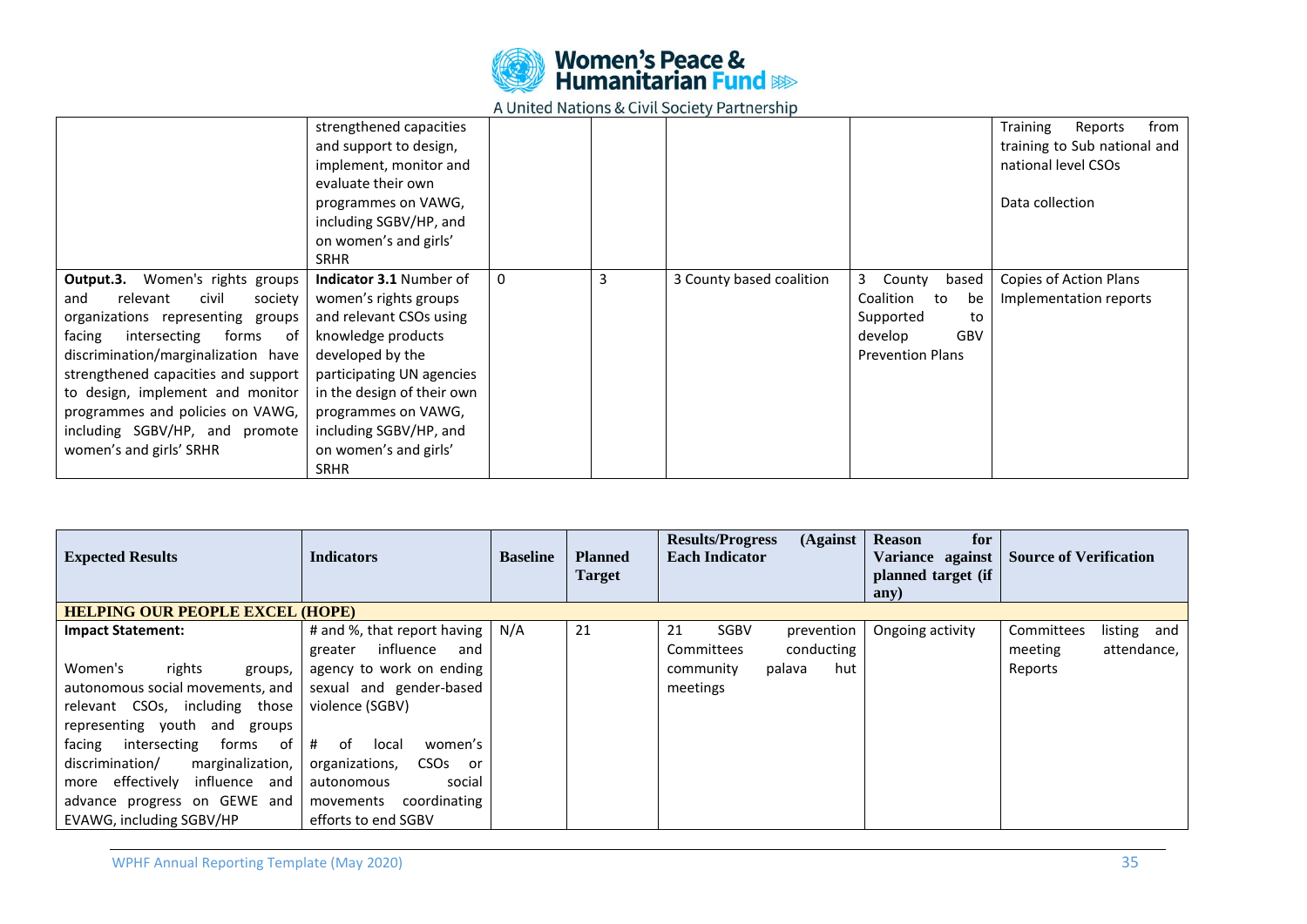

| <b>Outcome 1:</b><br>Women/girls and Women rights<br>groups are influencing the effective<br>implementation of community and<br>national policies that addresses<br>GEWE and EVAWG, including | Indicator 1:<br>Numbers 0<br>jointly<br>agree<br>recommendations<br>products as result of multi-<br>stakeholder dialogues                                                                                                                                                                                         |          | N/A                                 | Data not available yet                                                                         | N/A                                               | Pictures<br>Attendance sheet<br>Meeting report                                          |
|-----------------------------------------------------------------------------------------------------------------------------------------------------------------------------------------------|-------------------------------------------------------------------------------------------------------------------------------------------------------------------------------------------------------------------------------------------------------------------------------------------------------------------|----------|-------------------------------------|------------------------------------------------------------------------------------------------|---------------------------------------------------|-----------------------------------------------------------------------------------------|
| SGBV/HP                                                                                                                                                                                       | Indicator 2: # of official<br>dialogues with relevant<br>authorities<br>government<br>with<br>the<br>meaningful<br>participation of women's<br>rights groups and relevant<br>CSO <sub>s</sub> ,<br>including<br>representatives of groups<br>facing<br>multiple<br>and<br>intersecting<br>forms<br>discrimination | N/A      | 4 radio talk<br>shows<br>30 persons | 2 out of 4 radio talk show held<br>53<br>in<br>persons<br>were<br>attendance                   | To be complete in<br>the next reporting<br>period |                                                                                         |
|                                                                                                                                                                                               | Indicator 3: Numbers of<br>women and girls that have<br>direct access to policy<br>makers and the decision-<br>making processes                                                                                                                                                                                   | $\Omega$ | N/A                                 | Data not available yet                                                                         | N/A                                               |                                                                                         |
| Output 1: Women/girls and Women<br>rights groups have increased<br>opportunities and support to share                                                                                         | R1.1: Number of women<br>and girls participating on<br>policy dialogues addressing<br>Gender Equality and SGBV<br>prevention                                                                                                                                                                                      | $\Omega$ | N/A                                 | Data not available yet                                                                         | N/A                                               | <b>Meetings</b><br>Reports,<br><b>Attendance and Photos</b><br>Photos                   |
| knowledge, network, partner and<br>jointly advocate for GEWE and<br>ending VAWG at the county level                                                                                           | R1.2:<br>increased<br>opportunities for effective<br>coordination<br>between<br>women/girls,<br>community<br>leaders<br>and<br>local<br>authorities in addressing                                                                                                                                                 | N/A      | 21                                  | 21<br>SGBV<br>prevention<br>conducting<br>Committees<br>community<br>palava<br>hut<br>meetings | Ongoing activity                                  | Signed commitments with<br>policy makers<br><b>Meetings</b><br>Reports<br>and<br>Photos |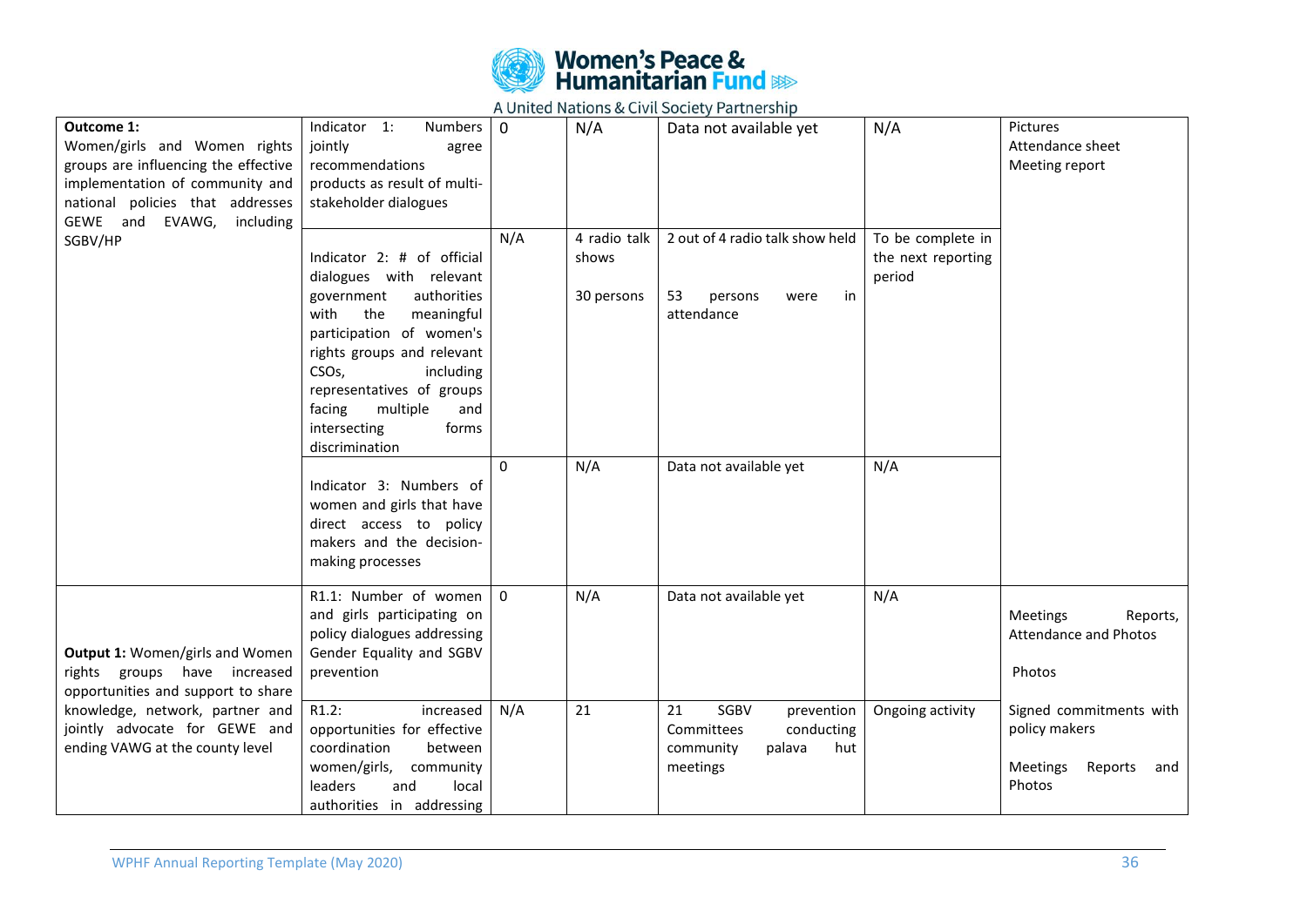

|                                                                                                                                                                                                                                                                                                                                              | Gender Equality and SGBV<br>prevention                                                                                                                                                  |          |                          |                                                                           |                                                                                                                                                                                                 |                                                                                                                                                     |
|----------------------------------------------------------------------------------------------------------------------------------------------------------------------------------------------------------------------------------------------------------------------------------------------------------------------------------------------|-----------------------------------------------------------------------------------------------------------------------------------------------------------------------------------------|----------|--------------------------|---------------------------------------------------------------------------|-------------------------------------------------------------------------------------------------------------------------------------------------------------------------------------------------|-----------------------------------------------------------------------------------------------------------------------------------------------------|
|                                                                                                                                                                                                                                                                                                                                              | public<br>R1.3:<br>Increased<br>Gender<br>awareness<br>on<br>SGBV<br>Equality<br>and<br>prevention                                                                                      | N/A      | radio<br>4<br>talk shows | N/A                                                                       | talk<br>radio<br>4<br>shows                                                                                                                                                                     |                                                                                                                                                     |
| Output 2:<br>Community leaders,<br>women's rights groups and relevant<br>civil society organizations are better<br>supported<br>to<br>use<br>social<br>accountability<br>mechanisms<br>to<br>support<br>advocacy<br>their<br>and<br>influence<br>prevention<br>and<br>on<br>to VAWG, including<br>response<br>SGBV/HP, and GEWE more broadly | Number<br>2.1:<br>of<br>$\mathbf{R}$<br>community<br>leaders<br>monitoring and adequately<br>responding to SGBV in their<br>respective communities                                      | $\Omega$ | N/A                      | Data not available yet                                                    | N/A                                                                                                                                                                                             | Set up SGBV prevention<br>Committees in 18 Towns<br>Assist SGBV Committees in<br>developing<br>community<br>action plans                            |
| Output 3: Women/girls and Women<br>rights groups have strengthened<br>capacities and support to design,<br>implement and monitor programs<br>and policies on VAWG, including<br>SGBV/HP, and promote women's<br>and girls' SRHR                                                                                                              | R 3.1: Safe spaces available<br>for women/girls, CSOs,<br>community leaders and<br>allies to access<br>opportunities and<br>information for SGBV<br>prevention and women<br>empowerment | N/A      | 2 Women's<br>peace huts  | constructions<br>currently<br>2<br>ongoing. 1 is 95% completed<br>in Bomi | Based<br>on<br>our<br>budget<br>for<br>monitoring<br>the<br>construction,<br><b>HOPE</b><br>want to<br>focus<br>on<br>one<br>county at a time<br>for<br>the<br>construction of the<br>peace hut | Contractor Contracts,<br>Photos, Attendance<br>Training Report,<br>Attendance, Photos<br>Training Report,<br>Attendance, Photos<br>Training Report, |
|                                                                                                                                                                                                                                                                                                                                              | R 3.2: Number of<br>persons/groups trained on<br>Women Empowerment<br>and Gender Equality<br><b>Trainings</b>                                                                           | $\Omega$ | N/A                      | Data not available yet                                                    | N/A                                                                                                                                                                                             | Attendance, Photos<br>Partnership MOUs,<br>photos, meeting reports<br>Photos                                                                        |
|                                                                                                                                                                                                                                                                                                                                              | R 3.3: Number of<br>community members<br>participating in<br>conversations/awareness                                                                                                    | N/A      | 18<br>committees         | 90 community leaders (5 on<br>SGBV<br>each<br>Prevention<br>Committee)    | completed                                                                                                                                                                                       | <b>Awareness Materials:</b><br>Posters, fliers, t-shirts,<br>Signboards                                                                             |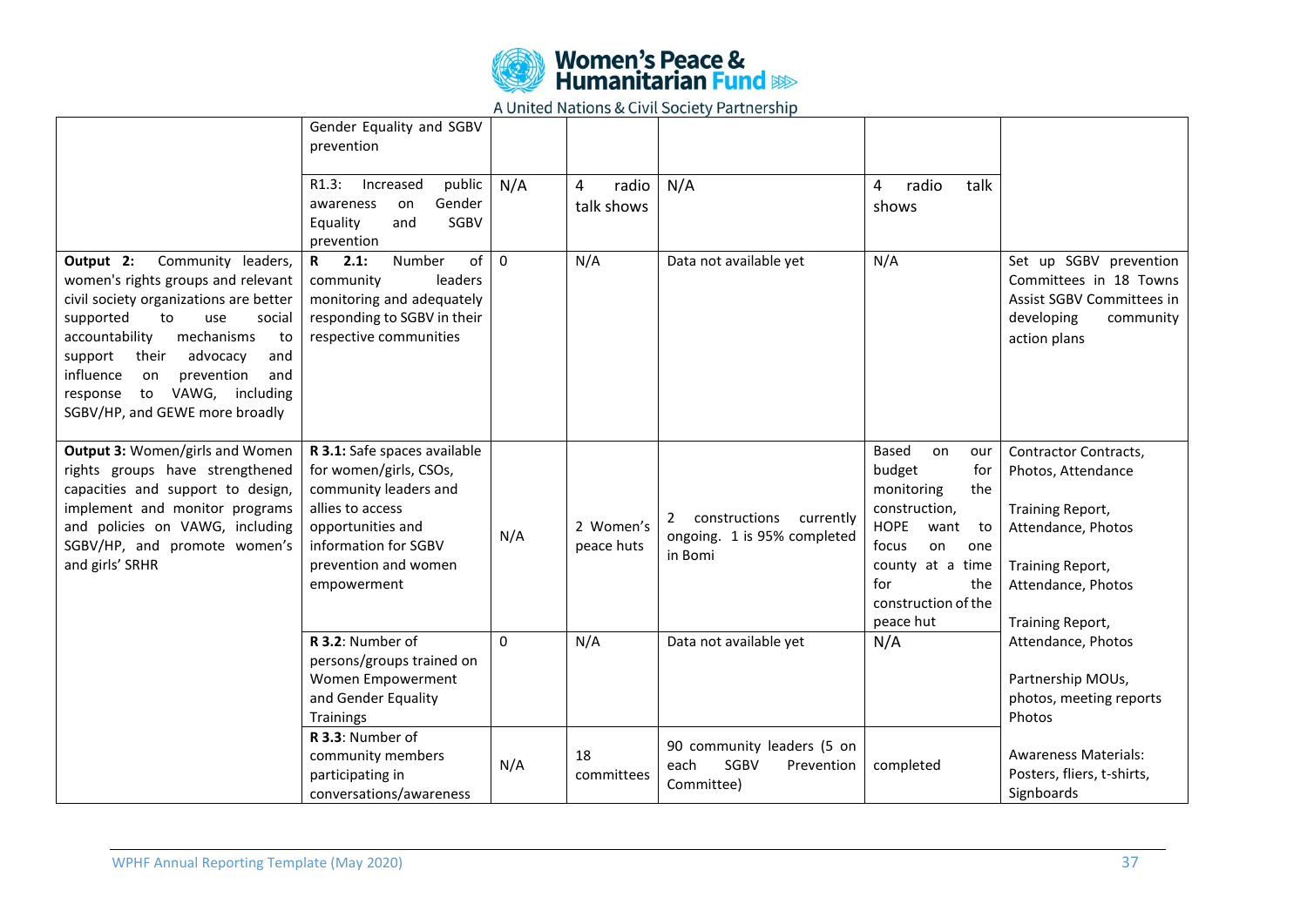

| on SGBV prevention and<br>women empowerment                                                                                                                               |     |                  |                                                                         |                  |  |
|---------------------------------------------------------------------------------------------------------------------------------------------------------------------------|-----|------------------|-------------------------------------------------------------------------|------------------|--|
| R3.4: Women/girls and<br>Women rights groups<br>using knowledge to design<br>and implement initiative<br>on VAWG, including<br>SGBV/HP, and on women's<br>and girls' SRHR | N/A | 18<br>committees | their<br>committees had<br>18<br>Palava<br>Hut<br>Community<br>meetings | Ongoing activity |  |

| <b>Expected Results</b>                                                                                                                                                                                                                                                                                                                                                                                                                  | <b>Indicators</b>                                                                                                                                                                                                                                                                           | <b>Baseline</b> | <b>Planned</b><br><b>Target</b> | <b>Results/Progress</b><br>(Against<br>Each Indicator | for<br>Reason<br>Variance against<br>planned target (if<br>any) | <b>Source of Verification</b>                                                     |
|------------------------------------------------------------------------------------------------------------------------------------------------------------------------------------------------------------------------------------------------------------------------------------------------------------------------------------------------------------------------------------------------------------------------------------------|---------------------------------------------------------------------------------------------------------------------------------------------------------------------------------------------------------------------------------------------------------------------------------------------|-----------------|---------------------------------|-------------------------------------------------------|-----------------------------------------------------------------|-----------------------------------------------------------------------------------|
| <b>WOMEN EMPOWERMENT NETWORK (WEN)</b>                                                                                                                                                                                                                                                                                                                                                                                                   |                                                                                                                                                                                                                                                                                             |                 |                                 |                                                       |                                                                 |                                                                                   |
| <b>Impact Statement:</b><br>Women's rights groups, autonomous<br>social movements, and relevant CSOs, I<br>including those representing youth and<br>groups facing intersecting forms of<br>discrimination/ marginalization, more<br>effectively influence and advance<br>progress on GEWE and EVAWG,<br>including SGBV/HP and enhanced<br>safety, security and mental health of<br>women and girls' and their human<br>rights respected | # and % of CSOs, that $\vert 0 \rangle$<br>report having greater<br>influence and agency to<br>work on ending sexual<br>gender-based<br>and<br>violence (SGBV)<br># of local women's<br>organizations, CSOs or<br>social<br>autonomous<br>movements<br>coordinating efforts to<br>end SGBV. |                 | N/A                             | Data not available yet                                | N/A                                                             | Events attendance sheet,<br>reports/participant list,<br>Referral pathway reports |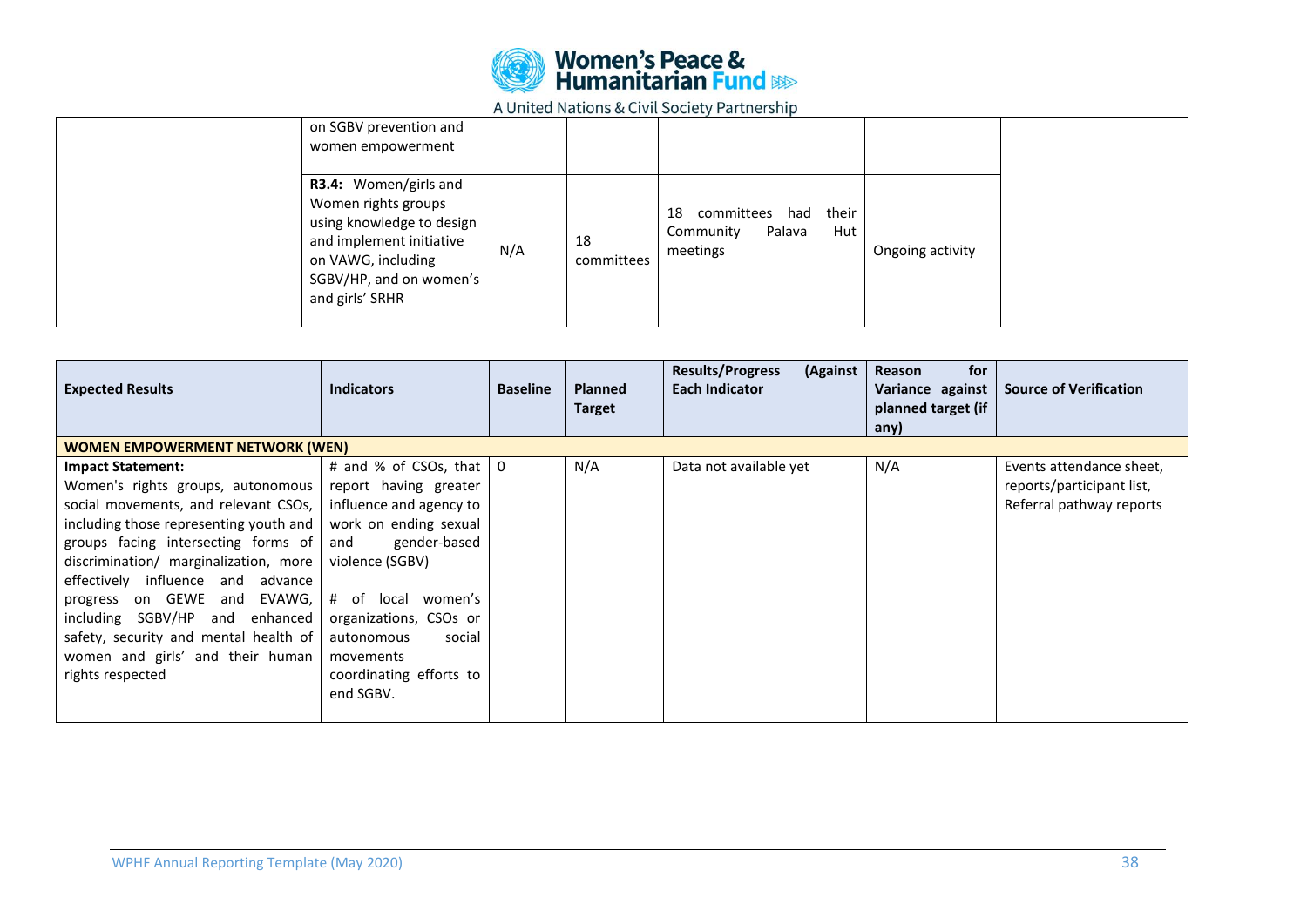

| <b>Outcome:</b> Women and girls are aware<br>and empowered and fight against all<br>forms of sexual and gender-based<br>violence against them while at the<br>same time ensure their sexual and<br>reproductive health rights are<br>adequately achieved | <b>Outcome indicator:</b><br>Number of women and<br>girls educated on their<br>rights and how to<br>advocate for ending<br>violence against them<br>(by age group, or other<br>variables)                                                             | $\mathbf{0}$ | N/A               | Data not available yet                                                                                                                                                                                                                        | N/A                                                                                                                                                                                                                                | Documents<br>review, interviews and<br>survey reports<br>Reports from WCPS of the<br>LNP, MGCSP, Human Rights<br>Institutions<br>and CSOs on prevalence of<br>SGBVs/HPs/SRHRs issues |
|----------------------------------------------------------------------------------------------------------------------------------------------------------------------------------------------------------------------------------------------------------|-------------------------------------------------------------------------------------------------------------------------------------------------------------------------------------------------------------------------------------------------------|--------------|-------------------|-----------------------------------------------------------------------------------------------------------------------------------------------------------------------------------------------------------------------------------------------|------------------------------------------------------------------------------------------------------------------------------------------------------------------------------------------------------------------------------------|--------------------------------------------------------------------------------------------------------------------------------------------------------------------------------------|
|                                                                                                                                                                                                                                                          | Number of women and<br>girls that are more<br>aware of their sexual<br>and reproductive<br>health rights and<br>ensuring this right and<br>respected and attained                                                                                     | 0            | N/A               | Data not available yet                                                                                                                                                                                                                        | N/A                                                                                                                                                                                                                                |                                                                                                                                                                                      |
|                                                                                                                                                                                                                                                          | Number or percent of<br>reduction in SGBVs/HPs<br>and SRHRs cases and<br>issues                                                                                                                                                                       | $\mathbf{0}$ | N/A               | Data not available yet                                                                                                                                                                                                                        | N/A                                                                                                                                                                                                                                |                                                                                                                                                                                      |
| Output1:<br>Population of women & girls in targeted<br>communities reached with information<br>about SGBV and its consequences                                                                                                                           | Indicator 6.1.1 Number<br>of Jingles and messages<br>on SGBV developed and<br>aired<br>Indicator 6.1.2 Number<br>of<br>targeted<br>beneficiaries<br>reached<br>with messages<br>R2. Number of people<br>indirectly<br>benefiting<br>from the messages | $\Omega$     | 3000<br>audiences | 1889 audience reached<br>2 radio stations captured<br>and<br>awareness<br>training<br>activities<br>Distributed 4,000 flyers and<br>bomber stickers<br>22 jingles developed in 4<br>vernaculars and are aired on<br><b>ELBC</b> radio station | The reason for<br>the variance of<br>5.55% could be<br>attributed to poor<br>connectivity<br>in<br>the<br>project<br>implementation<br>areas and<br>the<br>restriction<br>and<br>stress of the lock<br>downs,<br>and<br>livelihood | Radio<br>audience<br>survey<br>report.<br>Radio skits, comedy jingles,<br>flyers, newspaper links,                                                                                   |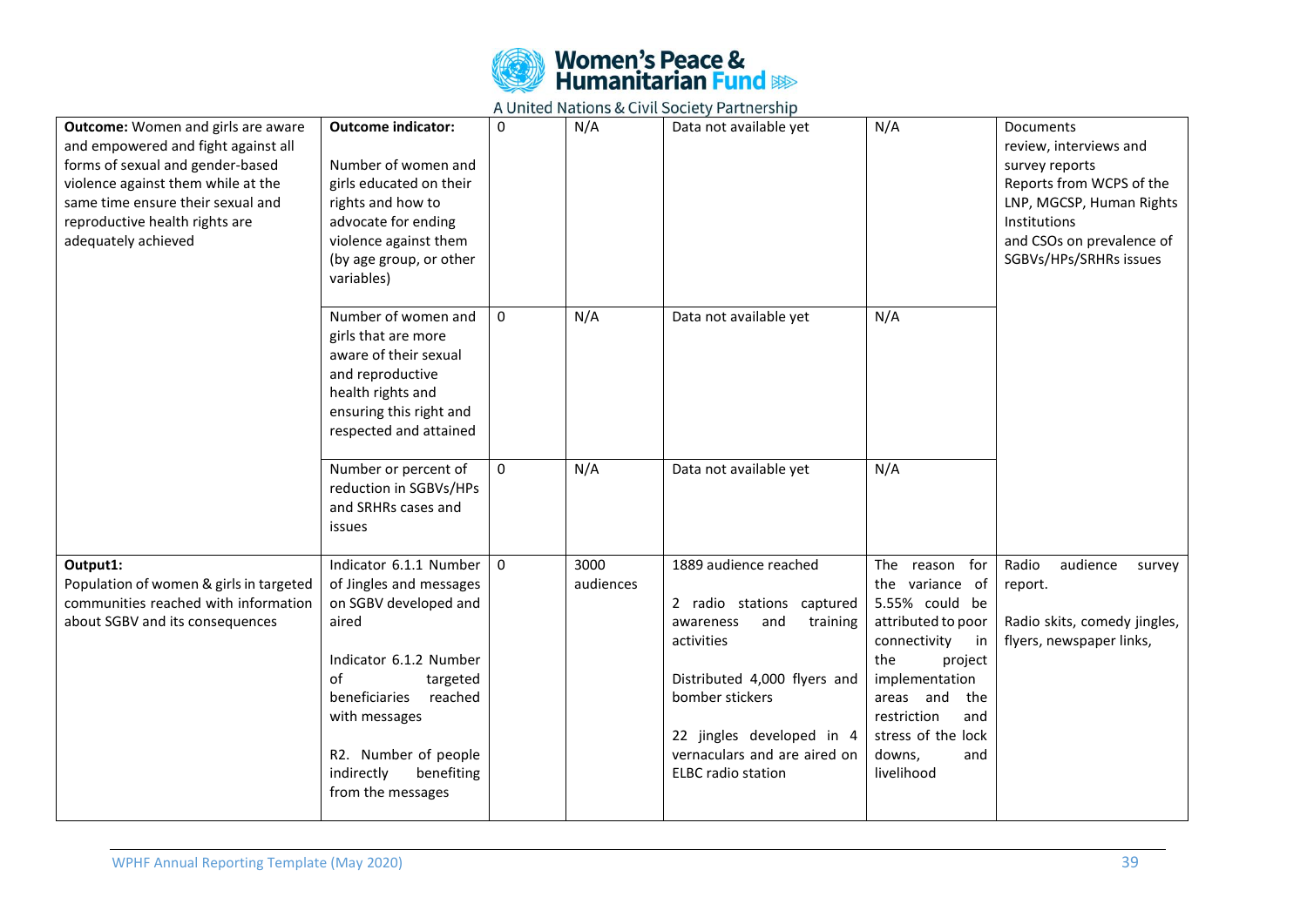

| Output 2:                                                          | Indicator 6.2.1 Number   0 | trained and   | 900<br>hundred<br>participants |                                |                 |              |
|--------------------------------------------------------------------|----------------------------|---------------|--------------------------------|--------------------------------|-----------------|--------------|
| The public including SGBV survivors and                            | of persons trained and     | educated      | made<br>been<br>have           |                                | <b>Training</b> | participants |
| their families are more aware of                                   | knowledgeable about        | 1200          | knowledgeable about the        | A variance of 300              | log and         | Mobilization |
| available services and the process of $\vert$ the referral pathway |                            | participants  | available<br>services          | is<br>participants             | documents       |              |
| seeking redress through the referral                               |                            | from<br>4     | predisposed to them and        | schedule to be                 |                 |              |
| pathway                                                            | Number<br>of<br>persons    | counties      | method of seeking redress to   | trained in the 4 <sup>th</sup> |                 |              |
|                                                                    | accessing services for     | four<br>over  | SGBVs<br>perpetrated<br>the    | phase of training.             |                 |              |
|                                                                    | SGBV<br>in<br>the          | phases. [75]  | against them.                  |                                |                 |              |
|                                                                    | communities                | county<br>per |                                |                                |                 |              |
|                                                                    |                            | per phase]    |                                |                                |                 |              |
|                                                                    |                            |               |                                |                                |                 |              |

| <b>Expected Results</b>                                                                                                                                                                                                                                                                                                                                                                         | <b>Indicators</b>                                                                                                                                                                                                                                                              | <b>Baseline</b>         | <b>Planned Target</b> | <b>Results/Progress</b><br>(Against<br>Each<br><b>Indicator</b> | <b>Reason</b><br>for<br>Variance against<br>planned target (if<br>any) | <b>Source of Verification</b>                                                          |  |  |  |  |
|-------------------------------------------------------------------------------------------------------------------------------------------------------------------------------------------------------------------------------------------------------------------------------------------------------------------------------------------------------------------------------------------------|--------------------------------------------------------------------------------------------------------------------------------------------------------------------------------------------------------------------------------------------------------------------------------|-------------------------|-----------------------|-----------------------------------------------------------------|------------------------------------------------------------------------|----------------------------------------------------------------------------------------|--|--|--|--|
| <b>CARE FOUNDATION LIBERIA (CAREFOUND)</b>                                                                                                                                                                                                                                                                                                                                                      |                                                                                                                                                                                                                                                                                |                         |                       |                                                                 |                                                                        |                                                                                        |  |  |  |  |
| <b>Impact Statement:</b><br>Women's rights groups, autonomous<br>social movements, and relevant CSOs,<br>including those representing youth and<br>groups facing intersecting forms of<br>discrimination/ marginalization, more<br>effectively influence and advance progress<br>on GEWE and EVAWG, including SGBV<br>HP and Women and girls' safety, security<br>and human rights are enhanced | which<br>Degree<br>to<br>social<br>accountability<br>mechanisms are used<br>by civil society to<br>monitor and engage<br>in efforts to end SGBV<br># of local women's<br>organizations, CSOs or<br>autonomous<br>social<br>movements<br>efforts<br>coordinating<br>to end SGBV | Data<br>not<br>provided | N/A                   | Data not available yet                                          | N/A                                                                    | CSO Sample Survey or<br>Interviews<br>Review,<br>Document<br>Interviews or Observation |  |  |  |  |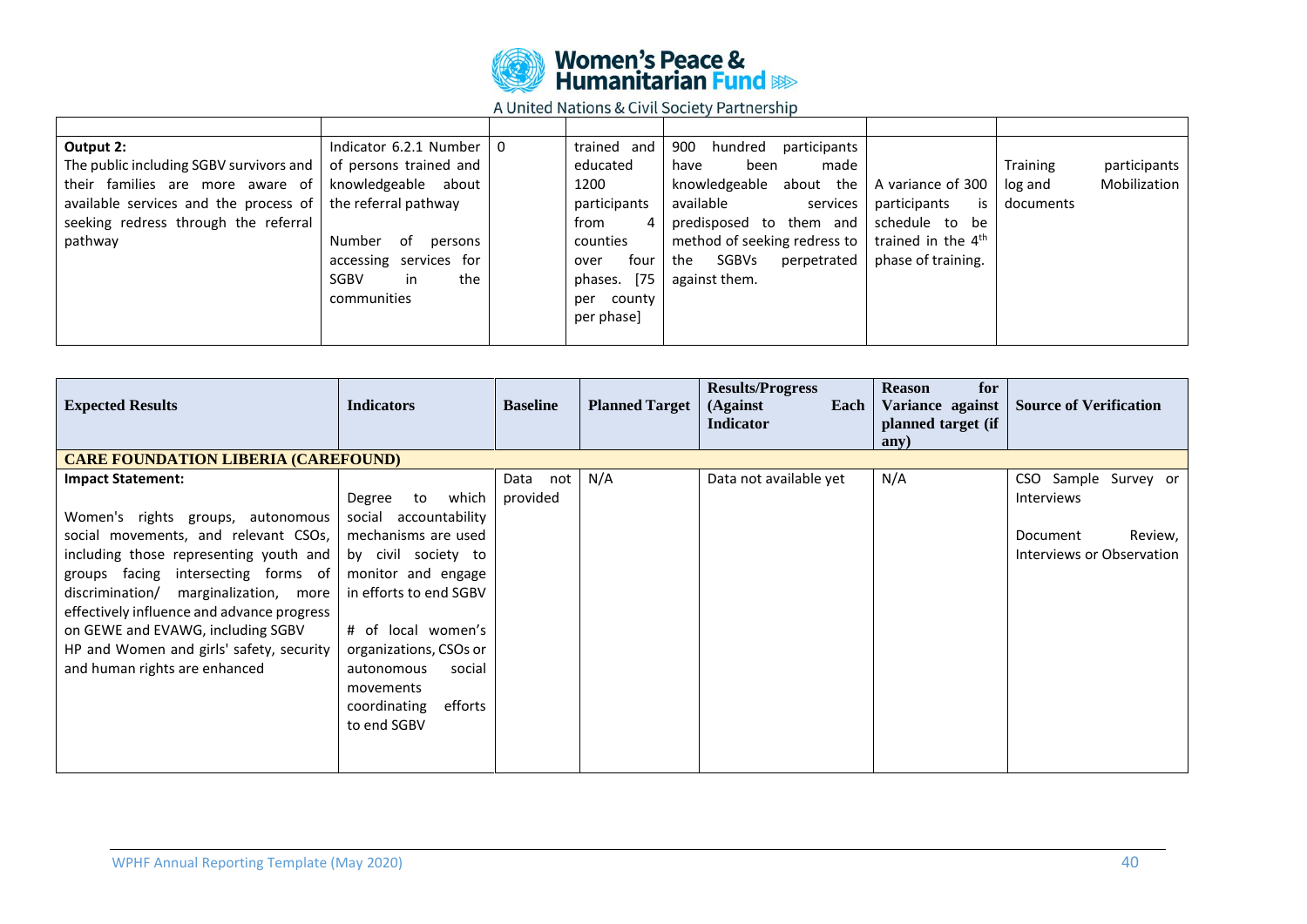

| <b>Outcome 1: Community based initiatives</b><br>strengthened and revitalized to address<br>the plight of women and girls in and out<br>of schools in communities where<br>SGBV/HPs prevalence is high.                                                                                                                                                 | R1. Number of people<br>directly benefiting<br>from the response<br>(by sex, age group, or<br>other variables6)<br>R2. Number of people<br>indirectly benefiting<br>from the response<br>Indicator 1: Number<br>of<br>community<br>initiatives undertaken<br>to reduce SGBV/HP     | Data<br>not<br>provided | N/A                                                                                                                          | Data not available yet                                                                                                                                                                                                                                                                                                                                    | N/A                                                                                                                                                                                                                                                         | Document Review/<br>Participant Lists<br>Document Review/<br>Estimation7<br><b>Community Action plans</b>                                   |
|---------------------------------------------------------------------------------------------------------------------------------------------------------------------------------------------------------------------------------------------------------------------------------------------------------------------------------------------------------|------------------------------------------------------------------------------------------------------------------------------------------------------------------------------------------------------------------------------------------------------------------------------------|-------------------------|------------------------------------------------------------------------------------------------------------------------------|-----------------------------------------------------------------------------------------------------------------------------------------------------------------------------------------------------------------------------------------------------------------------------------------------------------------------------------------------------------|-------------------------------------------------------------------------------------------------------------------------------------------------------------------------------------------------------------------------------------------------------------|---------------------------------------------------------------------------------------------------------------------------------------------|
| Output 1: Women's rights groups and<br>relevant civil society organizations have<br>increased opportunities and support to<br>share knowledge, network, partner and<br>jointly advocate for GEWE and ending<br>VAWG, including SGBV/HPs, and<br>promoting SRHR, with relevant<br>stakeholders at sub-national, national,<br>regional and global levels. | Indicator 1<br>Proportion of<br>counties where<br>women's rights<br>organizations,<br>autonomous social<br>movements, and civil<br>society organizations,<br>increase their<br>coordinated efforts to<br>jointly advocate on<br>EVAWG, including<br>SGBV/HP, and<br>promoting SRHR | 0                       | 10 grass root<br>women Org.<br>20 Community<br>girls Clubs<br>10<br>Radios<br><b>Stations</b><br>/Correspondent<br>Reporters | 9 grass root women<br>organization<br>were<br>recruited 5 in Rivercess<br>and 4 in Bomi<br>11 out of 20 girls' clubs<br>recruited in Rivercess<br>and Bomi Counties<br>3 radio stations and 4<br>correspondent reporters<br>recruited<br>were<br>in<br>$\overline{2}$<br>Radios<br>Rivercess:<br><b>Stations</b><br>3<br>correspondents in Bomi<br>County | Slow<br>Recruitments<br>process in Bomi<br>Rivercess<br>and<br>Counties due to<br>bad roads and late<br>commencement<br>of project<br>The # of stations<br>and<br>correspondents<br>recruited were the<br>only ones to be<br>found<br>in<br>the<br>counties | Copies of<br>recommendation<br>produced because of<br>multi-stakeholder<br>dialogues.<br>Reports from trainings<br><b>Recruitment lists</b> |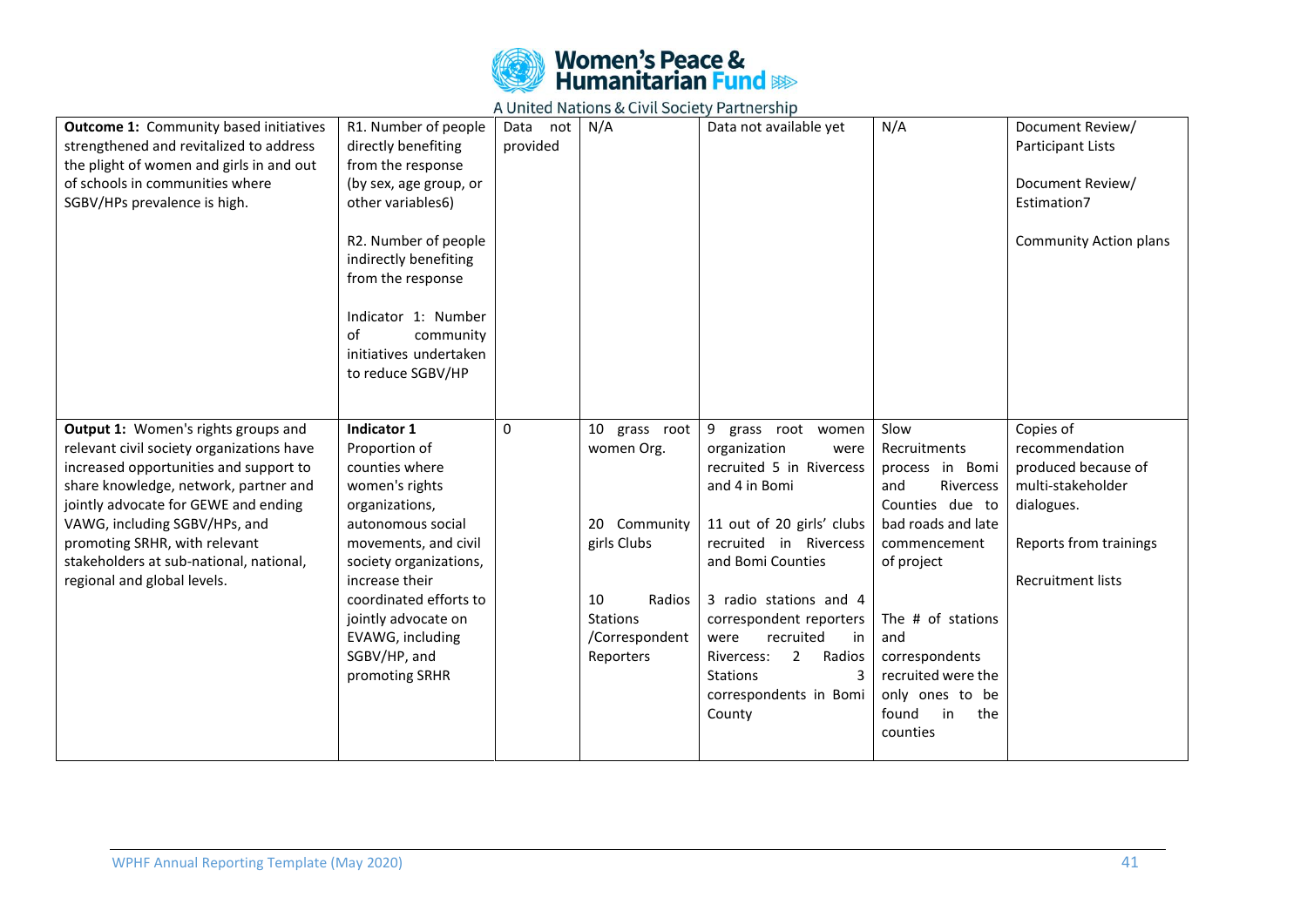

|                                          |                           |             | $\sim$        |                            |                     |                        |
|------------------------------------------|---------------------------|-------------|---------------|----------------------------|---------------------|------------------------|
|                                          | <b>Indicator 2</b>        | Data<br>not | N/A           | Data not available yet     | N/A                 |                        |
|                                          | Proportion of             | provided    |               |                            |                     |                        |
|                                          | countries where           |             |               |                            |                     |                        |
|                                          | there is an increased     |             |               |                            |                     |                        |
|                                          | use of social             |             |               |                            |                     |                        |
|                                          | accountability            |             |               |                            |                     |                        |
|                                          | mechanisms by civil       |             |               |                            |                     |                        |
|                                          | society to monitor        |             |               |                            |                     |                        |
|                                          | and engage in efforts     |             |               |                            |                     |                        |
|                                          | to end VAWG,              |             |               |                            |                     |                        |
|                                          | including SGBV/HP,        |             |               |                            |                     |                        |
|                                          | promote women's           |             |               |                            |                     |                        |
|                                          | <b>SRHR</b>               |             |               |                            |                     |                        |
| Output 2 Women's rights groups and       | <b>Indicator 3 Number</b> |             |               | 5 women groups and         | Ongoing             | Listing, names, and    |
| relevant civil society organizations are | of supported              |             |               | CSOs are currently being   |                     | contact information of |
| better supported to use social           | women's right groups      |             |               | trained                    |                     | groups                 |
| accountability mechanisms to support     | and relevant CSOs         |             |               |                            |                     |                        |
| their advocacy and influence on          | using the appropriate     | 0           | 10            |                            |                     |                        |
| prevention and response to VAWG,         | accountability            |             |               |                            |                     |                        |
| including SGBV/HPs, and GEWE more        | mechanisms for            |             |               |                            |                     |                        |
| broadly.                                 | advocacy                  |             |               |                            |                     |                        |
|                                          |                           |             |               |                            |                     |                        |
| Output 3: Women's rights groups and      | <b>Indicator 3:</b>       | $\Omega$    | 10<br>women   | 5 women's rights groups    | Activities<br>still | Training reports       |
| relevant civil society organizations     | Proportion of             |             | groups<br>and | and relevant civil society | ongoing             |                        |
| representing groups facing intersecting  | women's rights            |             | CSOs          | organizations              |                     | Monitoring tools       |
| forms of discrimination/marginalization  | organizations,            |             |               |                            |                     |                        |
| have strengthened capacities and support | autonomous social         |             |               |                            |                     | Women's groups         |
| to design, implement and monitor         | movements and civil       |             |               |                            |                     | monitoring reports     |
| programmes and policies on VAWG,         | society organizations,    |             |               |                            |                     |                        |
| including SGBV/HP, and promote           | including those           |             |               |                            |                     |                        |
| women's and girls' SRHR                  | representing youth        |             |               |                            |                     |                        |
|                                          | and groups facing         |             |               |                            |                     |                        |
|                                          | intersecting forms of     |             |               |                            |                     |                        |
|                                          | discrimination /          |             |               |                            |                     |                        |
|                                          | marginalization,          |             |               |                            |                     |                        |
|                                          | report having greater     |             |               |                            |                     |                        |
|                                          | influence and agency      |             |               |                            |                     |                        |
|                                          | to work on ending         |             |               |                            |                     |                        |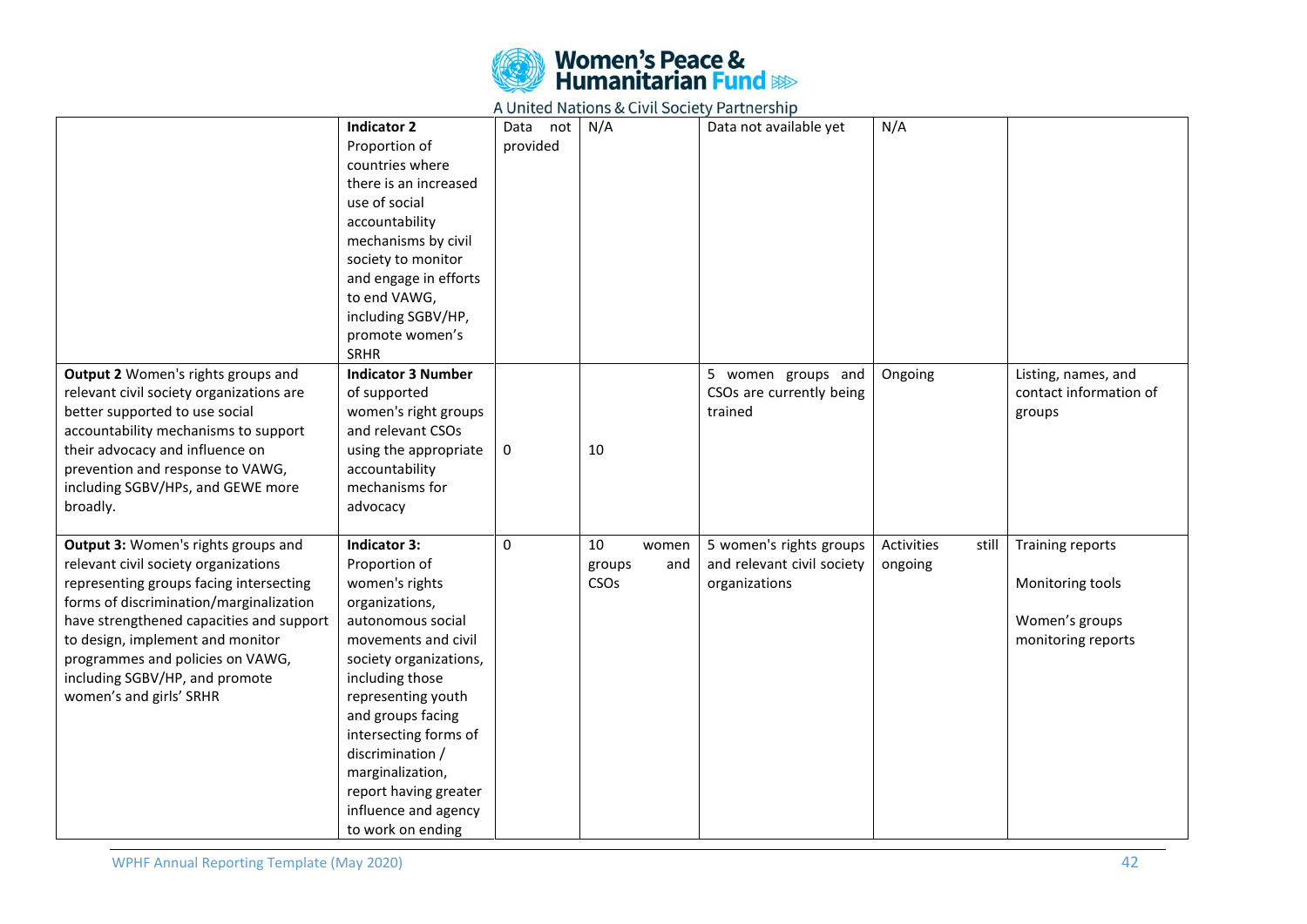

| VAWG, including<br>SGBV /HP, and<br>promoting SRHR |             |                        |     |          |          |                    |
|----------------------------------------------------|-------------|------------------------|-----|----------|----------|--------------------|
| <b>Indicator 2: Number</b>                         | $\mathbf 0$ | 10<br>women            |     | On going | On going | Training reports   |
| of women's rights                                  |             | groups                 | and |          |          |                    |
| groups and relevant                                |             | <b>CSO<sub>s</sub></b> |     |          |          | Monitoring tools   |
| CSOs using                                         |             |                        |     |          |          |                    |
| knowledge products                                 |             |                        |     |          |          | Women's groups     |
| developed by the                                   |             |                        |     |          |          | monitoring reports |
| participating UN                                   |             |                        |     |          |          |                    |
| agencies in the design                             |             |                        |     |          |          |                    |
| of their own                                       |             |                        |     |          |          |                    |
| programmes on                                      |             |                        |     |          |          |                    |
| VAWG, including                                    |             |                        |     |          |          |                    |
| SGBV/HP, and on                                    |             |                        |     |          |          |                    |
| women's and girls'                                 |             |                        |     |          |          |                    |
| <b>SRHR</b>                                        |             |                        |     |          |          |                    |

| <b>Expected Results</b>                                                                                                                                                                                                                                                                                                                                                                                                                | <b>Indicators</b>                                                                                                                                                                                                                                                | <b>Baseline</b> | <b>Planned Target</b> | <b>Results/Progress</b><br>(Against<br>Each<br><b>Indicator</b> | <b>Reason</b><br>for<br>Variance against<br>planned target (if<br>any)                                                    | <b>Source of Verification</b> |
|----------------------------------------------------------------------------------------------------------------------------------------------------------------------------------------------------------------------------------------------------------------------------------------------------------------------------------------------------------------------------------------------------------------------------------------|------------------------------------------------------------------------------------------------------------------------------------------------------------------------------------------------------------------------------------------------------------------|-----------------|-----------------------|-----------------------------------------------------------------|---------------------------------------------------------------------------------------------------------------------------|-------------------------------|
| <b>COMMUNITY SUSTAINABLE DEVELOPMENT ORGANIZATION</b>                                                                                                                                                                                                                                                                                                                                                                                  |                                                                                                                                                                                                                                                                  |                 |                       |                                                                 |                                                                                                                           |                               |
| <b>Impact Statement:</b><br>Women's rights groups, autonomous<br>social movements, and relevant CSOs,<br>including those representing youth and<br>groups facing intersecting forms of<br>discrimination/ marginalization, more<br>effectively influence and advance<br>progress on GEWE and EVAWG,<br>including SGBV/HP and enhanced<br>safety, security and mental health of<br>women and girls' and their human<br>rights respected | Number<br>and<br>percentage of CSOs,<br>having<br>that report<br>greater influence and<br>agency to work on<br>ending<br>sexual<br>and<br>gender-based<br>violence (SGBV)<br>local women's<br>$#$ of<br>organizations, CSOs<br>or autonomous social<br>movements | 0               | 15                    | No progress to date                                             | More 60 women<br>from 15 women's<br>rights groups<br>were trained in<br>advocacy for<br>women rights to<br>land ownership | reports/participant list      |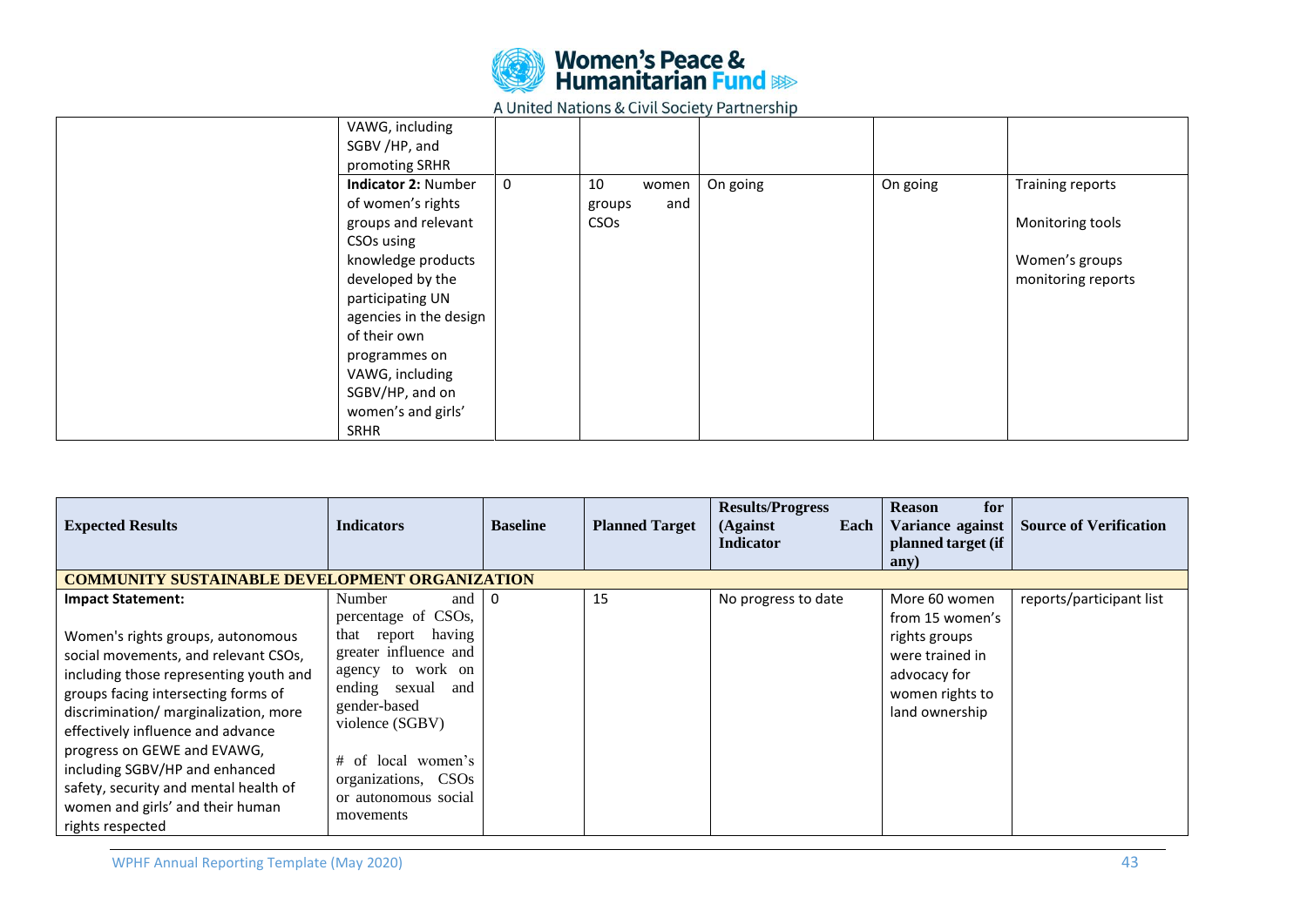

|                                                                                                                                                                                                                                                                                                                | coordinating efforts to<br>end SGBV.                                                                                                                                                                                                                 |                                                                                                  |                                                                                                            |                                                                                            |                                                                              |                                                                                                                                                |
|----------------------------------------------------------------------------------------------------------------------------------------------------------------------------------------------------------------------------------------------------------------------------------------------------------------|------------------------------------------------------------------------------------------------------------------------------------------------------------------------------------------------------------------------------------------------------|--------------------------------------------------------------------------------------------------|------------------------------------------------------------------------------------------------------------|--------------------------------------------------------------------------------------------|------------------------------------------------------------------------------|------------------------------------------------------------------------------------------------------------------------------------------------|
| Outcome:<br>Local grassroot women's<br>rights groups empowered to advocate<br>for women's rights on land ownership<br>and inheritance with legal and societal<br>protection and ensure that women's<br>roles are secured in economic<br>development and political participation<br>by means of land ownership. | Indicator 1: Number<br>of cases ruled in favor<br>of<br>women<br>in<br>protecting their rights<br>of ownership to land.<br>Indicator 2: Number<br>of women that own<br>land and have secure<br>rights and control over<br>those lands.               | Data not<br>provided                                                                             | N/A                                                                                                        | Data not available yet                                                                     | N/A                                                                          | Data on Land Cases won<br>(sex disaggregated)<br>Number of women<br>creating employment in<br>the agriculture sector<br>through land ownership |
|                                                                                                                                                                                                                                                                                                                | R1.<br>Number<br>of<br>indirectly<br>women<br>benefiting<br>from the<br>advocacy<br>from the<br>training<br>and<br>conducted. (by sex,<br>age group, or other<br>variables                                                                           |                                                                                                  |                                                                                                            |                                                                                            |                                                                              |                                                                                                                                                |
| Outputs 1<br>Capacity of rural women's rights groups<br>to promote and advocate for women's<br>rights to land                                                                                                                                                                                                  | Indicator 1: # of<br>women's<br>rights<br>groups trained in<br>advocacy for women<br>rights<br>to<br>land<br>ownership<br>Indicator 2: Number<br>of advocacy initiatives<br>undertaken<br>and<br>supported by the<br>trained women rights<br>groups. | Pre-<br>assessment<br>of women's<br>rights groups<br>on key land<br>rights issues<br>and reforms | Trained 60<br>advocators from<br>15 selected<br>women's rights<br>groups from<br>across three<br>counties. | More 60 women and<br>men were trained in<br>advocacy for women<br>rights to land ownership | There<br>was<br>no<br>major<br>variance<br>against<br>the<br>planned target. | Project's<br>quarterly<br>reports, training report<br>and participants list                                                                    |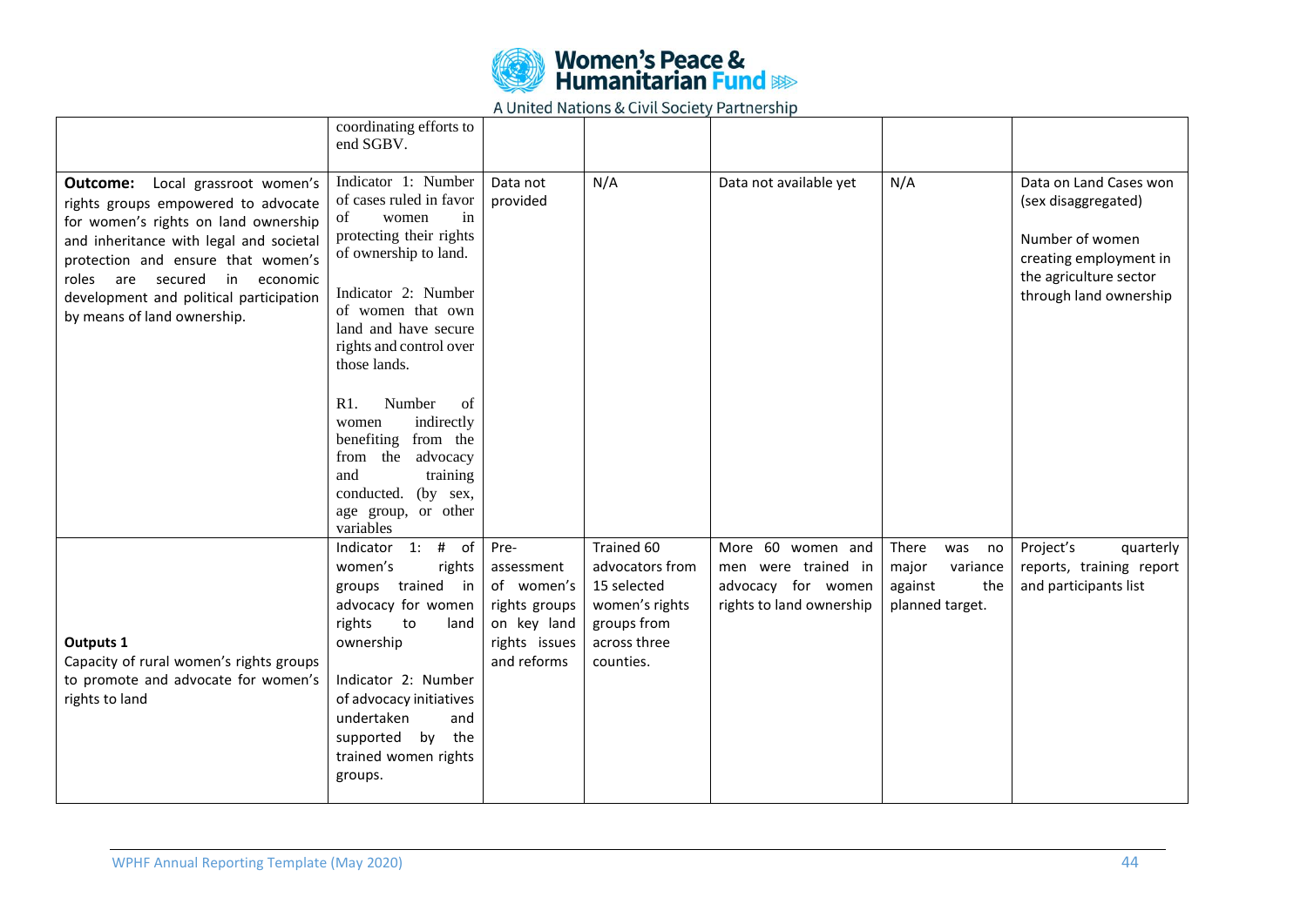

| <b>Output 2</b> Development of advocacy    | Indicator 1: Number   | Similar       | of<br>copies<br>600 | More than 600 copies   | There was no      | Survey's report and list |
|--------------------------------------------|-----------------------|---------------|---------------------|------------------------|-------------------|--------------------------|
| tools and plans to be use by rural         | of tools and plans    | advocacy      | advocacy tools      | of advocacy tools were | major variance    | of advocacy tools        |
| women's rights group                       | developed             | tools used by |                     | produced               | against the       | developed                |
|                                            |                       | rural         |                     |                        | planned target.   |                          |
|                                            |                       | women's       |                     |                        |                   |                          |
|                                            |                       | rights groups |                     |                        |                   |                          |
| <b>Output 3: Dialogue with traditional</b> | Number of meetings    | 0             | 75                  | No progress to date    | Activity to be    | Copies of                |
| leaders in addressing women's rights to    | held with traditional |               |                     |                        | implemented in    | recommendations from     |
| land ownership including collaboration     | leaders               |               |                     |                        | the first quarter | meetings                 |
| among the rural communities,               |                       |               |                     |                        | of 2021           |                          |
| traditional leaders, and women's rights    | Number of             |               |                     |                        |                   | Reports and participants |
| groups                                     | recommendations       |               |                     |                        |                   | list                     |
|                                            | and commitments       |               |                     |                        |                   |                          |
|                                            | made by traditional   |               |                     |                        |                   | Photos                   |
|                                            | leaders               |               |                     |                        |                   |                          |
|                                            |                       |               |                     |                        |                   | Minutes from meetings    |

| <b>Expected Results</b>                                                                                                                                                                                                                                                                              | <b>Indicators</b>                                                                                                                                                                              | <b>Baseline</b> | <b>Planned</b><br><b>Target</b> | <b>Results/Progress</b><br>(Against)<br>Each<br><b>Indicator</b> | <b>Reason</b><br>for<br>Variance against<br>planned target (if<br>any) | <b>Source of Verification</b>                                                                 |
|------------------------------------------------------------------------------------------------------------------------------------------------------------------------------------------------------------------------------------------------------------------------------------------------------|------------------------------------------------------------------------------------------------------------------------------------------------------------------------------------------------|-----------------|---------------------------------|------------------------------------------------------------------|------------------------------------------------------------------------|-----------------------------------------------------------------------------------------------|
| <b>PARTNERSHIP FOR SUATAINABLE DEVELOPMENT</b>                                                                                                                                                                                                                                                       |                                                                                                                                                                                                |                 |                                 |                                                                  |                                                                        |                                                                                               |
| <b>Impact Statement:</b><br>Women's rights groups, autonomous<br>social movements, and relevant CSOs,<br>including those representing youth and<br>groups facing intersecting forms of<br>discrimination/ marginalization, more<br>effectively influence and advance<br>progress on GEWE and EVAWG4, | II.1.<br>Number<br>and<br>percentage of CSOs,<br>having<br>that<br>report<br>greater influence<br>and<br>to work on<br>agency<br>ending<br>sexual<br>and<br>violence<br>gender-based<br>(SGBV) | 742             | 2,193                           | 1,583                                                            | N/A                                                                    | CSO Sample Survey or<br><b>Interviews</b><br>Review,<br>Document<br>Interviews or Observation |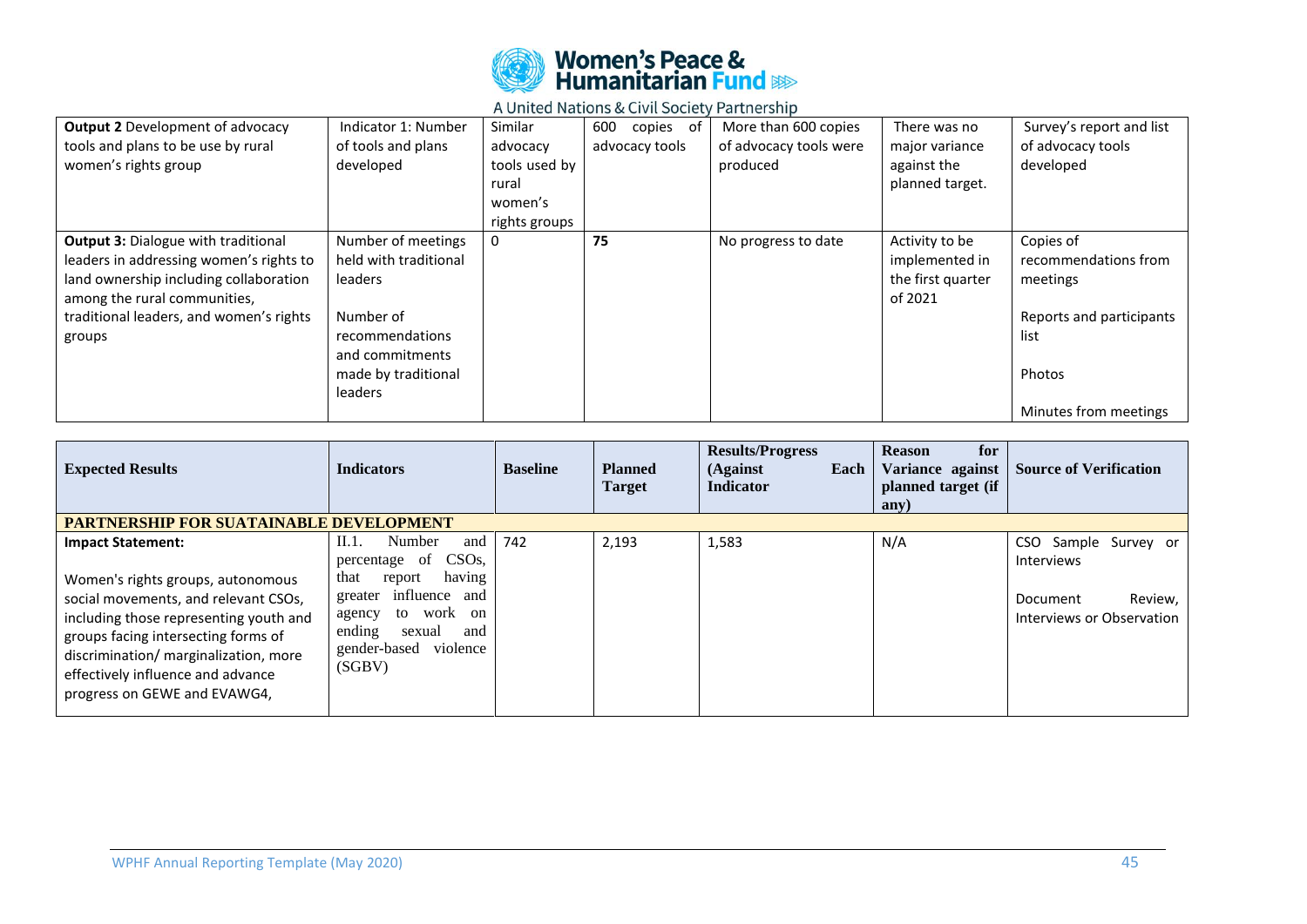

| including SGBV/HP and enhanced<br>safety, security and mental health of<br>women and girls' and their human<br>rights respected                                                                                                                                                                                                                            | II.2. Degree to which<br>social<br>accountability<br>mechanisms are used by<br>civil society in order to<br>monitor and engage in<br>efforts to end SGBV                                                                          |          |       |                                                               |                                                                                                                                               | CSO Sample Survey or<br>Interviews<br>Review,<br>Document<br>Interviews or Observation                                                                                          |
|------------------------------------------------------------------------------------------------------------------------------------------------------------------------------------------------------------------------------------------------------------------------------------------------------------------------------------------------------------|-----------------------------------------------------------------------------------------------------------------------------------------------------------------------------------------------------------------------------------|----------|-------|---------------------------------------------------------------|-----------------------------------------------------------------------------------------------------------------------------------------------|---------------------------------------------------------------------------------------------------------------------------------------------------------------------------------|
|                                                                                                                                                                                                                                                                                                                                                            | II.3. Number of local<br>women's organizations,<br>CSOs or autonomous<br>social<br>movements<br>coordinating efforts to<br>end SGBV                                                                                               | 20       | 60    | 60                                                            | N/A                                                                                                                                           | CSO Sample Survey or<br><b>Interviews</b><br>Review,<br>Document<br>Interviews or Observation                                                                                   |
| Outcome 1:<br>Women's rights groups, autonomous<br>social movements and relevant civil<br>society organizations, including those<br>representing youth and groups facing<br>intersecting forms of<br>discrimination/marginalization, more<br>effectively influence and advance<br>progress on GEWE and EVAWG,<br>including SGBV/HP13.                      | Indicator 1. Number of<br>people<br>directly<br>benefiting from the<br>response (by sex, age<br>group,<br>other<br>or<br>variables<br>Indicator 2. Number of<br>indirectly<br>people<br>benefiting<br>from the<br>response        | $\Omega$ | 519   | 519 direct beneficiaries<br>515,004 indirect<br>beneficiaries | N/A                                                                                                                                           | Document Review/<br><b>Participant Lists</b><br>Document Review/<br>Estimation7                                                                                                 |
| Output 1.1<br>Women's rights groups and relevant civil<br>society organizations have increased<br>opportunities and support to share<br>knowledge, network, partner and jointly<br>advocate for GEWE and ending VAWG,<br>including SGBV/HP, and promoting<br>SRHR, with relevant stakeholders at sub-<br>national, national, regional and global<br>levels | of<br>Proportion<br>noticeable and inactive<br>women's<br>rights<br>organizations,<br>autonomous<br>social<br>movements and civil<br>society organizations,<br>their<br>increase<br>coordinated efforts to<br>jointly advocate on | 742      | 2,193 | 1,583                                                         | There were no<br>adjustment<br>against<br>planned<br>target<br>but<br>outstanding<br>targets will<br>be<br>implemented<br>in<br>other quarter | 16 joint statements with<br>at<br>least<br>(64)<br>recommendations issued<br>policy makers, 6<br>to<br>minutes,<br>meeting<br>attendance<br>sheet<br>of<br>participants, photos |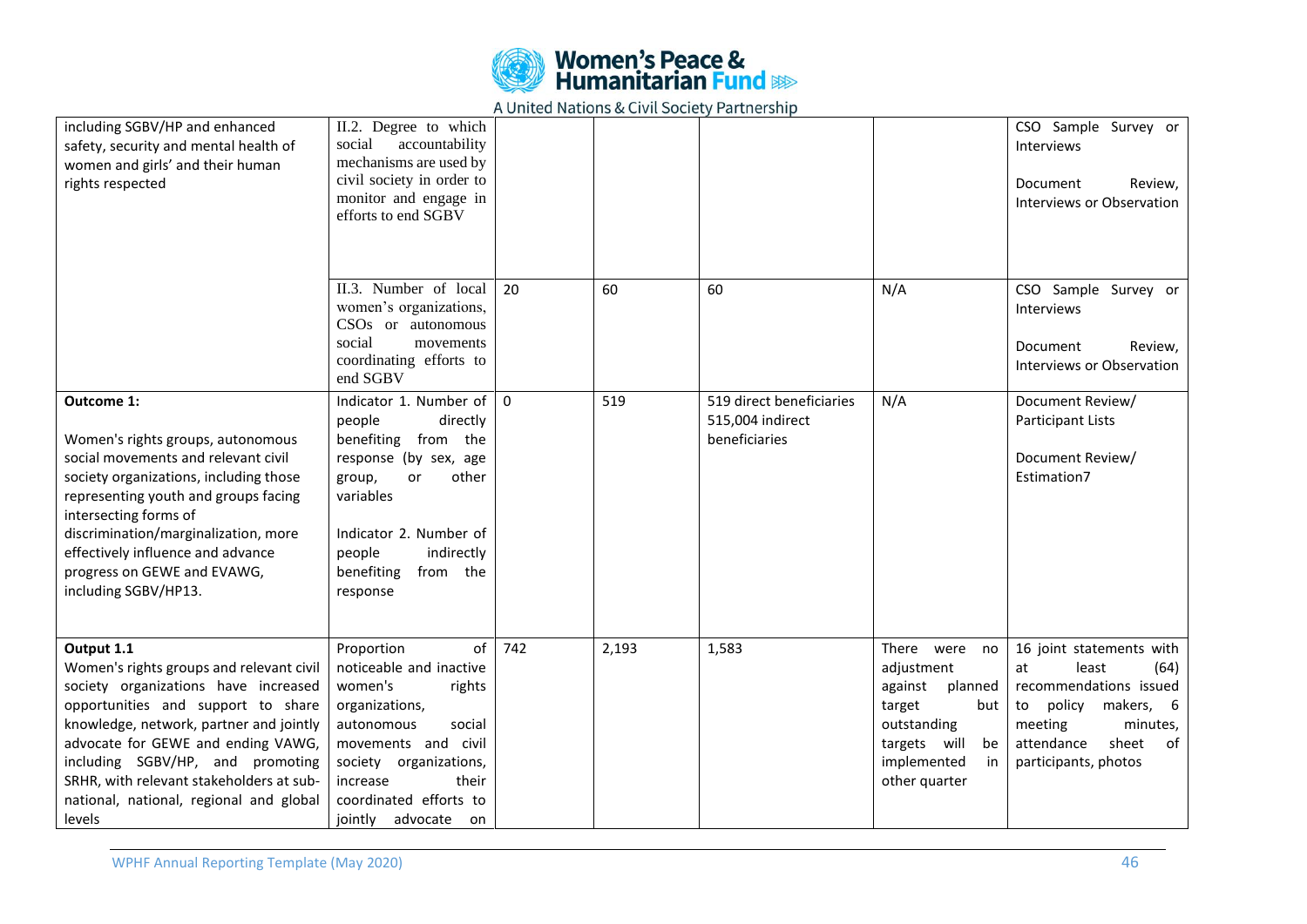

|                                                                                                                                                                                                                                                                                                                                                                     | including<br>EVAWG,<br>SGBV/HP,<br>and<br>promoting SRHR                                                                                                                                                                                                                                                                                 |    |    |   |                                                                                                                                                    |                                                                                                                                                                                                                                                                  |
|---------------------------------------------------------------------------------------------------------------------------------------------------------------------------------------------------------------------------------------------------------------------------------------------------------------------------------------------------------------------|------------------------------------------------------------------------------------------------------------------------------------------------------------------------------------------------------------------------------------------------------------------------------------------------------------------------------------------|----|----|---|----------------------------------------------------------------------------------------------------------------------------------------------------|------------------------------------------------------------------------------------------------------------------------------------------------------------------------------------------------------------------------------------------------------------------|
| Output 1.2. Women's rights groups and<br>relevant civil society organizations are<br>better supported to use social<br>accountability mechanisms to support<br>their advocacy and influence on<br>prevention and response to VAWG,<br>including SGBV/HP, and GEWE more<br><b>Broadly</b>                                                                            | Proportion of counties<br>where there is an<br>increased use of social<br>accountability<br>mechanisms by civil<br>society in order to<br>monitor and engage in<br>efforts to end VAWG,<br>including<br>SGBV/HP,<br>promote women's SRH                                                                                                  | 1  | 3  | 3 | There<br>were no<br>adjustment<br>against<br>planned<br>target<br>but I<br>outstanding<br>targets will<br>be<br>implemented<br>in<br>other quarter | 6 county level reports on<br>media and civil society<br>coordinated interventions<br>including rape, SGBV, SEA,<br>FGM, ECM issues tracked,<br>reported,<br>and<br>but<br>documented<br>the<br>will<br>be<br>upstanding<br>reported for over the next<br>quarter |
| Output 1.3: Women's rights groups and<br>relevant civil society organizations have<br>increased opportunities and support to<br>share knowledge, network, partner and<br>jointly advocate for GEWE and ending<br>VAWG, including<br>SGBV/HP, and<br>with<br>relevant<br>promoting<br>SRHR,<br>stakeholders at sub-national, national,<br>regional and global levels | Indicator 3: Number of<br>official dialogues with<br>relevant government<br>authorities and 2020<br>candidates<br>senatorial<br>with the meaningful<br>participation<br>of<br>women's rights groups<br>and relevant CSOs,<br>including<br>representatives<br>of<br>groups facing multiple<br>and intersection forms<br>of discrimination | 15 | 30 | 8 | There were no<br>need for change,<br>variance in target<br>is scheduled for<br>reporting<br>next<br>quarter                                        | Activities leading to this<br>outcome indicator has not<br>been implemented                                                                                                                                                                                      |